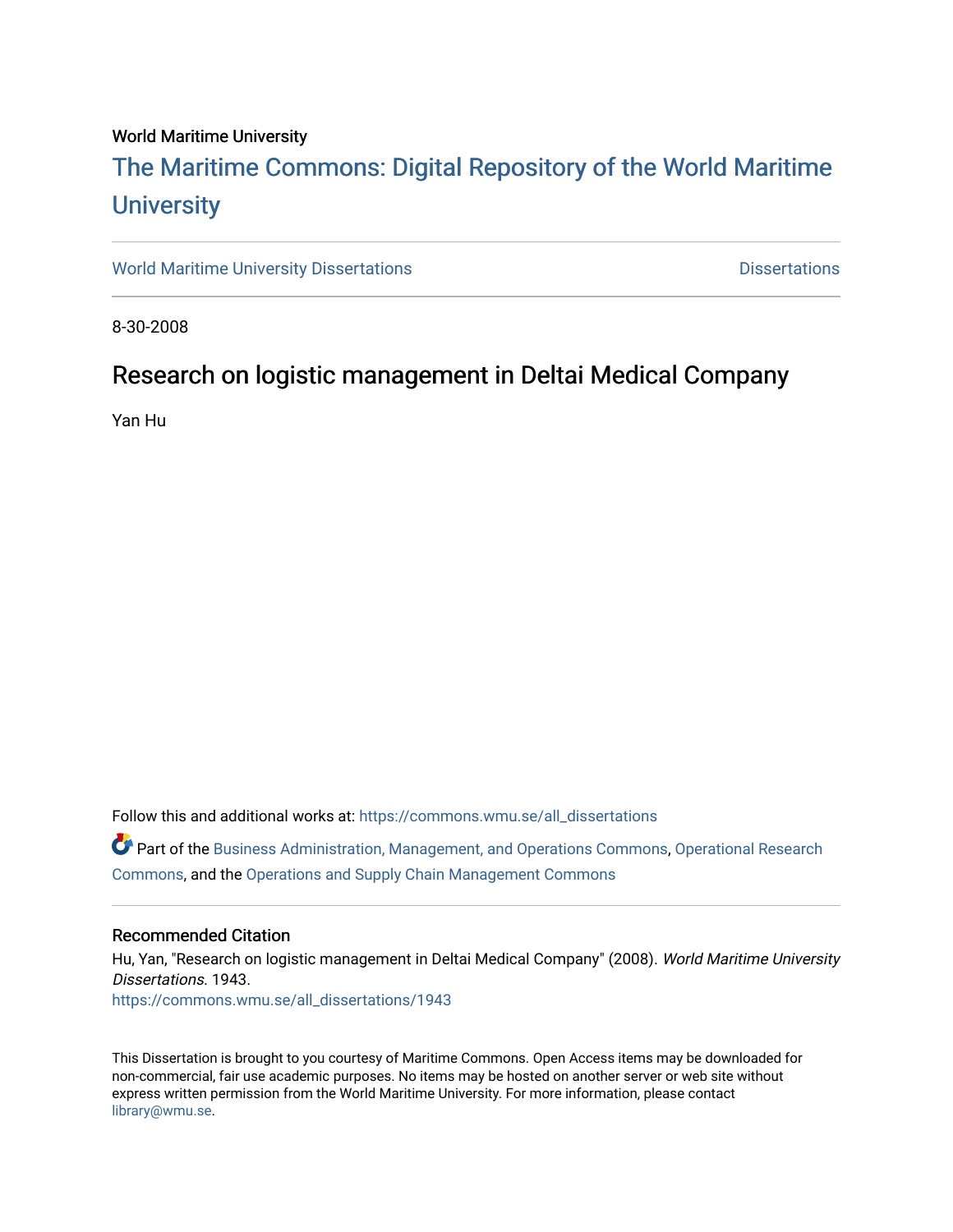

### **WORLD MARITIME UNIVERSITY**

Shanghai, China

# **Research on logistic management in Deltai Medical**

# **Group**

**Logistic system optimizes and supply chain management** 

By

## **Hu Yan**

**China** 

 A research paper submitted to the World Maritime University in partial Fulfillment of the requirements for the award of the degree of

## **MASTER OF SCIENCE**

### **(INTERNATIONAL TRANSPROTATION AND LOGISTICS)**

2008

Copyright Hu Yan, 2008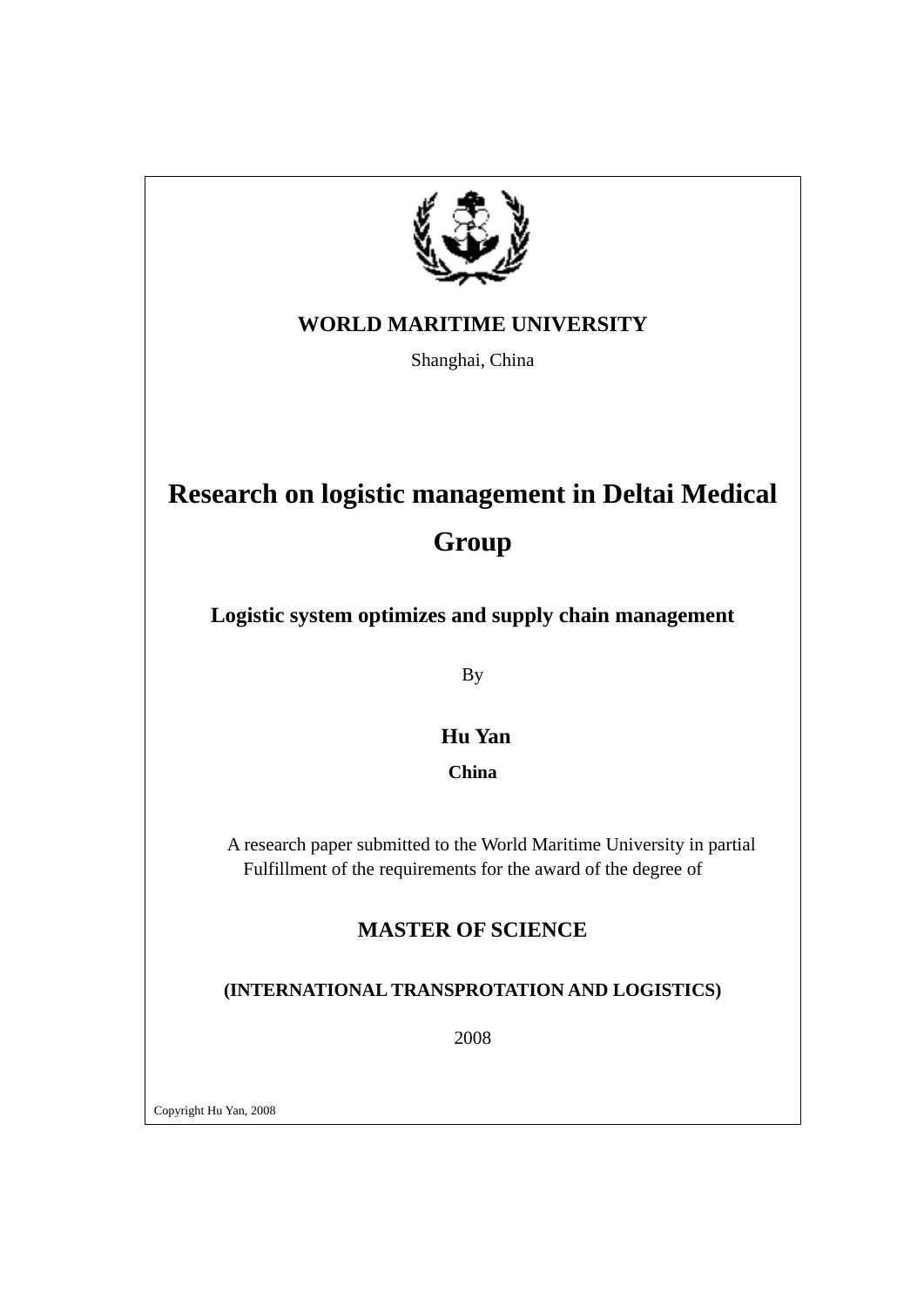## **DECLARATION**

I certify that all the material in this research paper that is not my own work has been identified, and that no material is included for which a degree has previously been conferred on me,

The contents of this research paper reflect my own personal views, and are not necessarily endorsed by the University.

(YAN HU)

Supervised by Professor Xin Shi Shanghai Maritime University

Assessor Associate Professor World Maritime University

Co-Assessor Associate Professor Shanghai Maritime University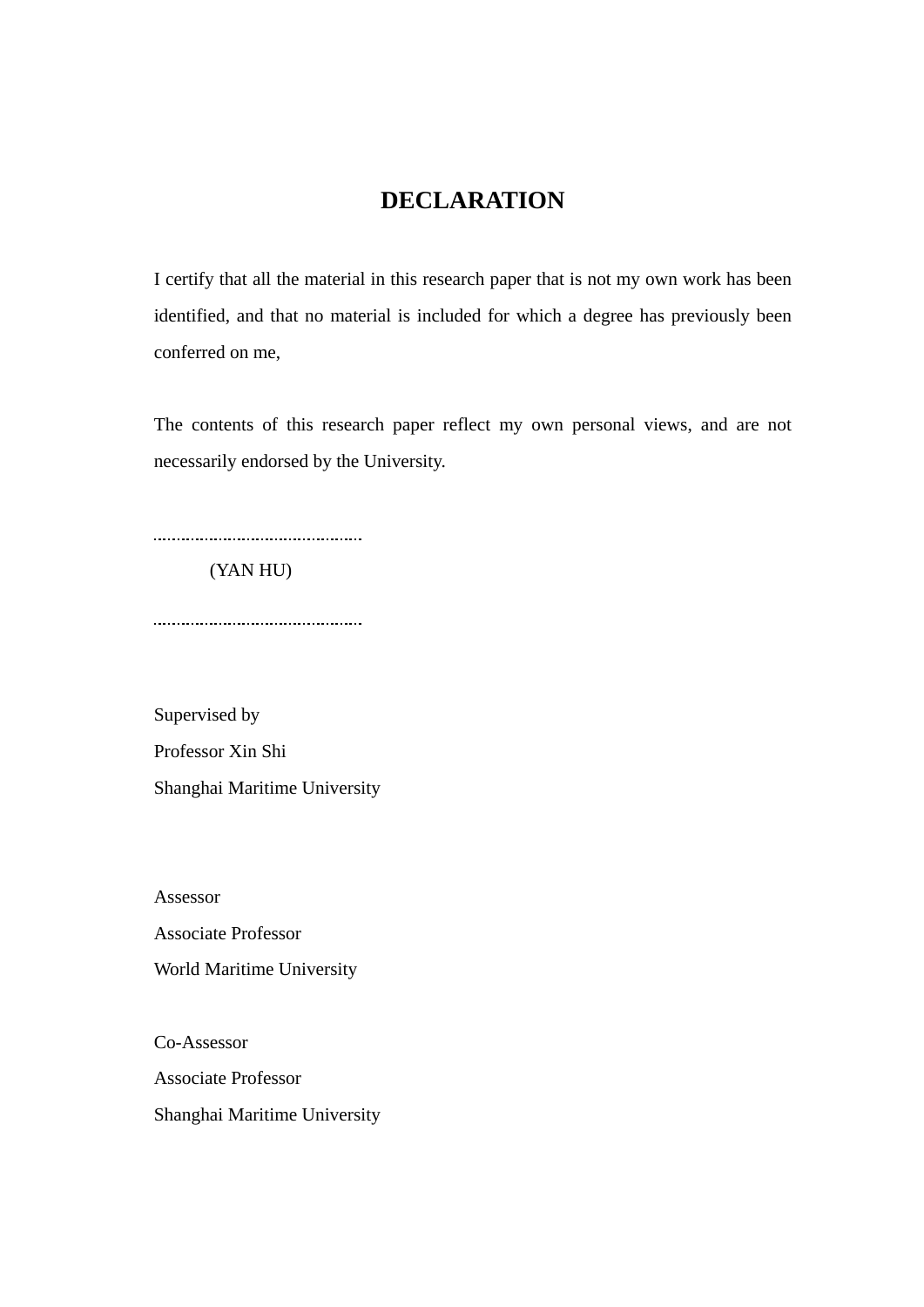### **Acknowledgement**

First and foremost, I wish to express my gratitude to my supervisor, Professor Xin shi, without whose linguistic insight, strict requirements, the completion of this dissertation is impossible. He has guided me to correct linguistic approaches, and I have learned many useful systemic functional linguistics and analysis methods from him. It is his guidance, support and encouragement influence on me in the past days and will influence me throughout my career.

I want to thank all the professors of our faculty, especially Mr. Ma Shuo, Mr. Xu Dazhen, Ms. Zhou Yingchun, and Ms Qu Shanshan, who give me great help during this program, encourage me, and offer me many valuable advices in my dissertation. I also deeply thank to all the oversea professors, who provide us such invaluable knowledge, ideas, and encouragement.

I also want to express my gratefulness to World Maritime University and Shanghai Maritime University to provide me such a precious opportunity to study in this program.

Finally, but certainly not least, special thanks to my family and my friends who have been supporting and encouragement me a lot during my study and dissertation. Without their love and inspiration, I could never succeed.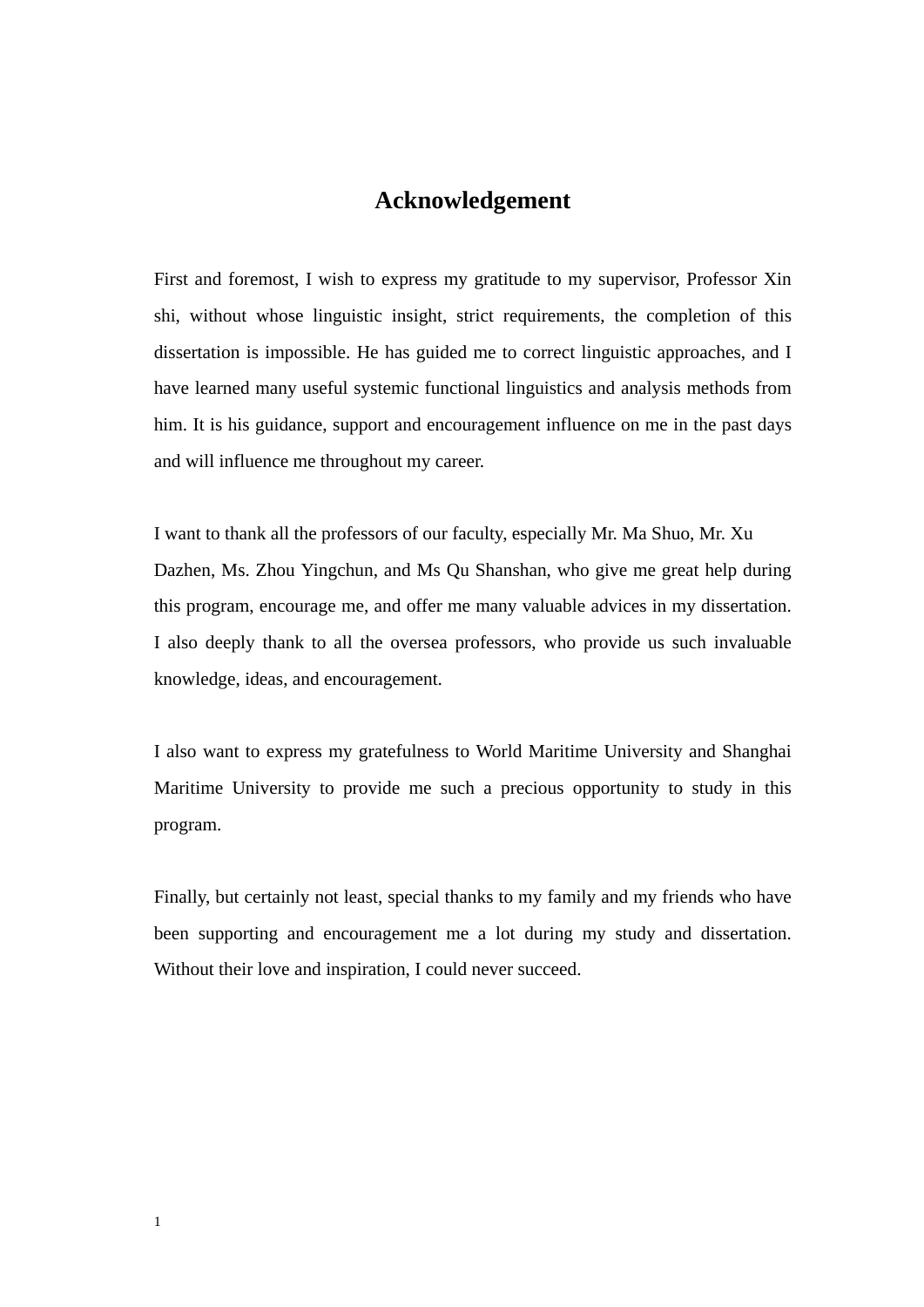### **ABSTRACT**

Title of Dissertation: **Research on logistic management in Deltai Medical Group** —**Logistic system optimizes and supply chain management**  Degree: **Master of Science in International Transport and Logistics** 

Logistic management is still ignored or just became noted by Chinese small and minimum-sized manufacturing enterprises. The Chinese manufacturing enterprise must face the large gap between traditional logistic systems with world advanced logistic system. Such enterprise as Deltai Medical with lower logistic sense is very common. So it is necessary for them to have the idea of logistic management.

Through the analysis of this typical manufacturing enterprise named Deltai Medical, this author wants to provide a common analysis for small and minimum-sized manufacturing enterprises and some methods to analysis enterprises. Chapter one is the introduction of the article. Chapter two will focus on logistic management status both in worldwide and China and the basic logistic management principles while chapter three will concentrate on the status of Deltai Medical, especially logistic related. Chapter four is the point of the article which is the optimize analysis to logistic system in Deltai Medical. After that, conclusion will provide the solution in whole and suggestion for other Chinese manufacturing enterprises.

**KEYWORDS:** logistic management, supply chain, purchase, inventory control, production, distribution, warehouse, system optimize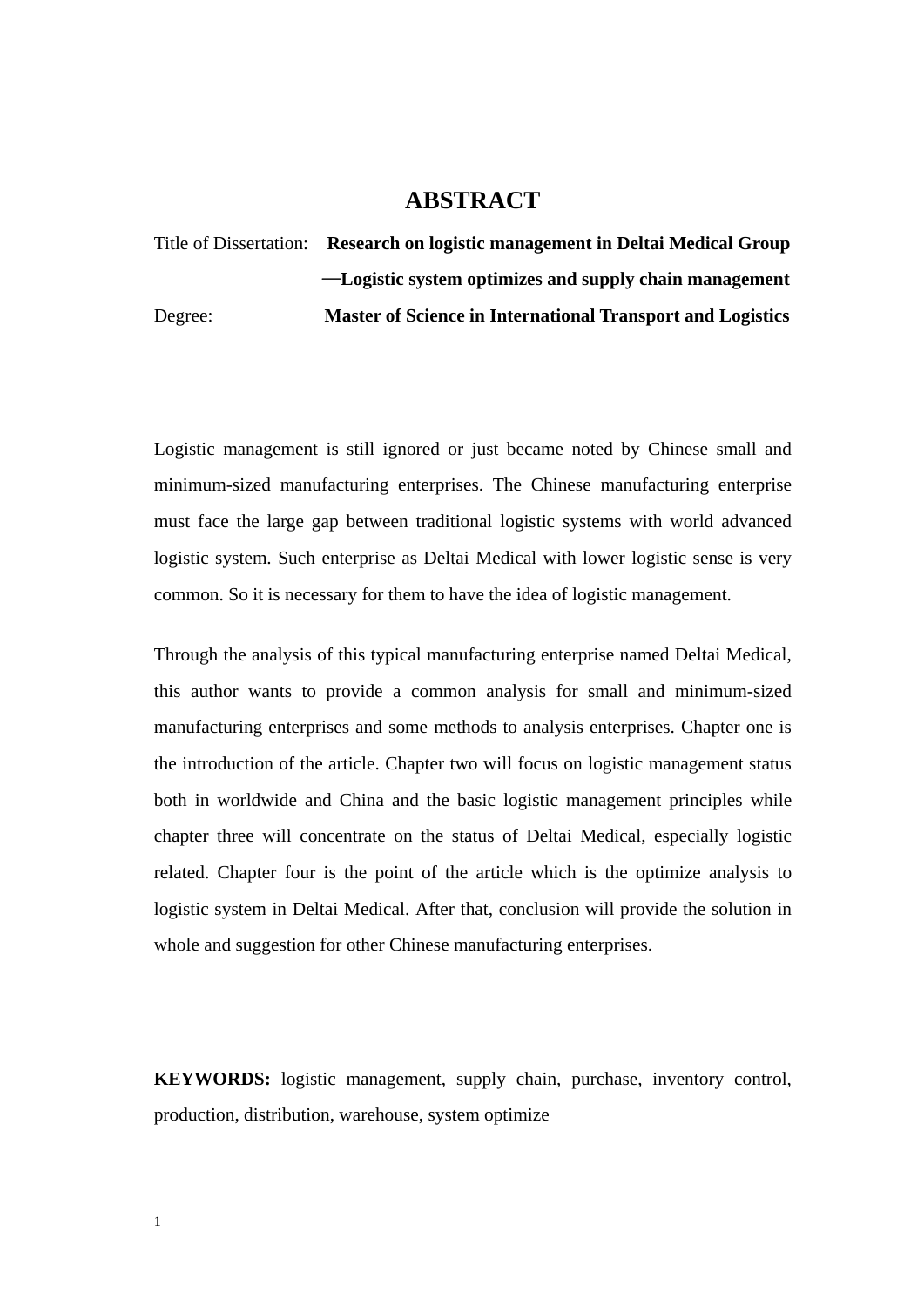# **TABLE OF CONTENTS**

| <b>1 INTRODUCTION</b>                             | $\mathbf 1$              |
|---------------------------------------------------|--------------------------|
| 1.1 Background                                    | $\mathbf{1}$             |
| 1.2 Purpose and scope                             | $\overline{2}$           |
| <b>1.3 Research methods</b>                       | 3                        |
| 2 OVERVIEW OF LOGISTIC MANAGEMENT STATUS          | $\overline{\mathbf{4}}$  |
| 2.1 The basic concept of logistic management      | $\overline{\mathbf{4}}$  |
| The concept of development of logistics           | $\overline{\mathcal{A}}$ |
| Logistics in China                                | 6                        |
| The development of logistics management           | $\overline{7}$           |
| 2.2 Goal of logistic management                   | 8                        |
| 2.3 Some specific contents of logistic management | 9                        |
| 2.3.1 Order Point Method                          | 9                        |
| 2.3.2 MRP and MRP II                              | 11                       |
| $2.3.3$ JIT                                       | 12                       |
| 2.3.4 Distribution principle                      | 12                       |
| Direct distribution system                        | 12                       |
| 2.3.5 ERP                                         | 15                       |
| 2.3.6 SCM                                         | 15                       |

## **[3 CURRENT STATUS OF LOGISTIC MANAGEMENT OF](#page-29-0)**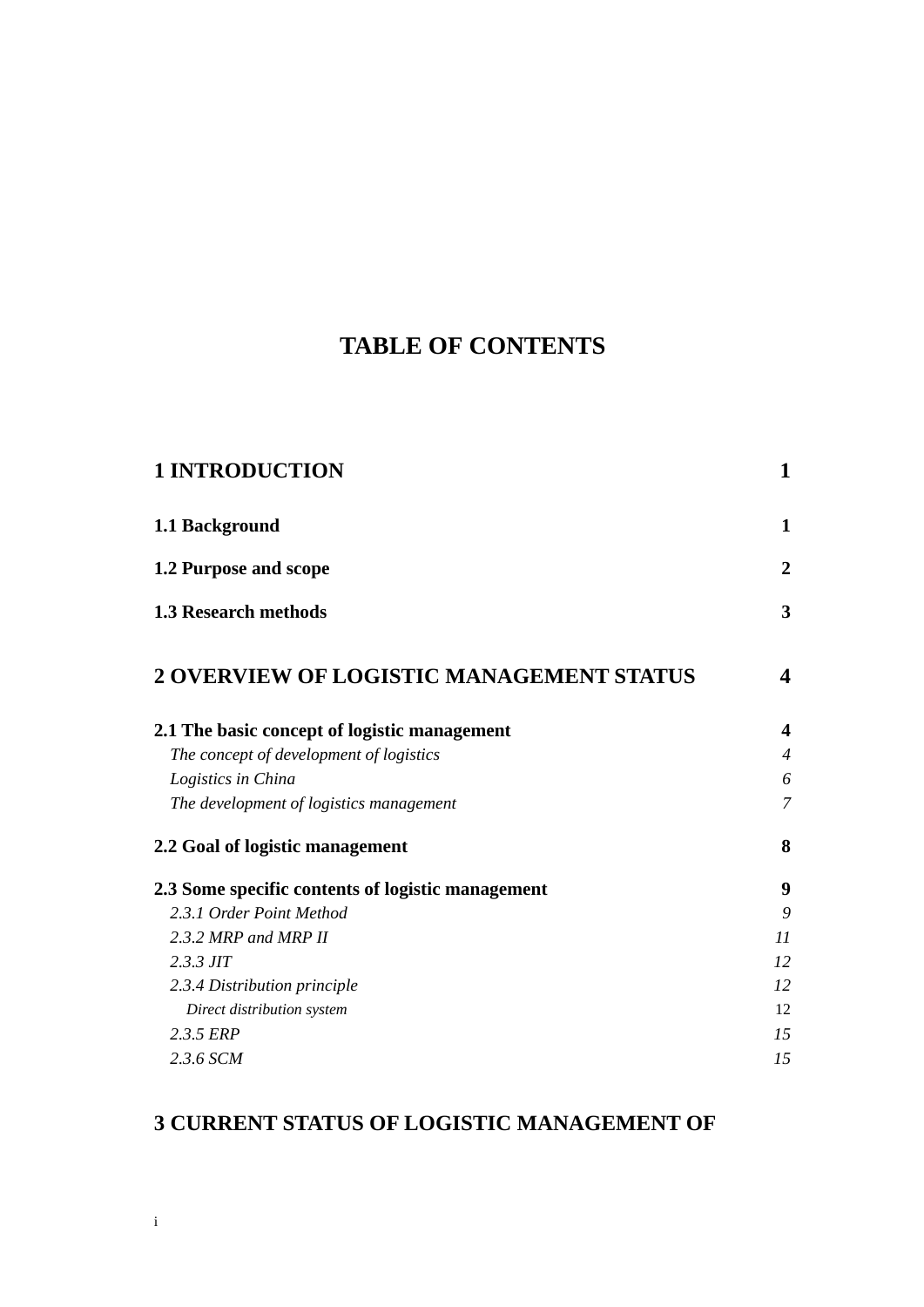### **DELTAI MEDICAL GROUP** 18

| 3.1 Current company statement                                | 18 |
|--------------------------------------------------------------|----|
| 3.2 Current strategic management plan and practice           | 20 |
| 3.2.1 Current strategic management plan                      | 20 |
| 3.2.2 Current straight management practice                   | 21 |
| 3.3 specific logistic management practices in Deltai Medical | 21 |
| 3.3.1 Purchasing                                             | 21 |
| 3.3.2 Production                                             | 23 |
| 3.3.3 Inventory                                              | 25 |
| Raw material inventory                                       | 25 |
| Final products inventory                                     | 27 |
| 3.3.4 Sales                                                  | 27 |
| 3.4.5 Distribution                                           | 30 |
|                                                              |    |

### **[4 OPTIMIZE THE LOGISTIC MANAGEMENT IN DAVID](#page-43-0)**

### **[MEDICAL ENTERPRISE 32](#page-43-0)**

| 4.1 Optimize functional elements of the logistics system                  | 32 |
|---------------------------------------------------------------------------|----|
| 4.1.1 Transportation and distribution                                     | 32 |
| Third-party logistic cooperator                                           | 32 |
| Practice of outsourcing logistics                                         | 35 |
| Cooperation strategy of management of transportation logistic outsourcing | 36 |
| Logistic provider selection-for transportation                            | 37 |
| Logistic provider selection-for distribution                              | 38 |
| 4.1.2 Warehousing                                                         | 39 |
| Purchase – raw material inventory control                                 | 39 |
| In production-semi-finished products inventory principle                  | 46 |
| In sales – final products inventory control                               | 48 |
| 4.1.3 Packaging                                                           | 49 |
| 4.1.4 Information system                                                  | 50 |
| <i>Purchase information system</i>                                        | 50 |
| Production information system                                             | 51 |
| Sales information system                                                  | 53 |
| <b>Integrated Information System</b>                                      | 54 |
|                                                                           |    |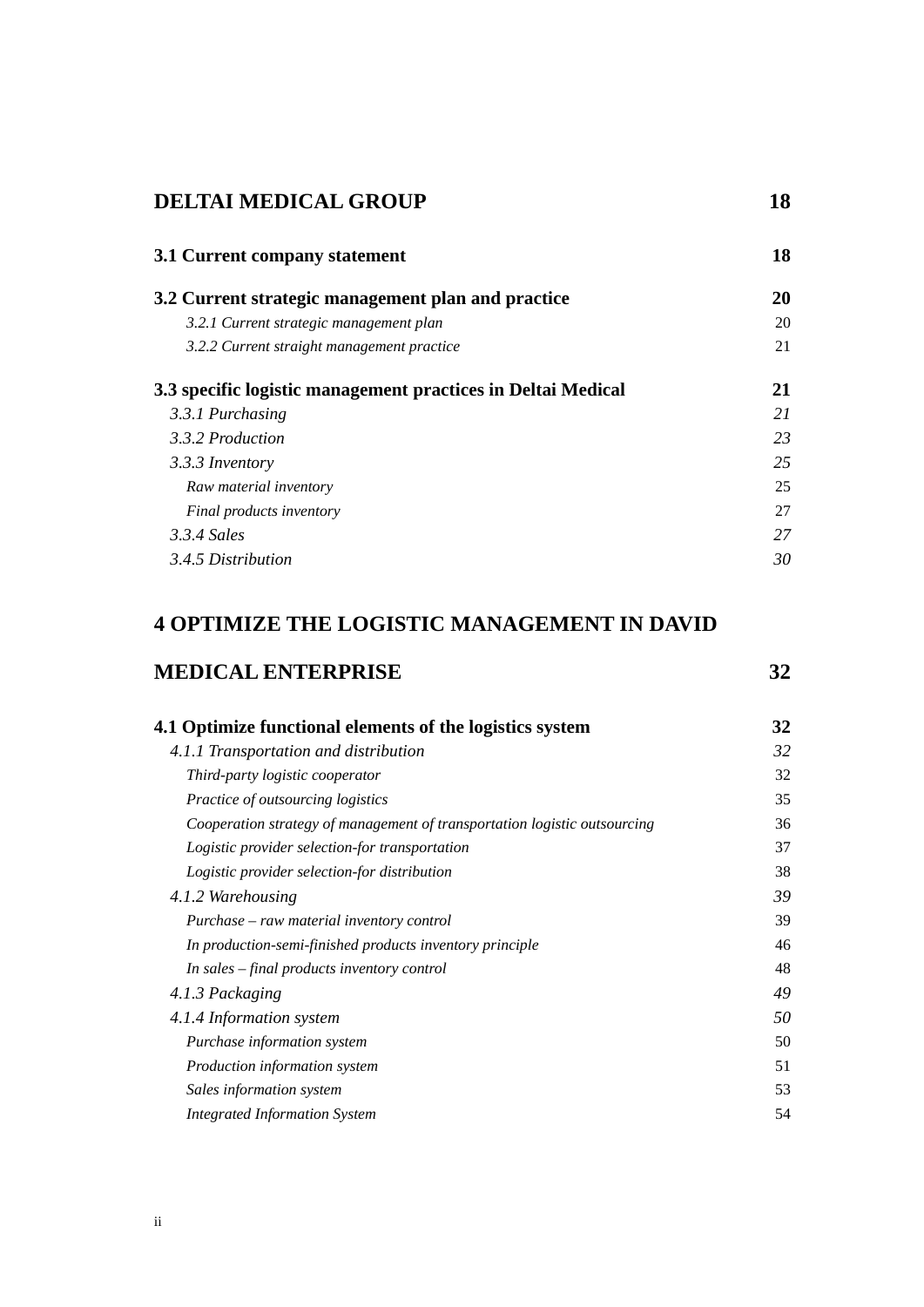| 4.2 Logistic system optimize                         | 57 |
|------------------------------------------------------|----|
| 4.2.1 Integration Management- Horizontal integration | 57 |
| 4.2.2 Integration Management- Vertical integration   | 59 |
| 4.3 Supply chain management                          | 60 |
| <b>CONCLUSION</b>                                    | 62 |

## [REFERENCE 63](#page-74-0)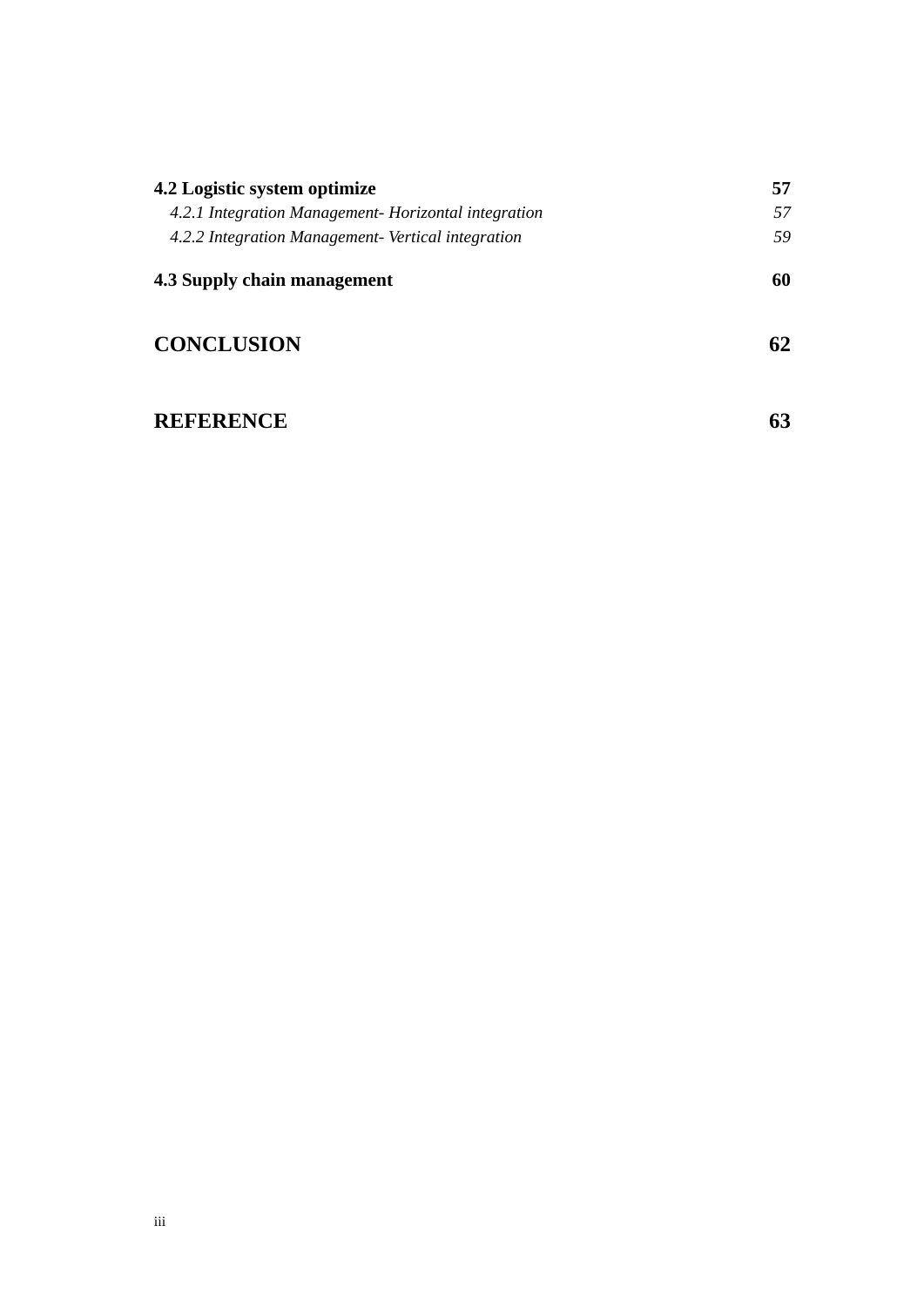# **List of tables**

| Table 2 Monthly needs of raw material during 2006 to 2008 (Unit: piece)42 |  |
|---------------------------------------------------------------------------|--|
|                                                                           |  |
|                                                                           |  |
|                                                                           |  |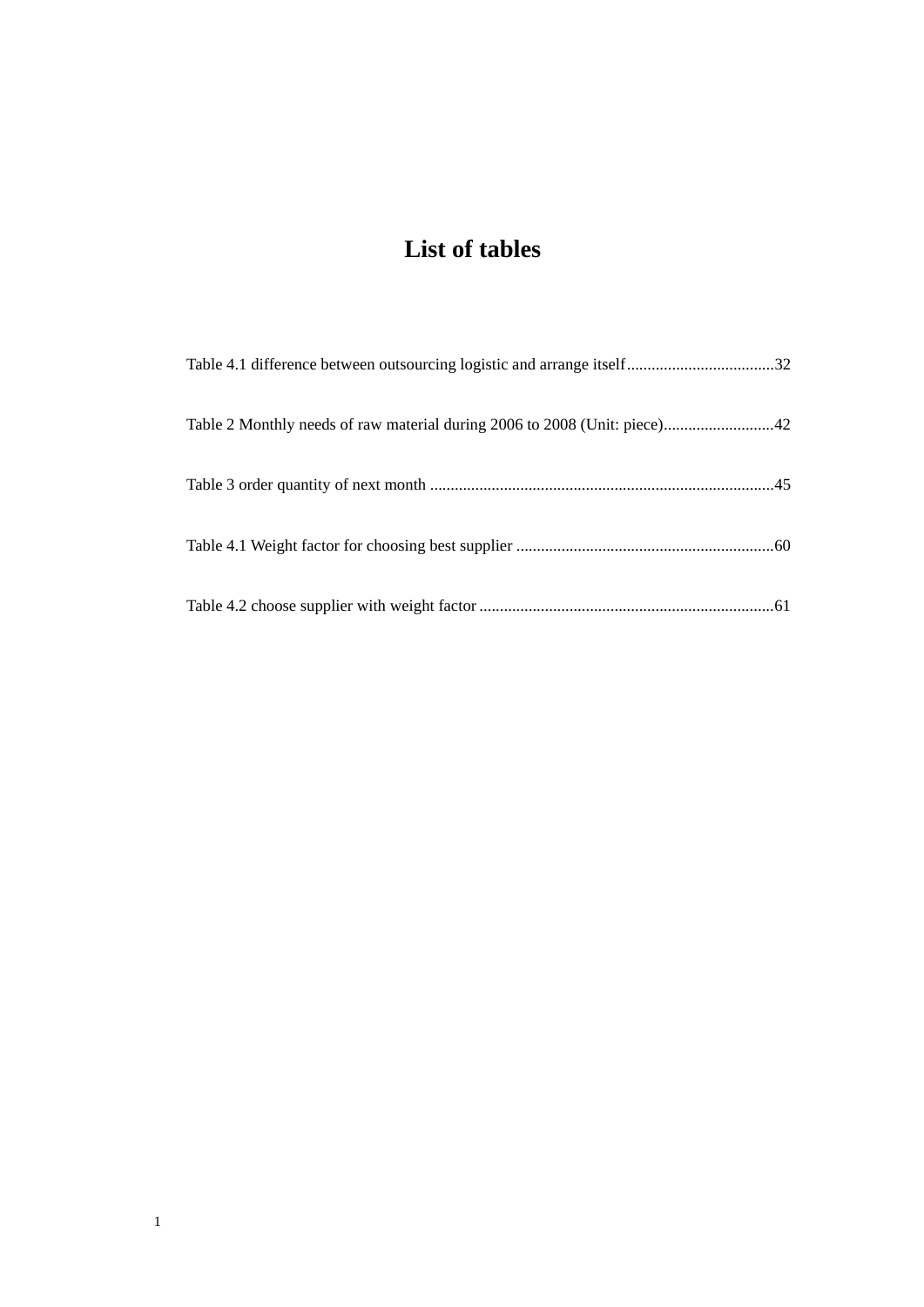# **List of figures**

| Figure 4.01 pyramid structure and flat-like structure of one enterprise34            |
|--------------------------------------------------------------------------------------|
| Figure 4.03 average order amount histogram of material A and B during 2006 to 200844 |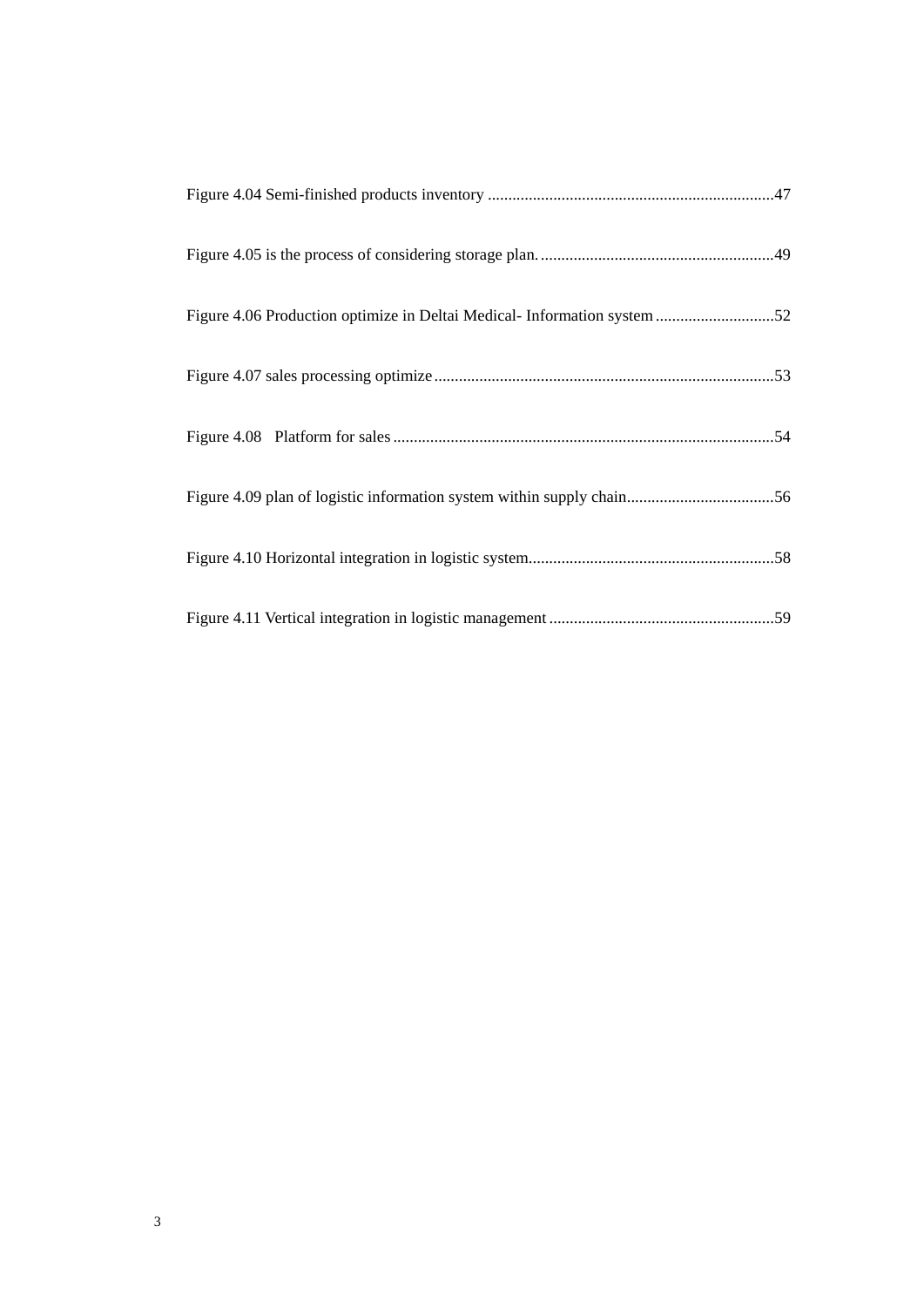# **List of abbreviations**

- SME Small and minimum-sized enterprise
- ERP Enterprise recourse planning
- MRP Material requirements planning
- MRP II Manufacturing resource planning
- JIT Just in time
- PD Physical Distribution
- AMA American Marketing Associate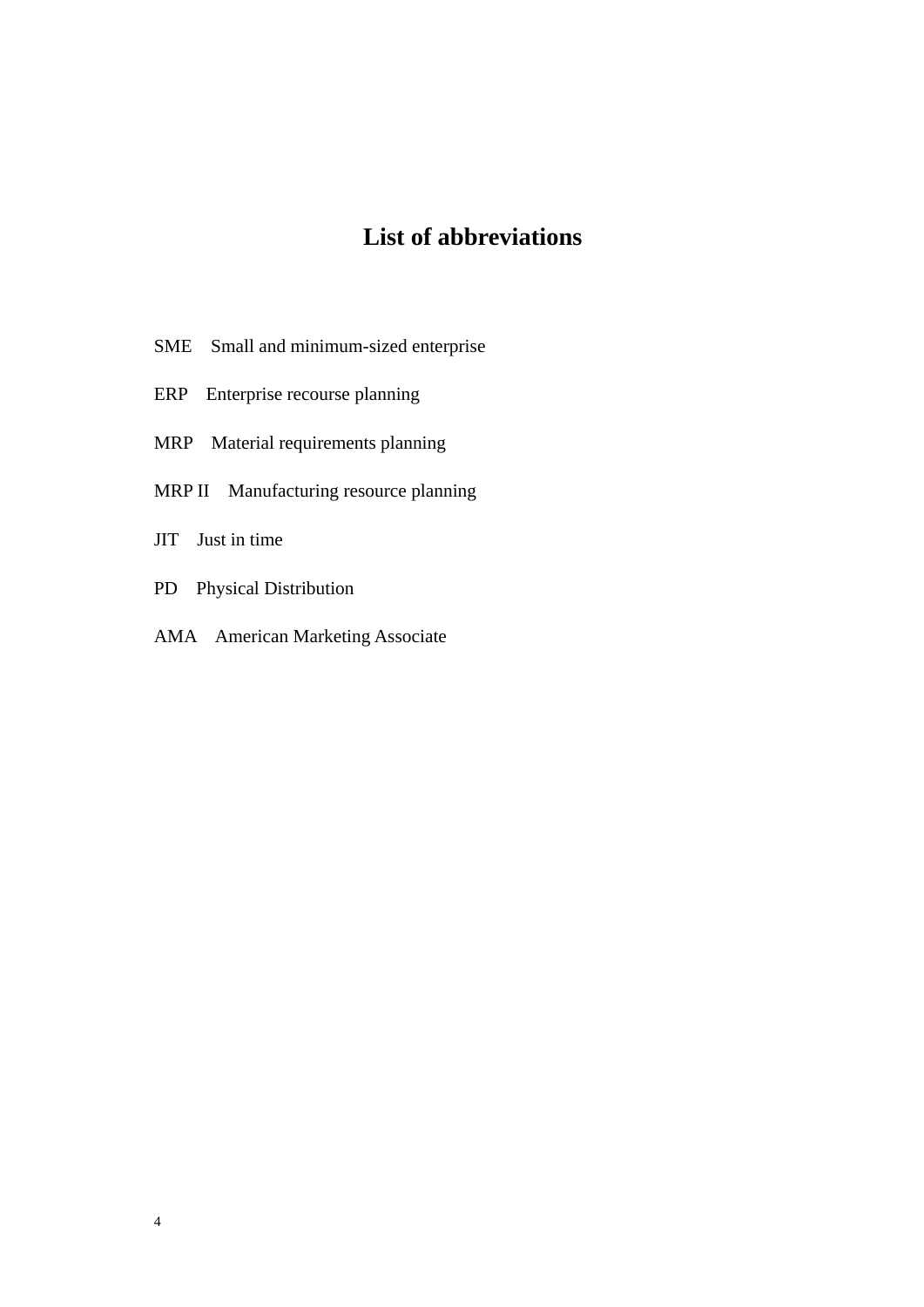#### <span id="page-12-0"></span>**1 Introduction**

#### **1.1 Background**

Logistic has been accepted by more and more enterprises to improve the company competitive. It also catch the attention of manufacturing enterprises because it runs through every production activities from purchasing, inventory, production, to sales, distributor and warehousing.

Although all the people talked about logistic nowadays but in China, as a very big percent of China economic, small and medium-sized enterprises still work without the use of logistic principle. Compare to the world class logistic, Chinese enterprises, especially small and medium-sized enterprises, mostly do not attach importance of the management during the logistics process. They still use traditional way to manage the process in manufactory: no sense of supply chain, work with a slow speed because lack of related IT technology, duplication of work, and lack of customer service…etc. It is hard for them to keep up with the world industry and dangerous in keeping loyal customers and develop new customer. Bad management or no management in logistic will take enterprises out of state.

To facing the opportunity and challenge bring by the world economy, as a very important part of China economy, manufacturing enterprises should take attention on the logistic topic for further development. Only under the scientific logistic management with the total system (no matter the whole supply chain or in-bound) can enterprise have more chance of developing and growth.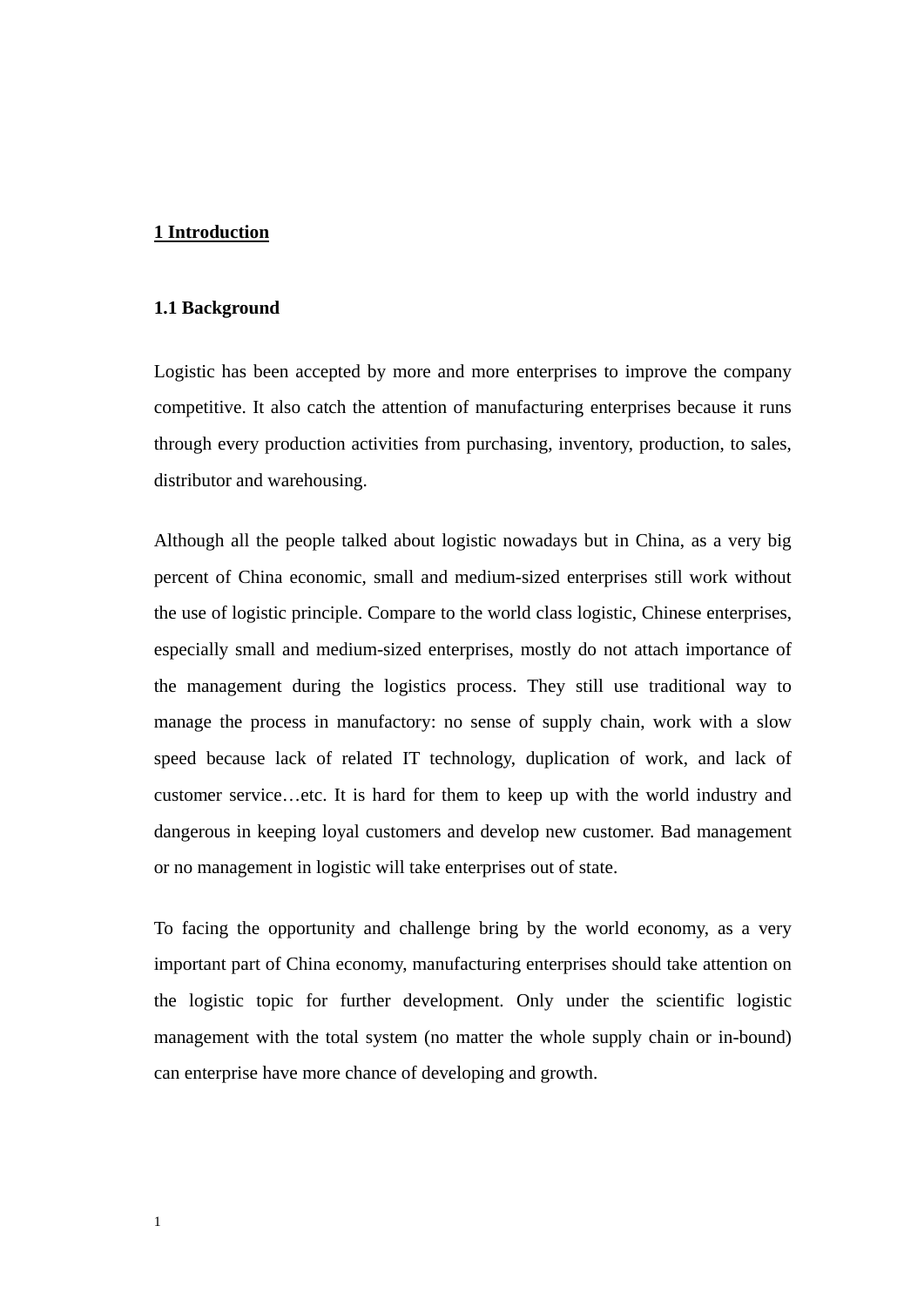#### <span id="page-13-0"></span>**1.2 Purpose and scope**

The purpose of this article is to research on each links of logistic management in Deltai Medical Group and find the weak points. Firstly, research on every department to find the current states of logistic management, including purchase, raw material inventory, production, sales, distributor, and final products warehousing. Then concentrate on the work states of logistic system in enterprise and in the whole supply chain. Summing up the current logistics management of the enterprises based on these situations for further discussion.

The second work is to clearly understand the goal of this enterprise and find the goal of logistic management. For more customer services or more concentrated on cost reduction? Set the strategy management plan of the question company then we can optimize the logistic based on the plan.

Thirdly, optimize the logistic system based on the basic logistic management principle and the actual situation of the enterprise. Try to find some effective ways, for example, multi-use principles, getting experience from other successful company and so on. Also research on every part of enterprise activities and combine thinking for the whole logistic system.

Then we can come to the conclusion of this topic. It should include the available way for a China small or medium-sized manufactory to develop their own logistic management program, the accessible measure for these kinds of enterprises in China to level up themselves. The most important is to provide information to Chinese enterprises, especially SMEs (small and minimum-sized enterprises) the importance of the power of logistic management—which will provide manufacturing enterprises more vitality and chance of development in this highly competitive world economic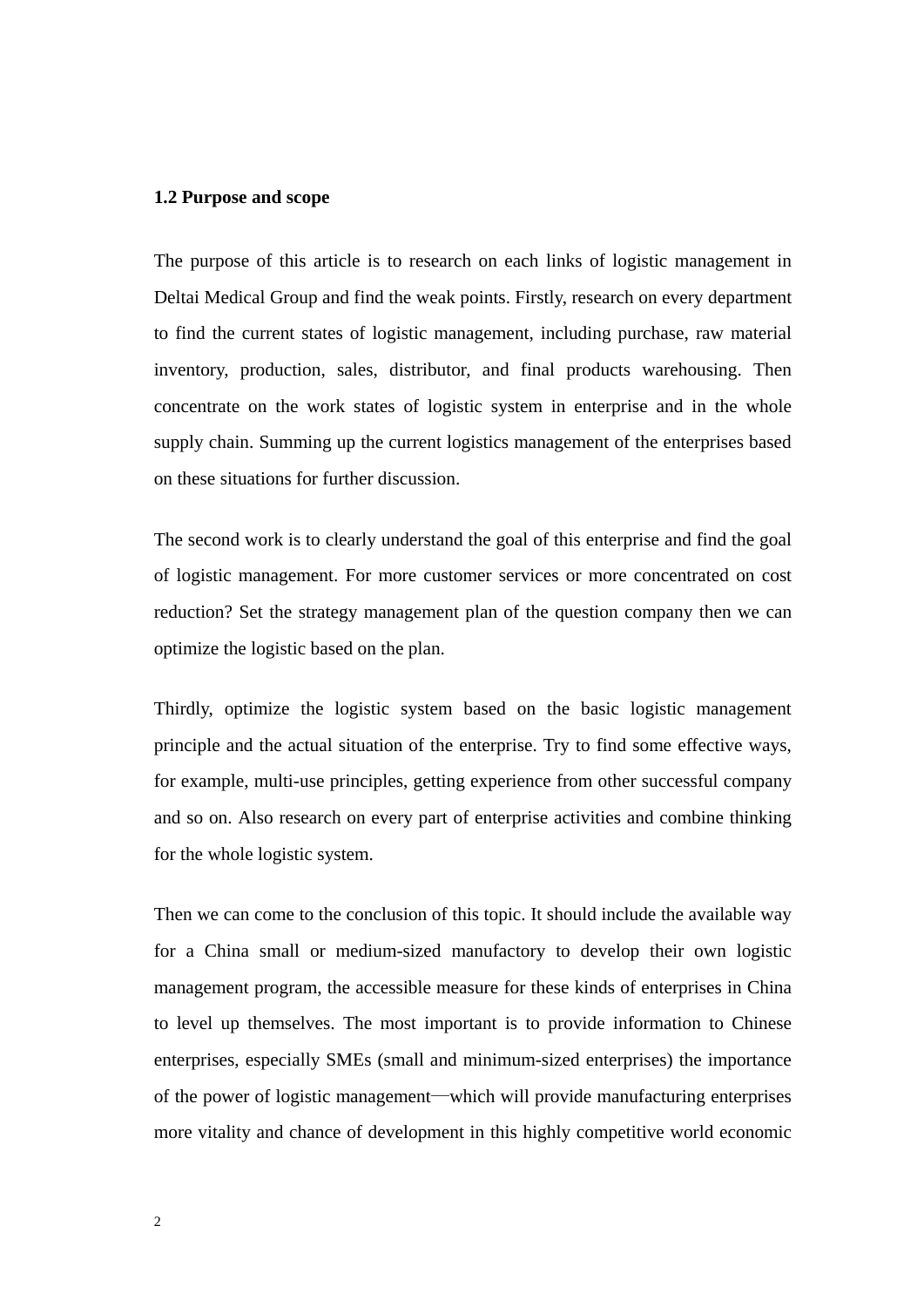<span id="page-14-0"></span>environment.

#### **1.3 Research methods**

In this topic, some of the basic logistic management principle are used to determine the direction of optimization, such as supply chain management concept, order point method for inventory control, distribution methods. Some principle also as reference appeared in the article such as ERP, MRP, JIT idea.

The question enterprise as a specific individual has its own features and shortcomings. The analysis is based on the principles but has its own target. It can be the reference for other enterprises to consider their own logistic management program.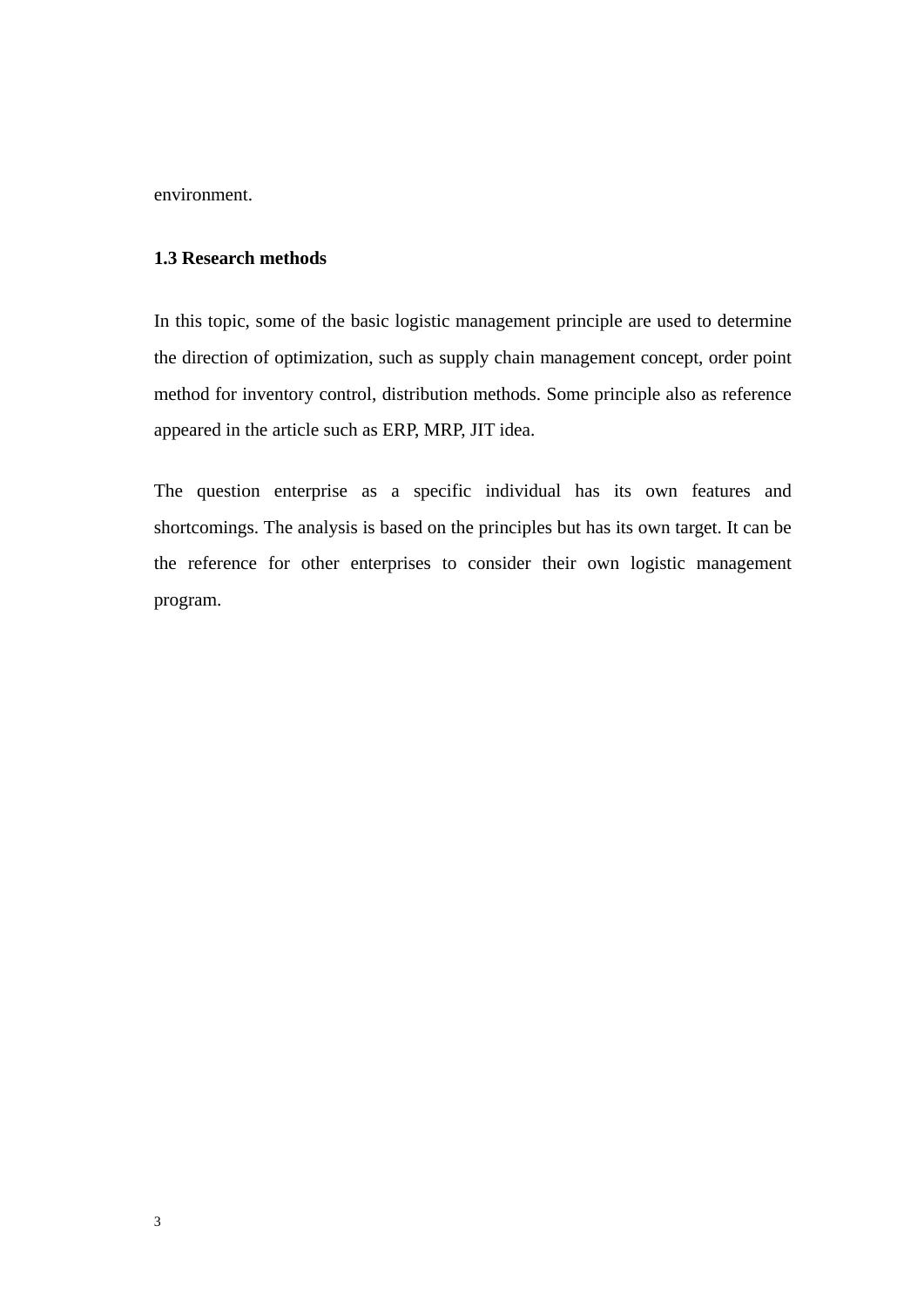#### <span id="page-15-0"></span>**2 Overview of logistic management status**

#### **2.1 The basic concept of logistic management**

#### *The concept of development of logistics*

The importance of logistics has been well recognized a long time ago,

*"As early as 500 BC, Sun Tzu Wu in the Art of War referred to logistical functions and their relationships with strategy and tactics. Alexander the Great was perhaps the first military leader to develop an actual logistics system to support his troops rather than relying on the more common practice of living off the land as the army progressed. The Romans carried a great deal of their equipment and supplies with them, relying on a baggage train incorporating hundreds of pack animals as well as the soldiers themselves for transport…"[1](#page-15-1)*

And in modern ages, it is named as "Physical Distribution" (PD) in America in the first and is defined by American Marketing Associate (AMA) in 1935 as,

> *"Logistics is marketing activities associated with the material information from the origin to consumption of all kinds of business activities, including service process."*

In 1963, Hirahara Chiyouku began to call it "Butsuliu" which means "logistics". Logistics only seen to be a cost reduction method during 1965 to 1974 but after the

<span id="page-15-1"></span><sup>&</sup>lt;sup>1</sup> Global logistics management. Kent N.Gourdin, 2001 (1)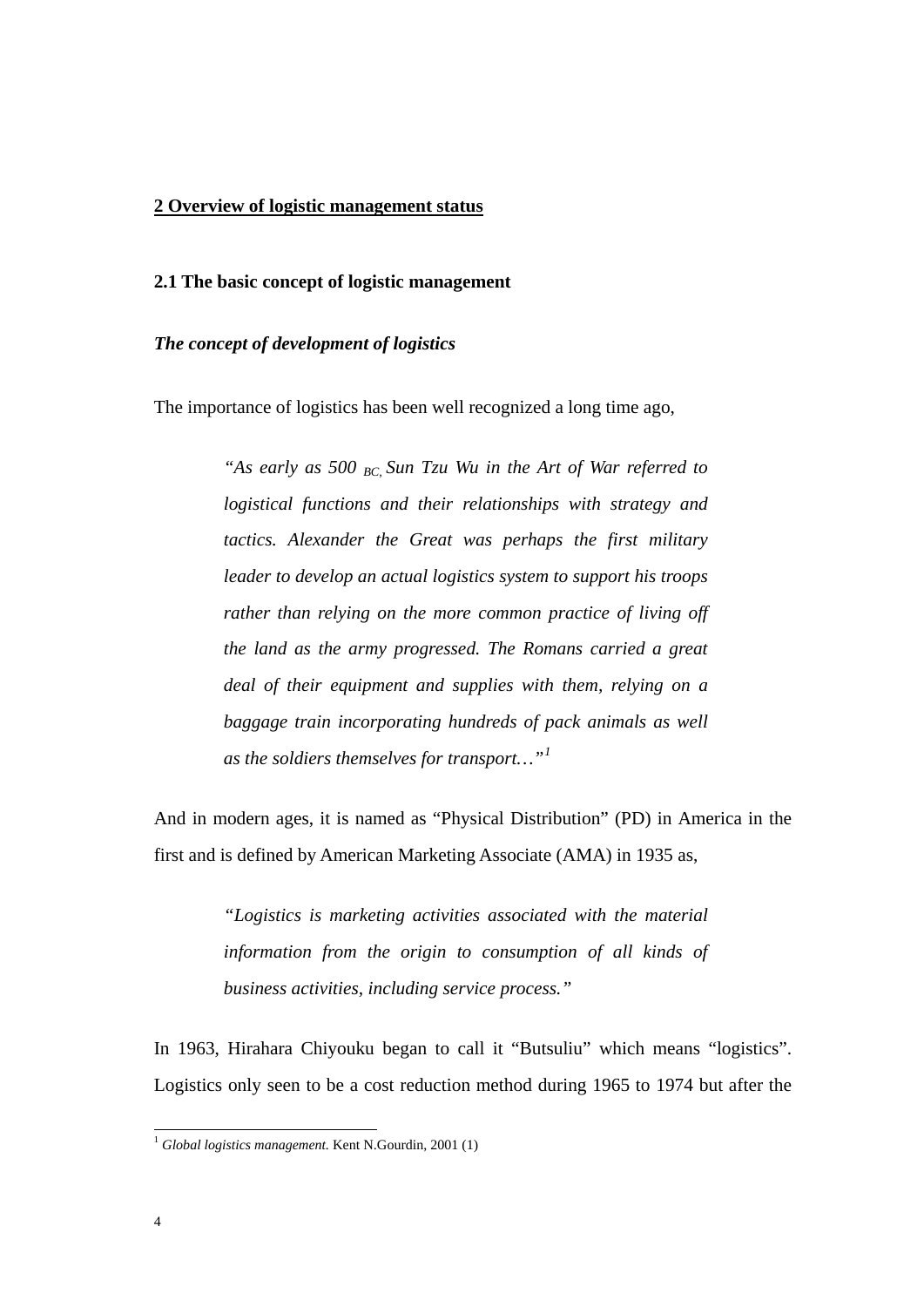oil crisis people began to change the opinion of logistics. From then on, logistics became one part of management. Bowersox<sup>[2](#page-16-0)</sup> has divided the development of logistics into three stages:

Roughly 1950s-1960s

Roughly 1960s-1990s

Roughly mid 1980s-now

There are many definitions of what logistic is in the third period. For example, NCPDM (now CLM) said logistic is "The efficient movement of finished product from the end of the production line. And in some cases includes the movement of raw materials from the source of supply to the beginning of raw production line," (NCPDM now CLM Council of Logistics Management). And Anon said it is to "get the goods from where they arise to the right place, in the right form, at the right time, at the right cost."

On the basis of that, Shapiro, Heskett define it as "those activities that relate to receiving the right product or service in the right quantity, in the right quality, in the right place, at the right time, delivering to the right customer, and doing this at the right cost (the seven  $R's$ )".  $3$ 

Again, CLM make the new definition of logistics in 2002 as,

*"Logistics is a process to meet customer requirements and to plan, implementation and control the high efficiency and low* 

<span id="page-16-0"></span><sup>2</sup> *Supply chain logistic management.* Bowersox, 1996

<span id="page-16-1"></span><sup>3</sup> *Logistics strategy: Case and Concepts,* Shapiro, Heskett, 1985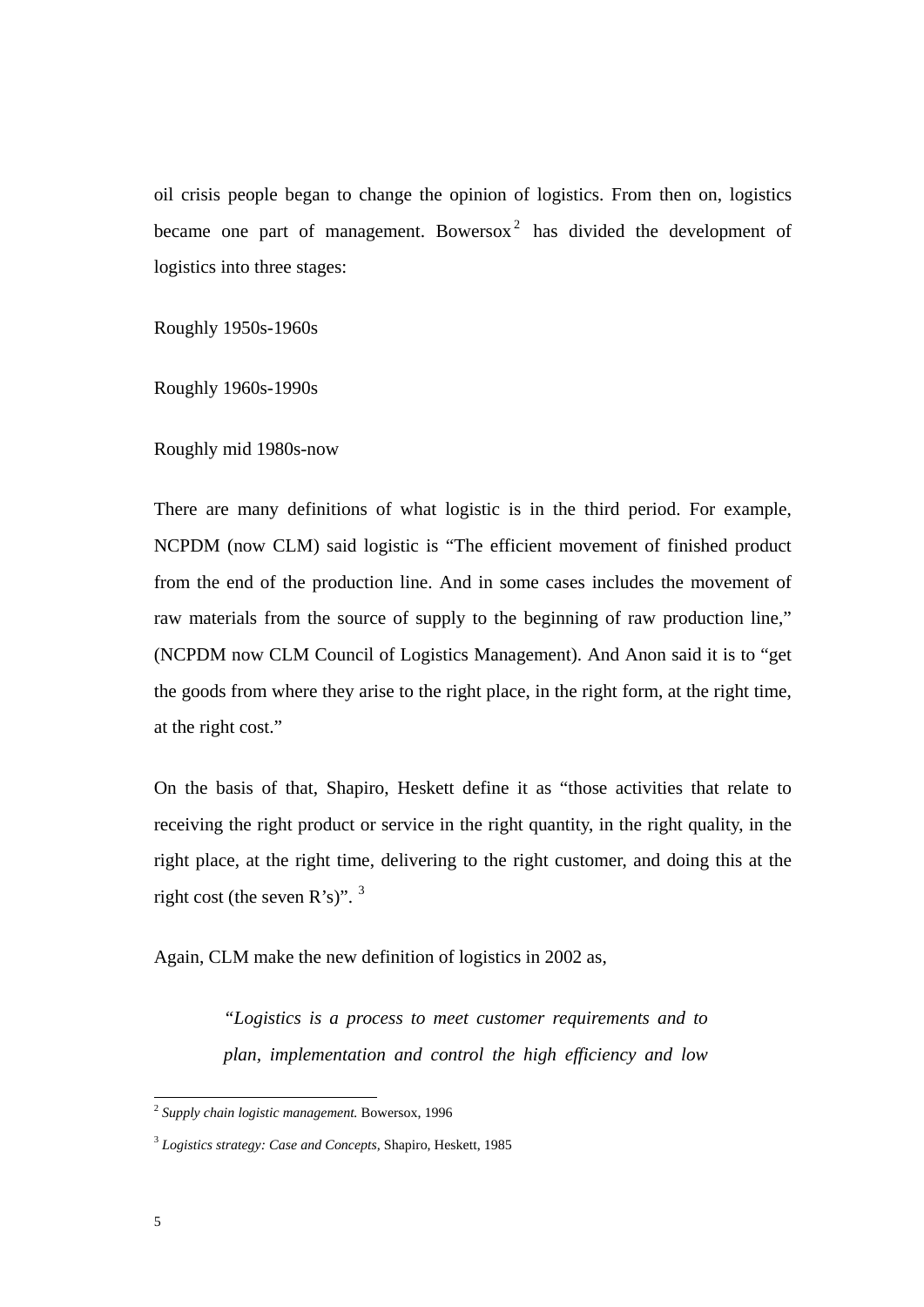<span id="page-17-0"></span>*cost of the forward and reverse flow and storage of goods, services and related information in the origin and destination in the supply chain operation."* 

In 2005, Jonsson, Mattsson think "Logistics is defined as the planning, organization, and control of all activities in the material flow, from raw material until final consumption and reverse flows of the manufactured product, with the aim of satisfying the customer's and other interest party's needs and wishes, i.e. to provide a god customer services, low costs, low tied-up capital and small environmental consequences"<sup>[4](#page-17-1)</sup>

The definition of logistics is ever-improving and the process of logistics is thought to cover the whole process of economic activity.

#### *Logistics in China*

The concept of logistics spread into China mainly through two channels, one is in the early 1980s with the introduction of "marketing" from Europe and the United States. In Europe and the United States, all the marketing textbooks, without exception, introduce the concept of "Physical Distribution". For the Chinese translation these two words means "distribution entity" or "physical circulation". We generally use the translation of "distribution entity". The so-called "distribution entity" refers to the entity from the providers of goods to those who in need of physical movement. The other way to spread logistic idea is named "Physical Distribution" which imported from Europe and the United States then to Japan, and the Japanese translated it into Japanese word "logistics". In the early 1980s, China direct introduction the idea of "logistics" from Japan until now.

<span id="page-17-1"></span><sup>4</sup> Jonsson, Mattsson, 2005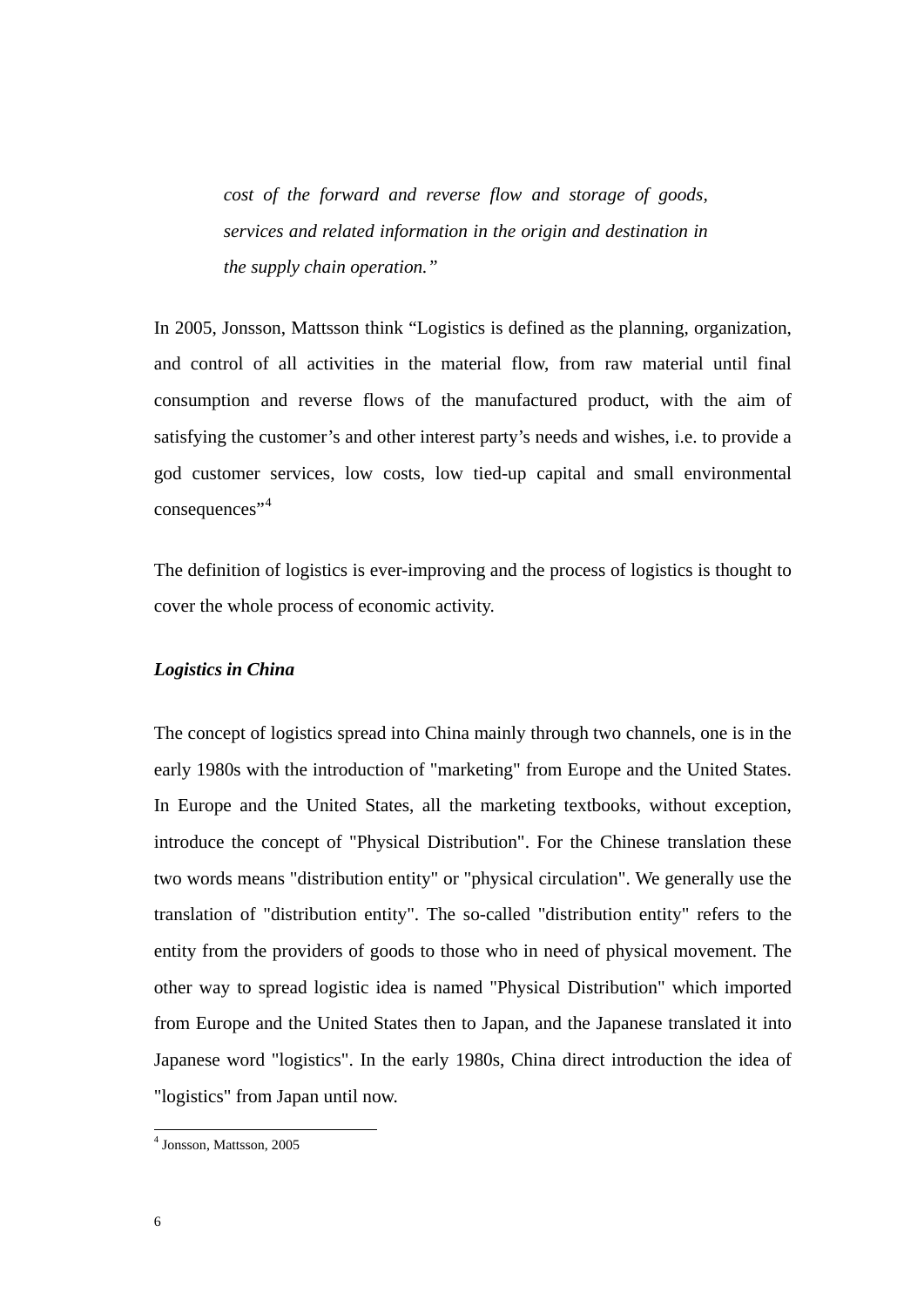#### <span id="page-18-0"></span>*The development of logistics management*

"The four marketing variables (product, price, promotion, and place) interest with each other; that is, a change to one has ramifications for all the others. The same relationship exists among the logistics components."[5](#page-18-1)

The so-called logistics management refers to the process of social reproduction, in accordance with the substance of the flow of information entities, the basic tenets and scientific method of application management, to plan, organize, command, coordinate, control and supervision the logistics activities and make the best coordination and cooperation of the logistics activities, so as to reduce logistics costs and improve logistics efficiency and cost-effectiveness.

The content of logistic management including:

Management of transportation, inventory, etc.;

Management of six concepts: Manning, financial, capital, machinery, method, and information;

Management of logistic planning, quality, technology, and economy.

P.Kotler said that "the system must be introduced into the purpose of logistic which can help to come to a better definition.", "Although the decision-making can require reducing the cost of logistics, the relationship between cost and logistics should be carefully considered".

<span id="page-18-1"></span><sup>5</sup> *Global logistics management*. Kent N.Gourdin, 2001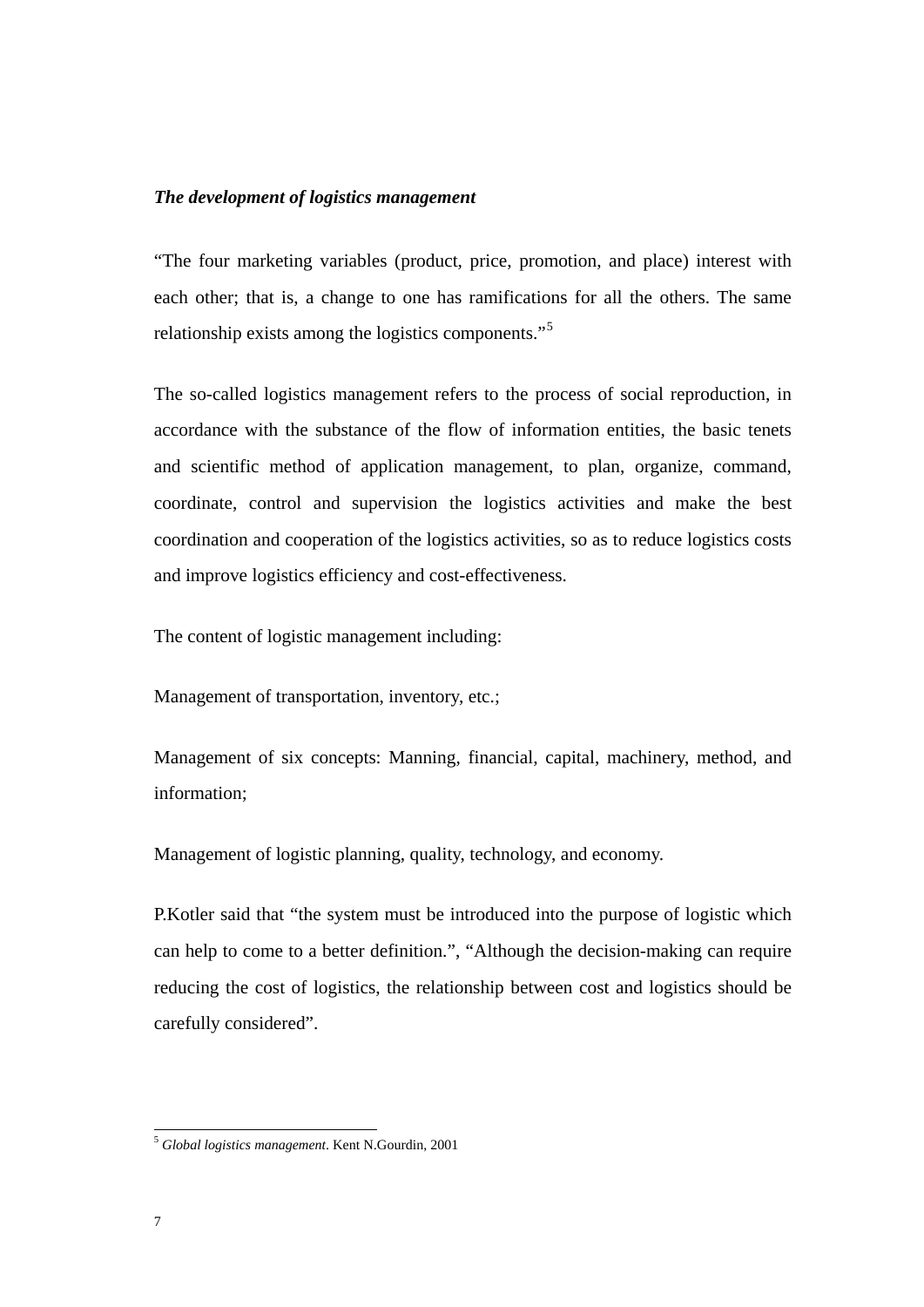#### <span id="page-19-0"></span>**2.2 Goal of logistic management**

Goal of logistic management is to optimize the logistic activities to achieve the best enterprises core competitive advantage. Set the logistic management goal is quite based on the enterprise's focusing. For instance, if the company is quite focus on customer satisfaction, the better way of logistic management is to short the lead time and production time (totally the delivery time) for customer, the cost of manning and controlling may be increasing but the customer satisfaction will also increasing. Or if the company is focus on the inventory optimizing to have a better and lower stock for cost reduction, a system of inventory will be set up but maybe the delivery time won't be the same level with full customer focus. If the enterprise wants to optimize the whole supply chain, the cooperation of suppliers and other cooperator should also be considered into the logistic management plan and the solution will be differ from the above two situations.



Figure 2.1 – Customer service level with cost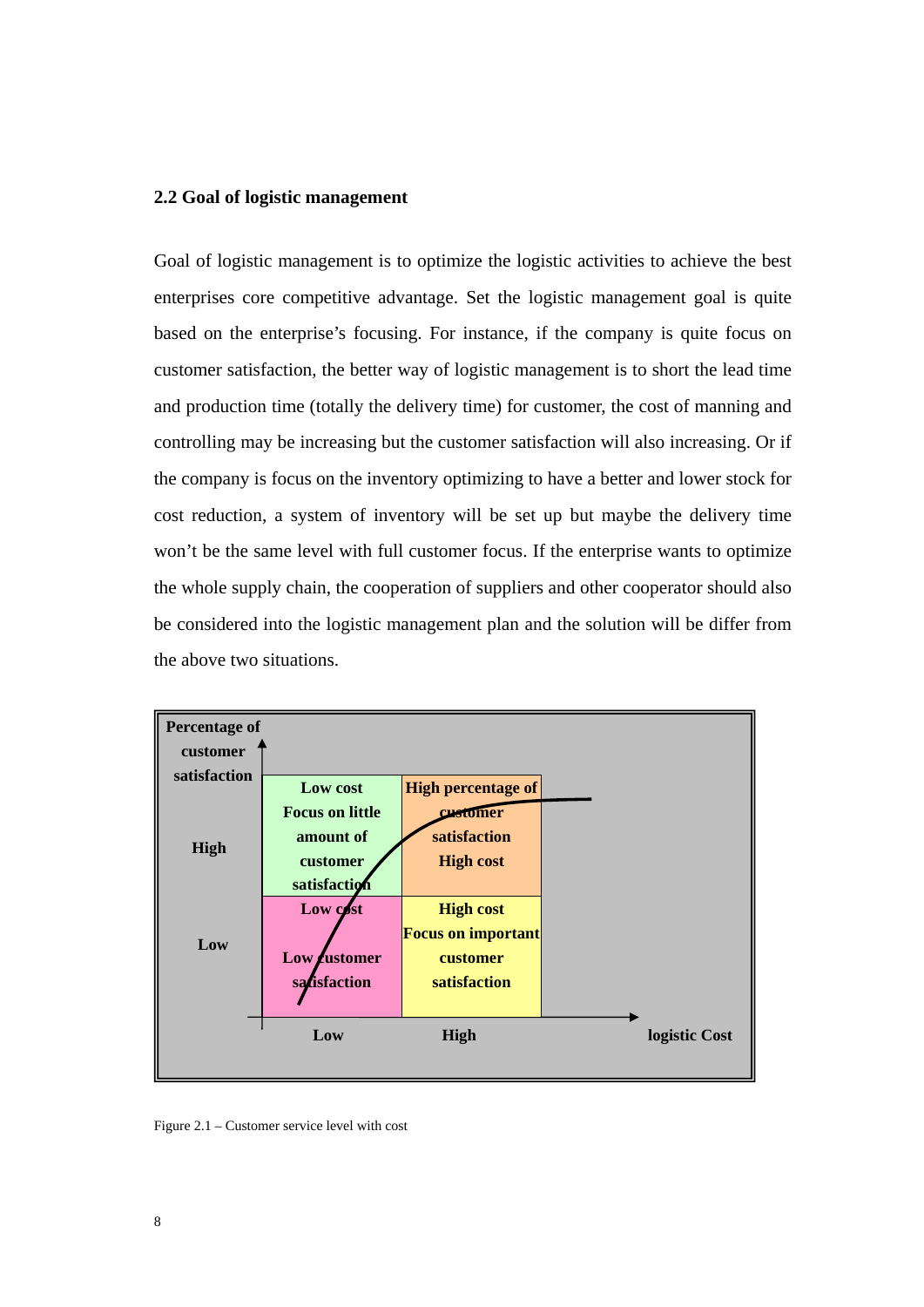<span id="page-20-0"></span>As showed in figure 2.1, different focus on service lead different customer satisfaction. Natural, low cost will receive less customer satisfaction than high cost, no matter what cost. Also, it is not a straight line that customer satisfaction increase with cost, the satisfaction from customer will increase slower and slower when cost continue growth with same volume. Logistic cost appears in the every process in manufacturing enterprises; to provide better customer service with high logistic cost or safe logistic expenditure but lose customer satisfaction which called "economic production" will be a big decision making influence the company development.

#### **2.3 Some specific contents of logistic management**

#### *2.3.1 Order Point Method*

It is to predetermined point at which inventory is automatically reordered. When inventory drops to the order point, the reordering process is triggered. Presumably the order point is the amount needed until stocks can be replenished, including a margin for safety.<sup>[6](#page-20-1)</sup> It is also called as safety point method. The most important key of this method is to set up a safety stock to provide sudden order. The time period for ordering and receiving always be the same or shorter by the developing of the manufacturing technology.

<span id="page-20-1"></span> 6 Business Dictionary: Dictionary of Business Terms, 3rd edition, by Jack P. Friedman, published by Barron's Educational Series, Inc.)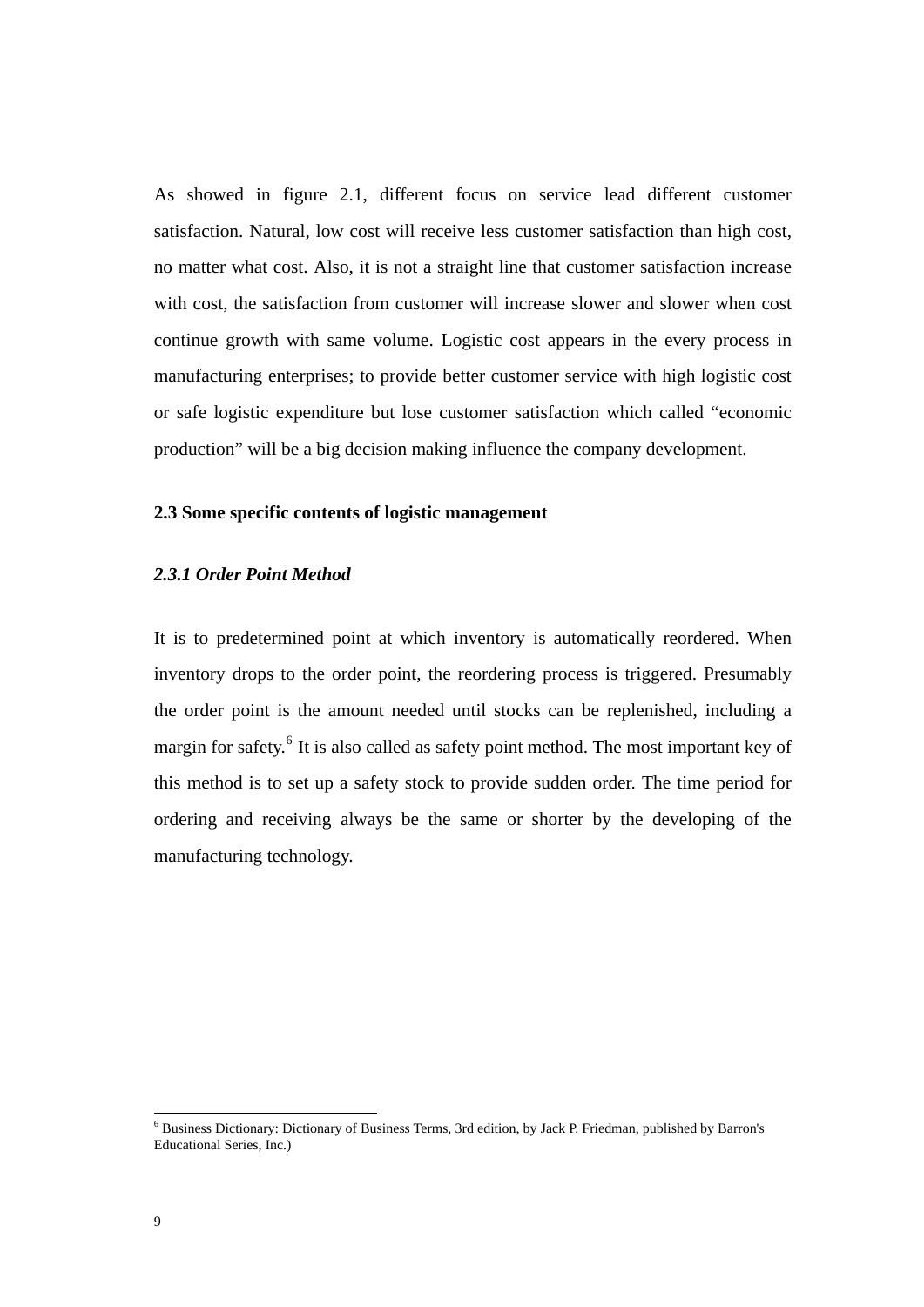<span id="page-21-0"></span>

Figure 2.2 - Order Point Method

As showed in figure 2.2, when the raw material inventory decrease under point A, the enterprise will arrange purchase, when the inventory continue consuming to the safe stock point, the purchased material just transfer to the warehouse and inventory straightly raise to point B. This is one turnover of purchasing based on order point method with a certain amount of purchase quantity.

Another form of order point method is to purchase different quantity with a certain time period. Because the consuming of material is different related to the order quantity, when a certain period (a week, 10 days, etc.) arrive, the purchase department order quantity of the margin of point B and point A. The benefit of using this kind of form is that it is easy to control and operate for the enterprise. It is also appreciated by suppliers for you have monthly or certain time period purchase plan, and they may provide you with lower price. But the shortage is that if the need of quantity suddenly increases or decrease, the inventory will be out of stock or there will be just a little amount to purchase, which will increase the purchase cost.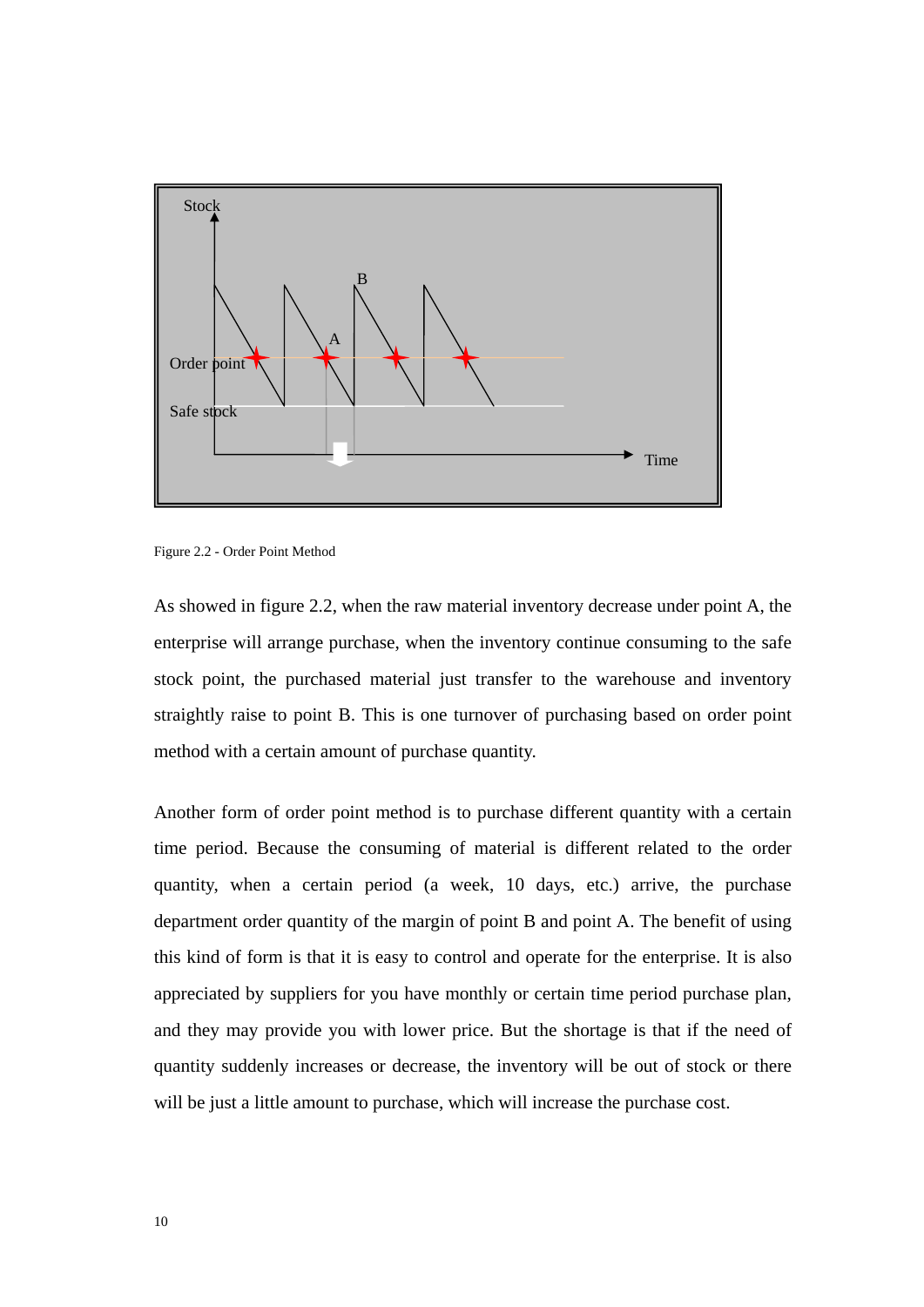<span id="page-22-0"></span>The order time is decided by the stock level which can highly keep the step with the consuming of materials and make the inventory always being rational. The advantage of this method is: it can adapt to the changing consumption rate with the same quantity order. But the shortage is whether there is new order from customer or not, the inventory will always be here to bring inventory cost.

#### *2.3.2 MRP and MRP II*

Material requirements planning (MRP) determines the need and time-phasing for those requirements while JIT can be incorporated into the management process to ensure that those needs are met without holding large amounts of inventory. It is used to solve the problem of how inventory management can plan consistent with the requirements of production. MRP system is based on the computer science and according the delivery time of final products to plan all parts of the production, including product schedule, purchase time and quantity…Once the operation can not be completed as planned, MRP system can adjust the timing and amounts of production and purchasing to let the priorities of every operation consistent with the actual situation.

MRP II (manufacturing resource planning) is MRP II integrated logistics and the flow of funds, personnel, financial, material, time and other resources for well-planned, rational use, to enhance the competitiveness of enterprises. It combine the company senior management and middle management to promote business management cycle and achieve the most effective business with core of resource plan. It includes the entire enterprise production and management system, business objective, marketing planning, financial planning, production planning, material requirements planning, procurement management, site management, transport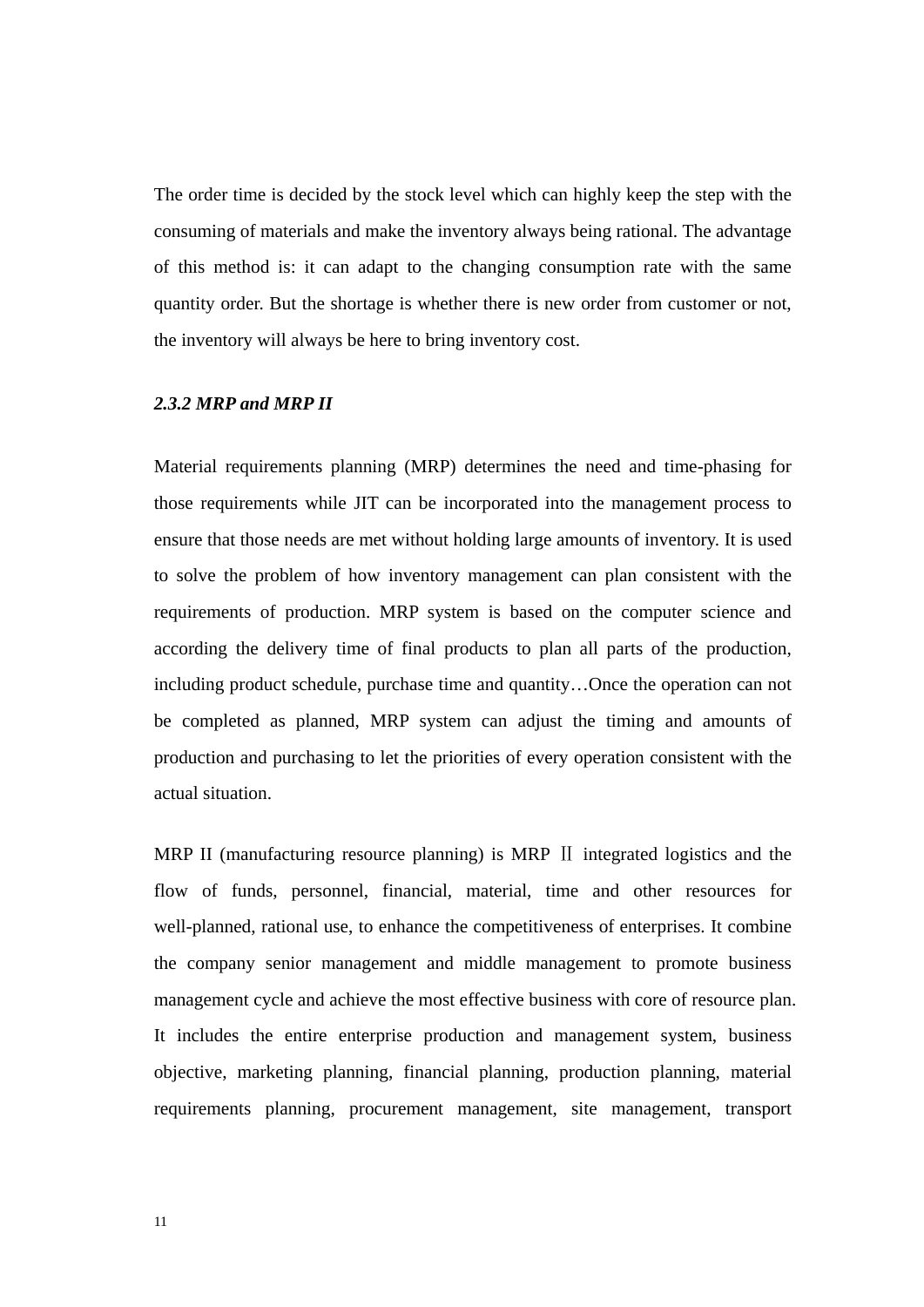<span id="page-23-0"></span>management, performance evaluation and other aspects.

#### *2.3.3 JIT*

'Just in Time' is established by Japanese company TOYOTA for through the 1st energy crisis and then to be seen by the western society. It is an inventory strategy companies employ to increase efficiency and decrease waste by receiving goods only as they are needed in the production process, thereby reducing inventory costs. This method requires that producers are able to accurately forecast demand.<sup>[7](#page-23-1)</sup>

Gourdin said a successful JIT system is base on quantity, vendors as partners, vendor co-location with customer which is the three key concepts of the system. That is, to provide service with qualified products in the time just customer need. It is impossible to reach this effect without cooperation and right distribution processing. Using this system can help an enterprise to achieve a speed up turns both in inventory and final products. On the contrary, the disadvantage of it will be the risk of out of stock. And small amounts of production will increase both purchase cost and production cost. To provide JIT service to customer will also take huge cost on transportation.<sup>[8](#page-23-2)</sup>

#### *2.3.4 Distribution principle*

There are basically 3 kinds of distribution model concluded as follows:

#### *Direct distribution system*

It takes the principle of arrange the cargo delivery from the Centro warehouse of

<span id="page-23-1"></span> $7$  Business Dictionary: Dictionary of Business Terms. Jack P. Friedman

<span id="page-23-2"></span><sup>&</sup>lt;sup>8</sup> Global Logistic management, a competitive advantage for the new millennium. Kent N, Gourdin, 2003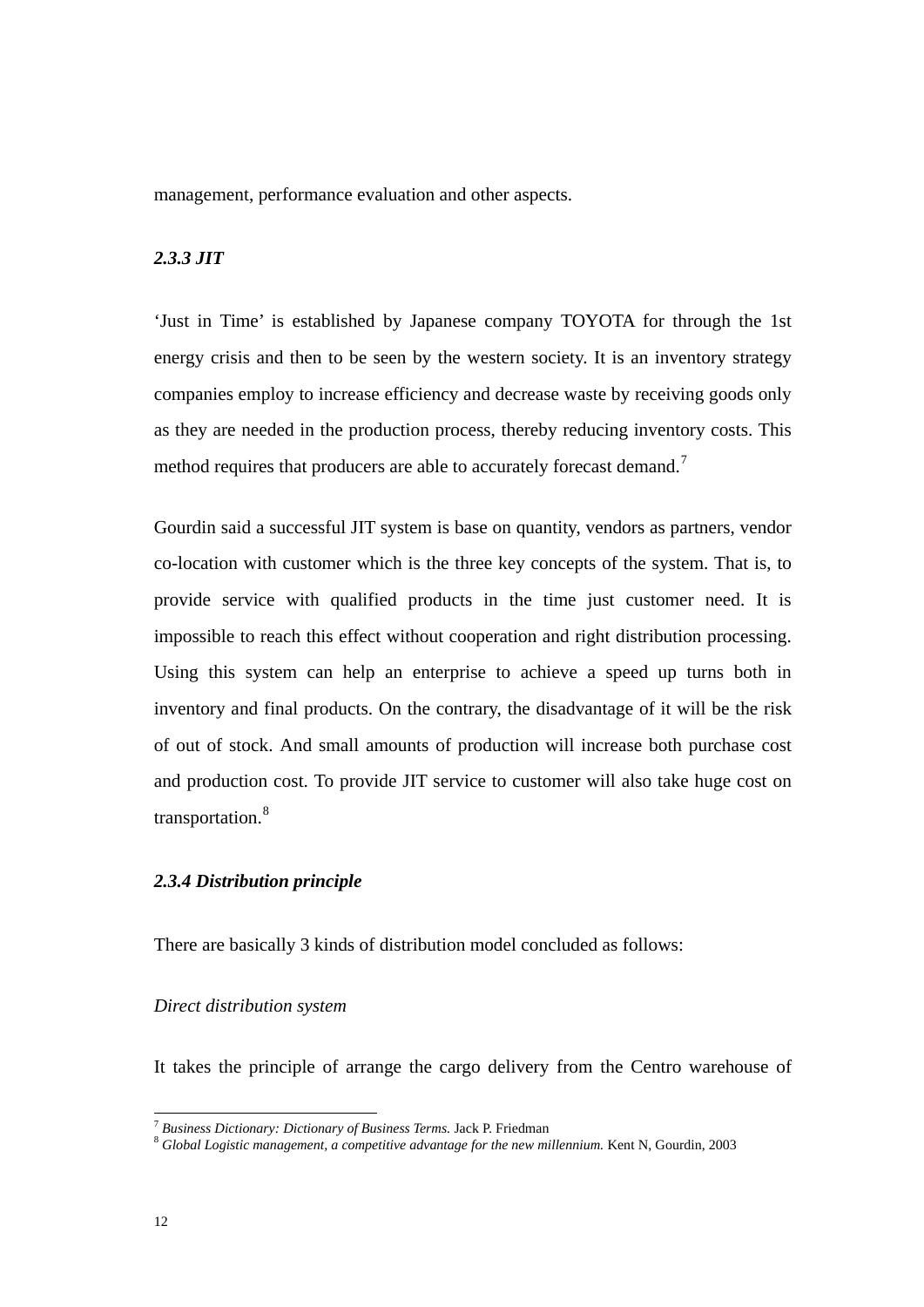<span id="page-24-0"></span>company to the customer directly.



Figure 2.3 – Direct delivery system

As figure 2.2 showed the focal enterprise stored their products in their own warehouse and when meet the delivery time, they arrange the delivery from central warehouse directly to the customer, if there are several orders to deliver in one time, some method will be used to short the total distance of order delivering. For example, define delivery routes under the law of conservation. Thus, under the prerequisite of ensuring quality and delivery time, choose the shortest and convenient distribution route.

The advantage of this kind of distribution system is that it is easy to arrange and control but it has many disadvantages. Under the international trading environment, using direct distribution system is a large waste in transportation cost. Every time, every product should be transported Transocean when it is ordered. It takes a long time and long distance to ship the cargo to customers.

It is better to set some local warehouse for the focal company to arrange distribution for lower cost and quick customer service. As illustrated in Figure 2.3, focal company can arrange transport amount of products estimated to be needed to each local warehouse. When products are ordered, they can straight be distributed from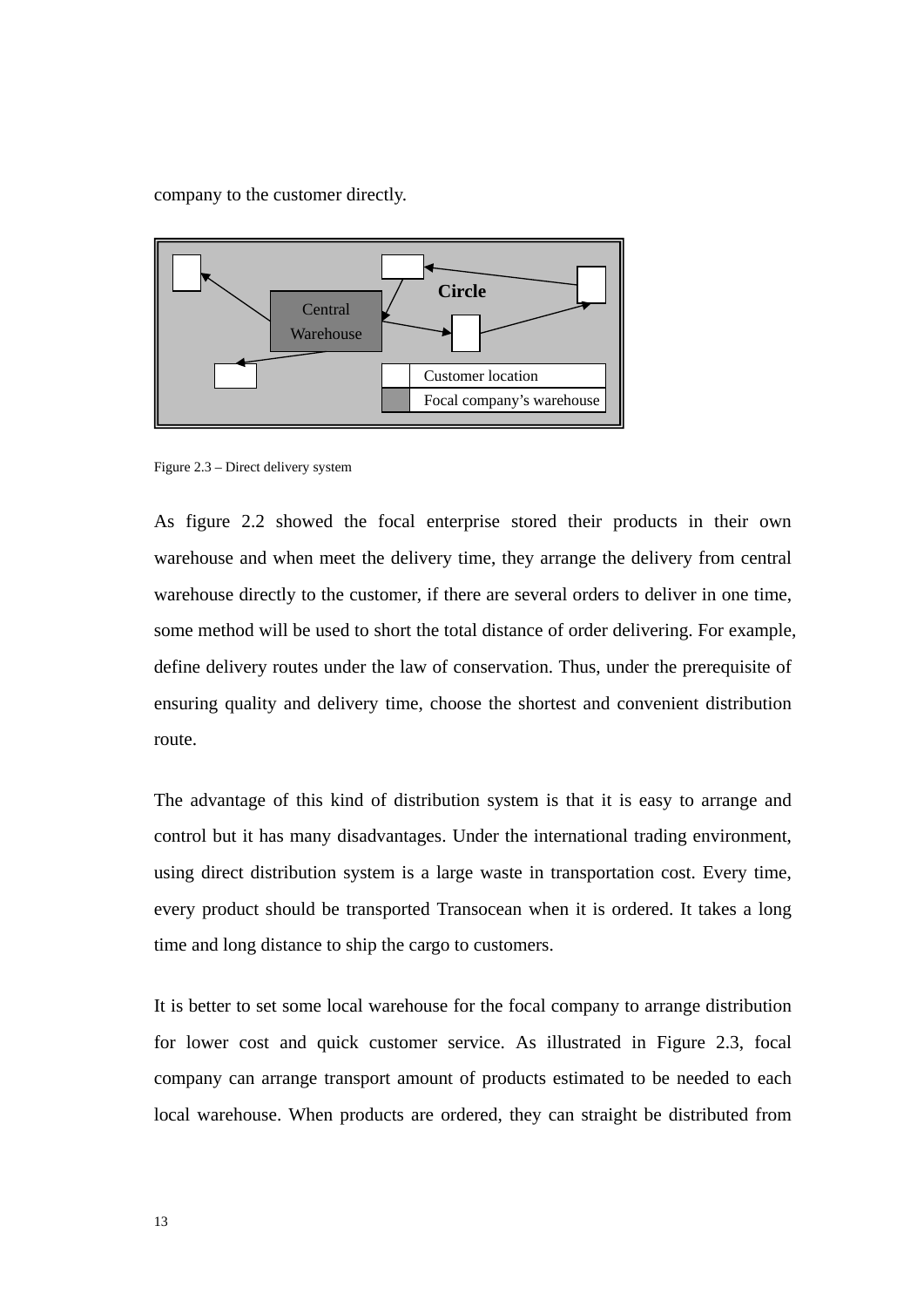

<span id="page-25-0"></span>every local warehouse which is most closed to customer.

Figure 2.4 – multi-terminal distribution system

Now more any more company start to cooperate with third-party logistic providers to arrange the cargo distribution instead of arrange by themselves. It is quite convenient for the focal company that the only thing they should do is to prepare for logistic provider to pick up products in their gateway or transport their products to the warehouse of logistic provider. All of the rest thing will be done quickly and professionally by logistic service runners. This method can help the focal company focus on its core competitive advantage to provide better product quantity. With a professional logistic cooperator, they can together provide better customer service by shorten and optimize the distribution way. (Showed by Figure 2.4)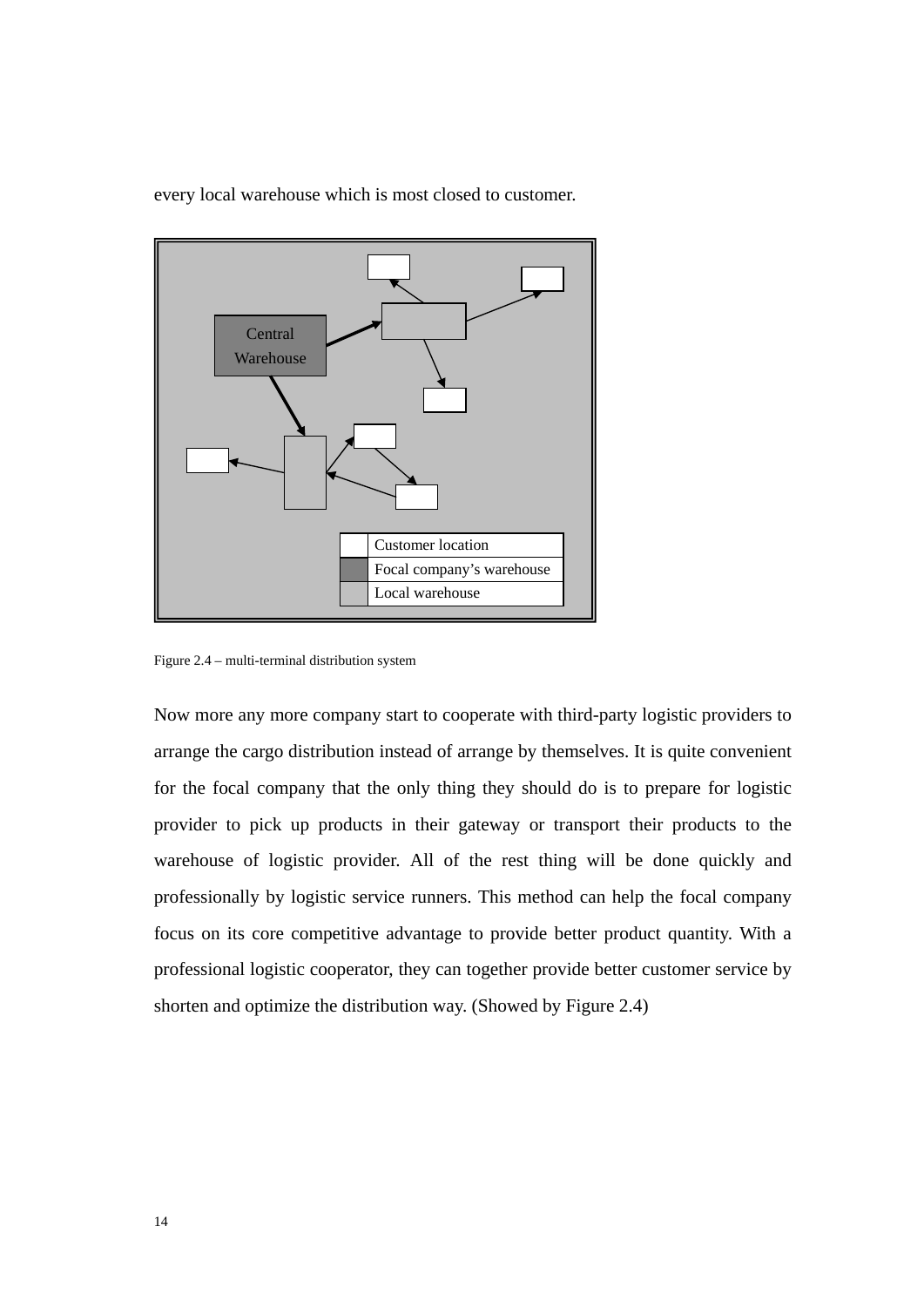<span id="page-26-0"></span>

Figure 2.5 - Third-party logistic distribution model

#### *2.3.5 ERP*

ERP (Enterprise Resource Planning) is built on information technology and systematic management to provide means of decision-making operation management platform for managers and staffs. ERP system concentrate on information technology and advanced management thinking, reflect the needs in today's market of reasonable allocation recourses, maximum create social wealth. It became the basic of developing in this information age.

#### *2.3.6 SCM*

Supply Chain Management, which is based on the ERP system, is the management of enterprise supply chain. It is the management to supply, demand, raw materials purchasing, marketing, production, inventory, orders, and distribution. It includes every aspect from production to delivery, from suppliers' supplier to the customer's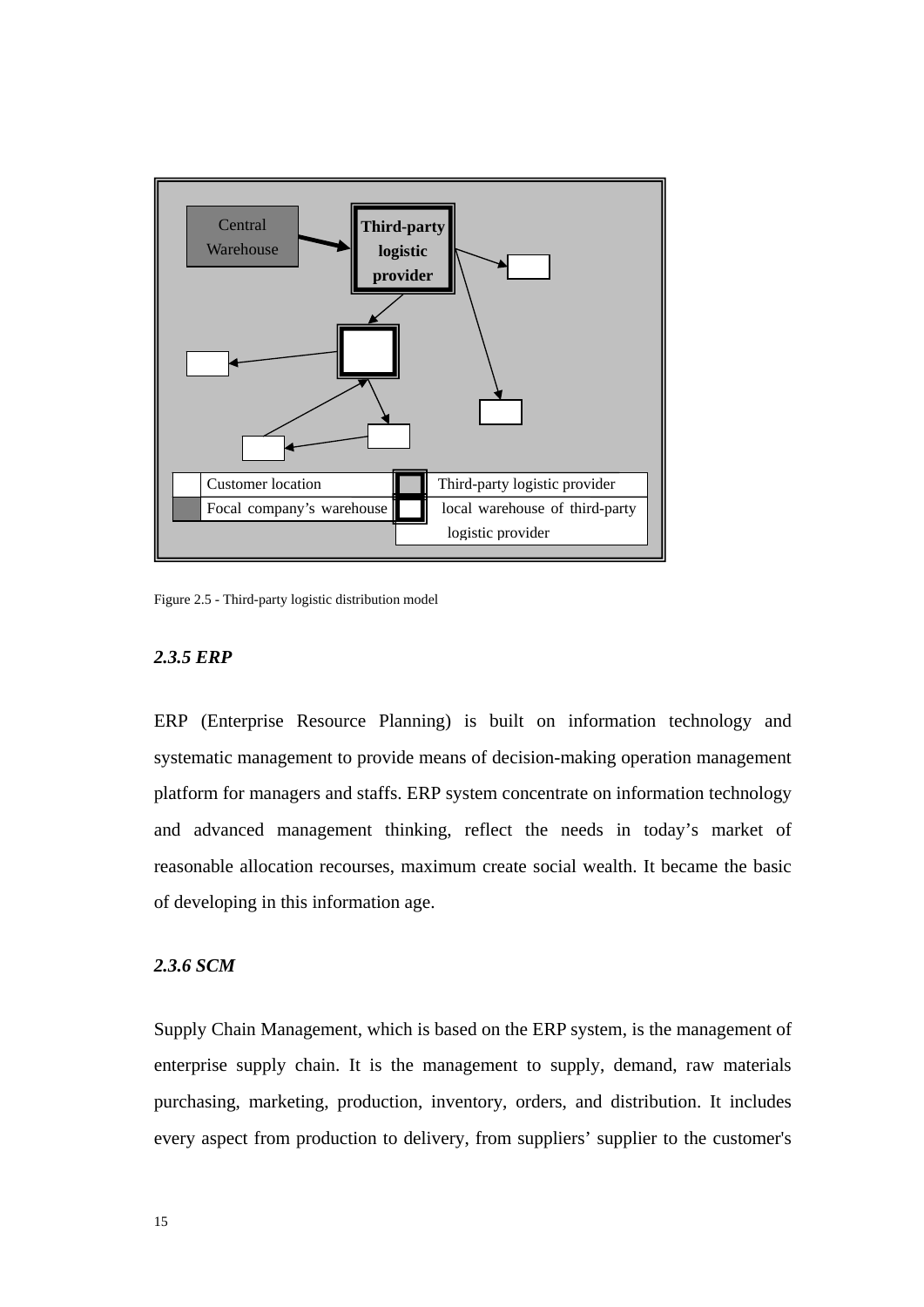<span id="page-27-0"></span>customer.



Figure 2.6 – An example of a tier-structured Supply Chain

Source: Supply Chain Management-in Theory and Practice, Copenhagen Business School Press, Bright Dam Jespersen Tage SkjØtt-Larsen, 2005, ISBN 87-630-0152-7, P15

As showed in figure 2.2, a complete supply chain including suppliers' suppliers, suppliers, the focal enterprise, customers, customers' customer and other related logistic providers which are not showed in the figure. "Supply chain management builds upon this framework (logistic) and seeks to achieve linkage and co-ordination between the process of other entities in the pipeline…the definition of supply chain management is: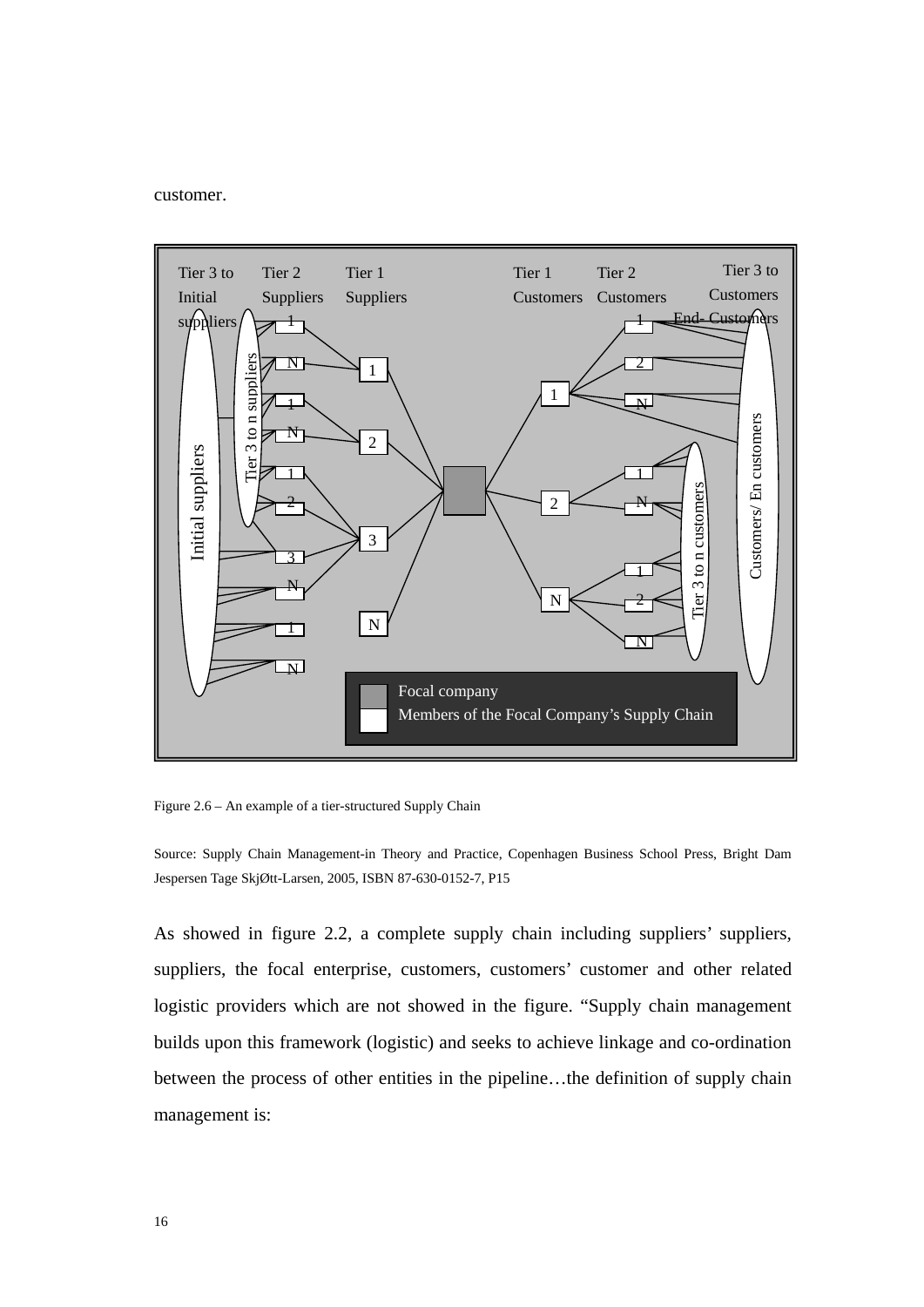*The management of upstream and downstream relationships with suppliers and customers to deliver superior customer value at less cost to the supply chain as a whole."*[9](#page-28-0)

Supply chain management has four important points:

- $\triangleright$  Supply chain is a one-way process, in which every part is linked and acts as a whole.
- $\triangleright$  It is a strategy management of a whole process. If only rely on the information in some areas, the logistic management plan may lead to distortion due to the limitations of the information or distortion
- $\triangleright$  Inventory in each part are all differ from each other, it is a balance mechanism of the chain instead of a measures of maintain production and sales.
- $\triangleright$  Supply chain management is a new management measures which use overall integrated approach to replace the interface methods. Try to find a solution to overall balance and control the process via economic theory.

<span id="page-28-0"></span><sup>9</sup> *Logistics and supply chain management –creating value-adding networks.* Martin Christopher, 2005 (5)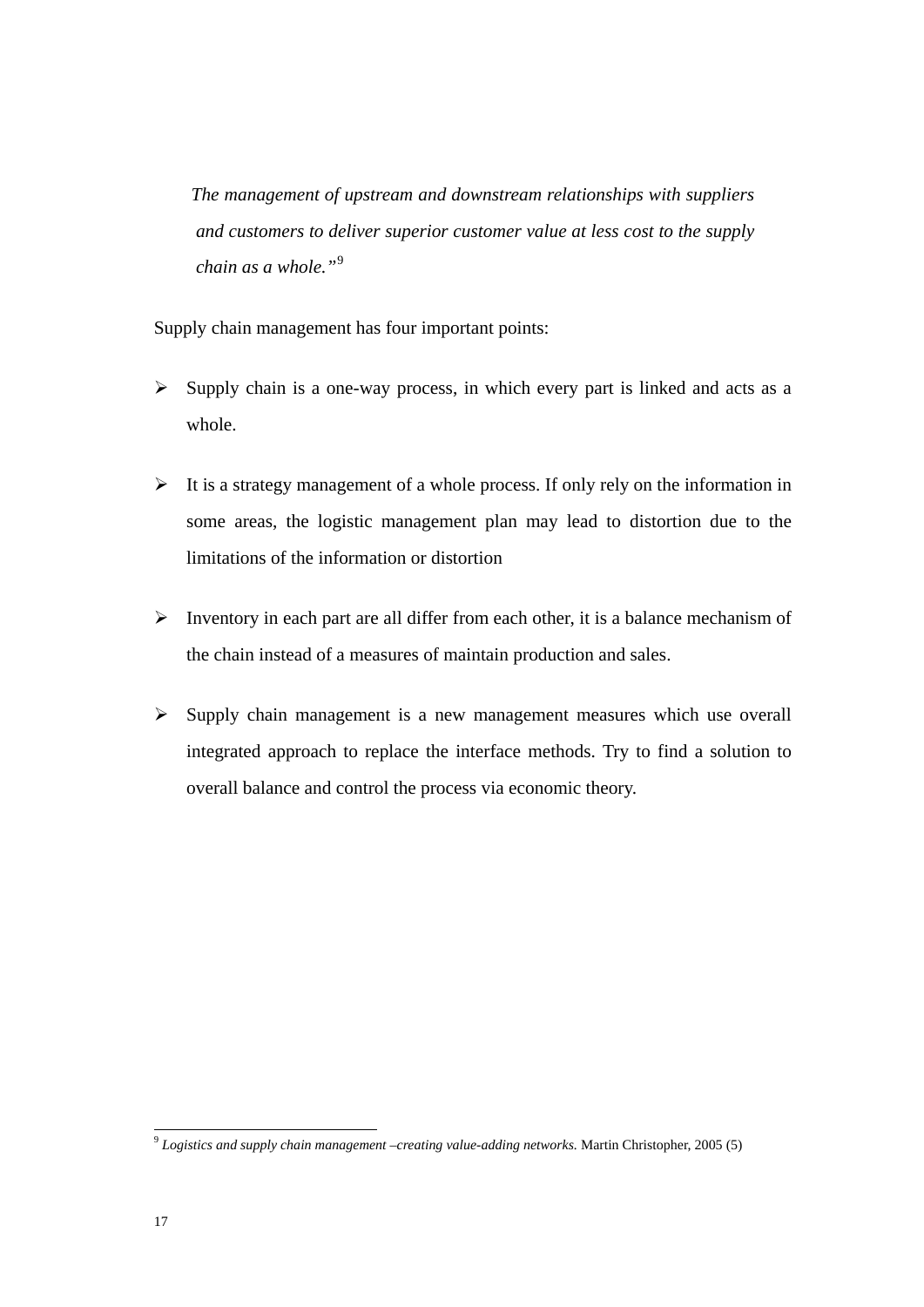#### <span id="page-29-0"></span>**3 Current status of logistic management of Deltai Medical Group**

#### **3.1 Current company statement**

Deltai medical group provides all kinds of Orthopedic Products, Daily Living Care Aids, Medical 3D Elastic Products, 3D Shape wear, Compression Products, Orthotics, Prosthetics, EMS Products, Rescue Personal Equipment, and Positioning Protection Products.

The members of Deltai Medical Group are:

Deltai Medical & Health Articles (Suzhou) Co., Ltd. at Suzhou China, since 1972 in Taiwan, China, since 1992 in China

David Medical Products (Suzhou) Co., Ltd. in Suzhou, China since 2002.

Triple Inc. in Indiana USA since 1997

Triad Orthopedic Products Industrial Co., Ltd. since 1970 in Taiwan.

Medi Trading (Shanghai) Co., Ltd. since 2007 in China.

TOP-LINE Company in Hong Kong

Tricare Medical Co., Ltd in Hong Kong and Taiwan

They start the business since 1972 in Taiwan and keep steady development in 35 year's efforts as a professional manufacturer in medical products area. In 1992 David medical moved the factory to mainland China and established Deltai Medical &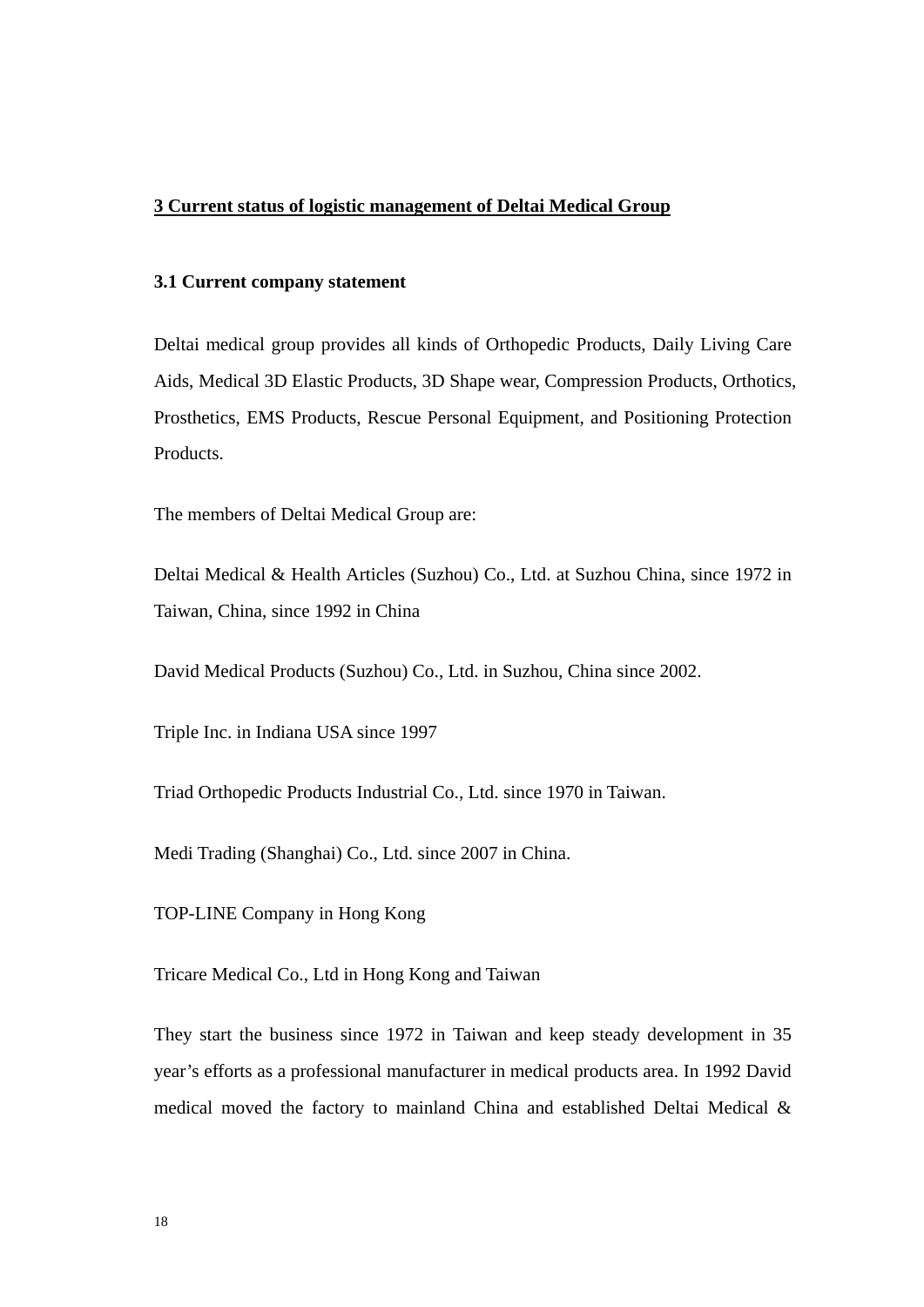Health Articles (Suzhou) Co., Ltd. In order to provide more comprehensive medical products, in 2002 a new company was established as David Medical Products (Suzhou) Co. Ltd,.

They keep the highest rate of producing by ourselves. There are over 2500 kinds of materials in the warehouse, total worth 1.5 million. So they can offer the products in the shortest time. And they manufacture the most complete line of orthopedic products in the world with a high production capacity. Most important, they assure: one step, one inspection in every department. So the products are more highly competitive in this area. Further more, they provide fast and safety delivery for orders from customers.

At Deltai their focus is clear and is committed to what Deltai stands for: Quantity, Service, and Profession. Starting from innovative designs to selecting the finest materials to highest standards of quantity control, every effort is devoted to ensure best products are provide to you so that they can be passed on to the customers. Deltai is a company with high level of skilled workers, production volume, products varieties, products quantity and manufacturing facilities.

In herniated from Deltai Medical the rich professional experience, superior management system and tradition-credit, they are confidence to accept the challenge of providing most satisfactory products after studying customers' needs seriously. The quality is insured by a high performance means of production and a strict selection of raw materials. Further more, they provide fast and safety delivery for orders.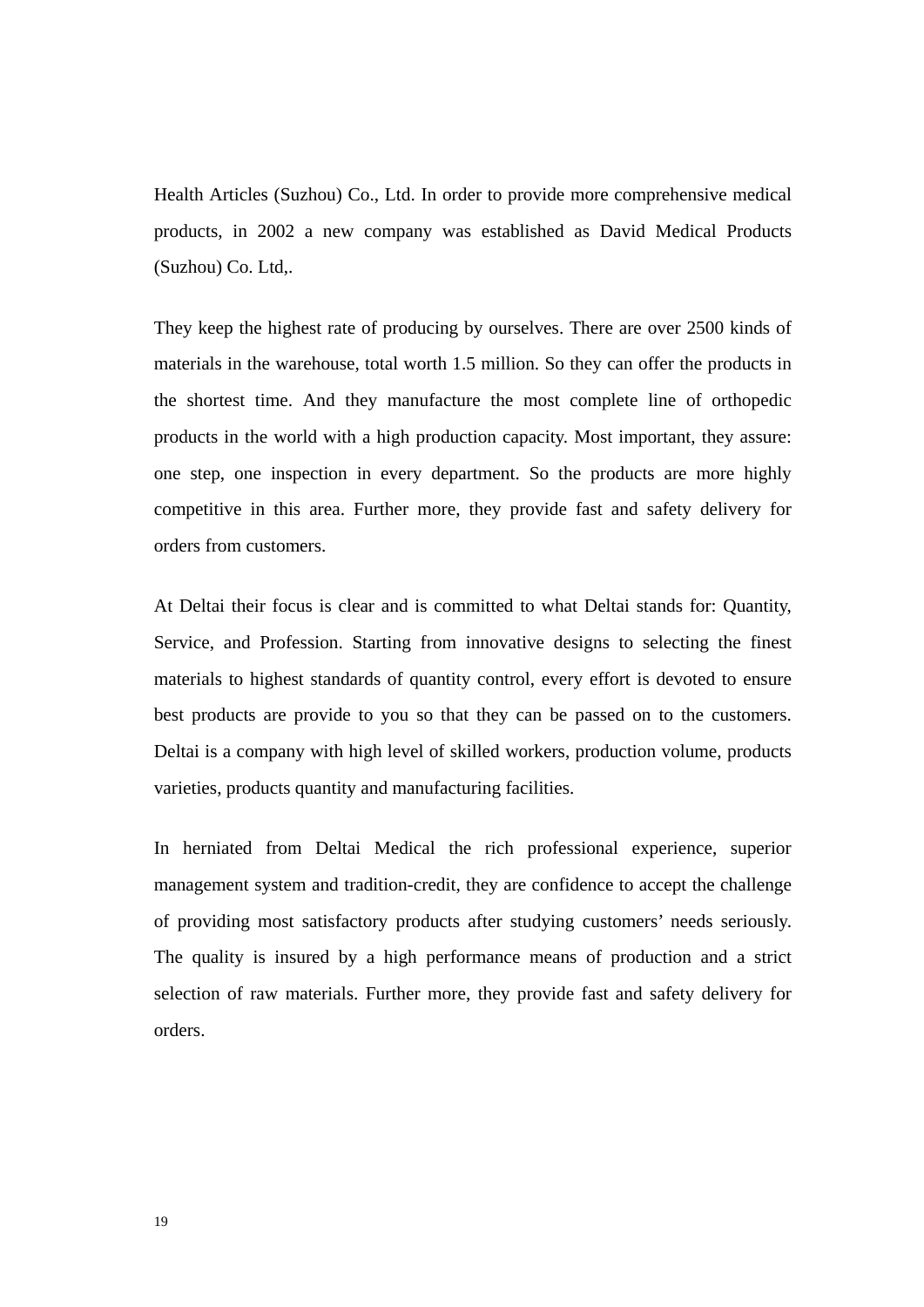<span id="page-31-0"></span>Deltai Medical plant is the first professional orthopedic products manufacturer in China. The workshops cover 20,000sq m (220,000 sq feet). The total value of investment is USD 13.5 million. The company is certificated by ISO 9002 in 1998 and then administered ISO 9001:2000 by British Standard Institution (BSI). All of our products are CE marked. The Certificate of Conformity was administered by Det Norske Veritas (DNV).

David Medical plant covers about 35,000 sq m (390,000 sq feet). The total value of investment is USD 21 million. And it's certificated by ISO 9001:2000 and ISO 13485:2003. Their silicone and PVC manual resuscitator have been registered to FDA. With advanced manufacturing facilities, ever-updated technology and large production capability, they have built a good base for the further development.

#### **3.2 Current strategic management plan and practice**

#### *3.2.1 Current strategic management plan*

#### A. Focus on cost reduction

The company think: The lower the cost in purchasing, production, inventory, transportation, ordering, the higher the profit will be.

All the company activities will base on the cost reduction rule.

There is no need for forecasting order quantity and set up inventory plan both for material and products/ semi-products because of the delivery time is 45 days in usual practice and it is enough for them to finish the order from purchasing to ready for shipment.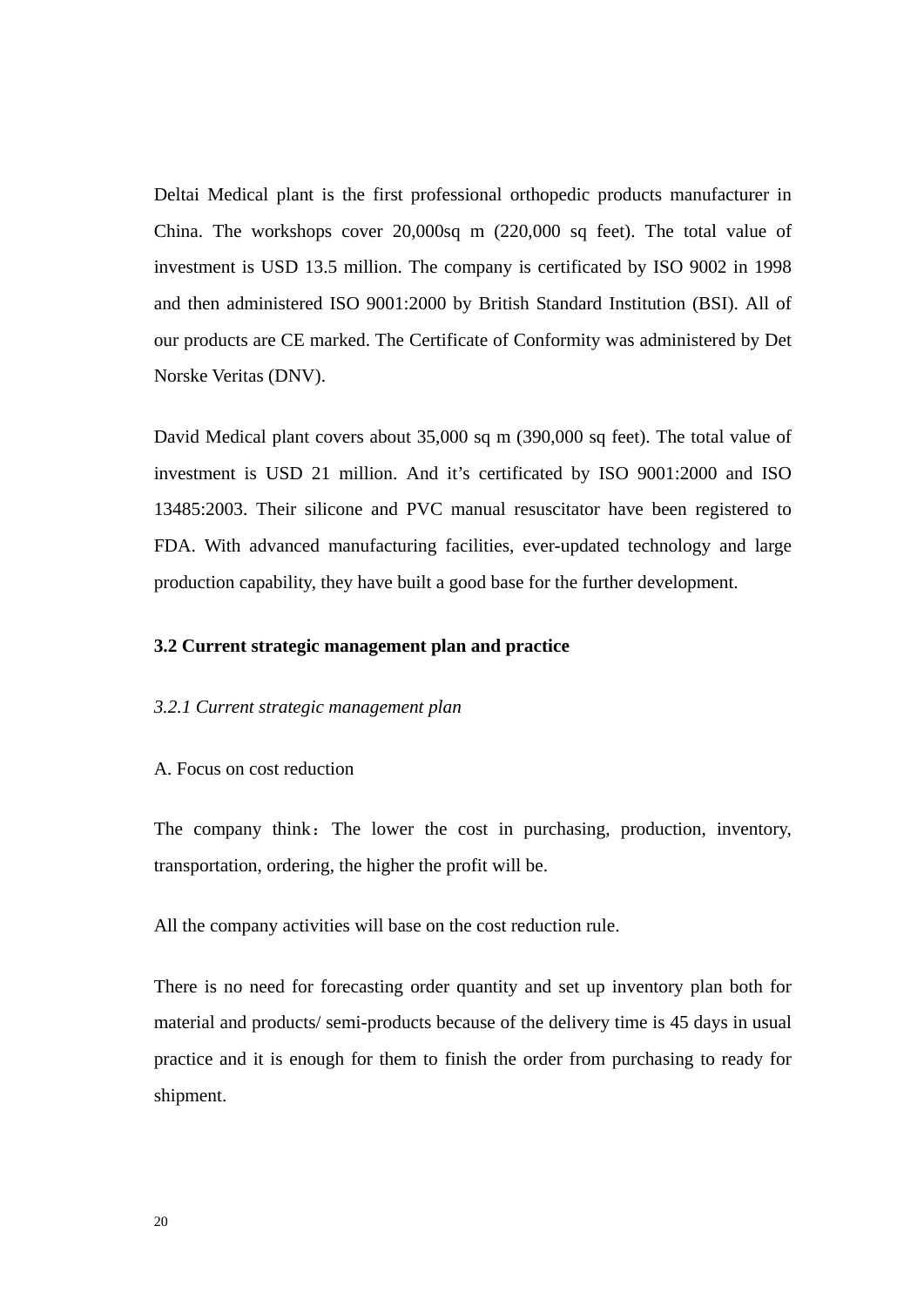<span id="page-32-0"></span>B. Focus on customer service: try to level up the customer service. Make the most customers satisfied with their service.

#### *3.2.2 Current straight management practice*

A. Set up a department named center control department to work as a center among purchasing, production, sales, and delivery.

B. Set up the system of working schedule for information transportation between every department. It is work as a rule of transfer information among every department: Sales department should sent questions from customers or in working process to the center department before noon and the center department will sort out them then send to every department for solution, the solution should be resend to the center department before 4 o'clock and the center department will again sort out them and send to the sales department. When sales department receive the formal message of solution, they can work with it.

#### **3.3 specific logistic management practices in Deltai Medical**

#### *3.3.1 Purchasing*

Figure 3.1 shows the purchase process in Deltai Medical Group, as:

The centre department making the purchase plan according to the order they received from sales department and the producing needs from production department.

Now the centre department is absolutely set purchase plan by the exact quantity orders and production process inquired. When ordered, they began to purchase the material they need, if there is any short of materials in product previous orders, they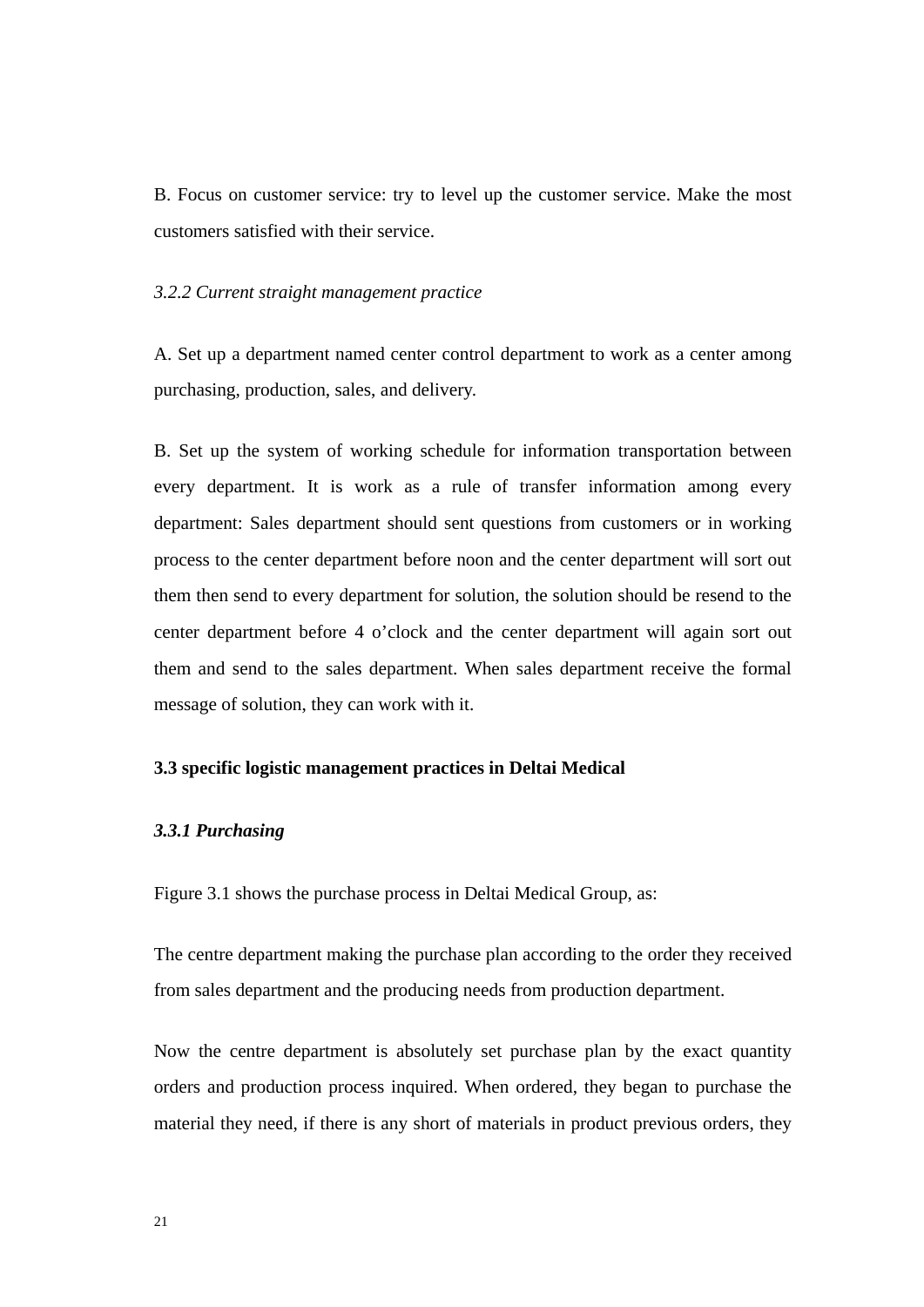will make these two purchases together. In another word, there is no safety stock of raw materials.

The purchase department receives the plan and began to find a most suitable supplier.

They focus on the cost aspect which includes material price, transportation cost and time cost. Low expensive, less time are the evaluation concepts of decision making. They will consider the quote from different suppliers and transport cost of transporting these materials. The lowest cost with no bad quality will be the supplier.

Set long-term relationship with suppliers for more steady supply of raw materials.

To have a steady supplying of raw materials, it is necessary for David Medical to find some long-term cooperators. The purchase process can be simplified and cost will be lower by the cooperation. They actually do that and always purchase materials from their cooperators.

Transport the materials from suppliers to the factory.

They have their own transport tools for material transportation many years. The transport cost take up a high percent in material cost which almost nearly 40%.

The final step of purchase is quantity survey, by using some specific machine to survey whether materials are qualified as sale confirmation and order request. Those materials which not up to the standard will be returned purchase. It is terrible if have emergency orders but materials are not standard for production and many problems will brought out.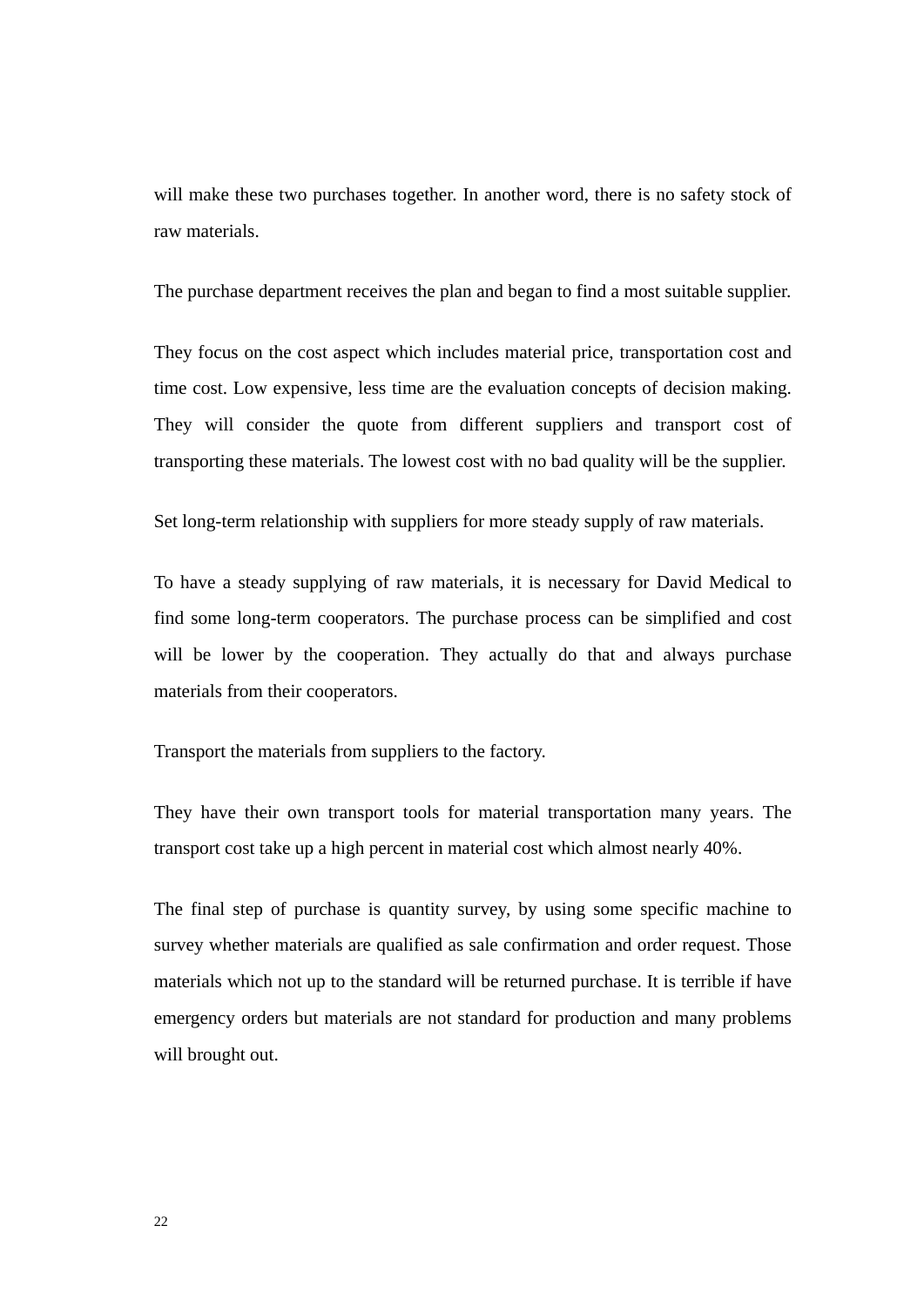<span id="page-34-0"></span>

Figure 3.1 – Purchase process in Deltai Medical

Deltai Medical has its own short distance transportation tools. And because they own these resources, they would like to choose suppliers of raw materials within short distance rather than far distance. Sometimes they just choose the nearest supplier for quicker delivery. But the labor cost and other cost is quite higher in Shanghai than in other regions and lost the chance to cooperate with factories in other region. And the choice of supplier will have great impact on quantity, cost and time.

#### *3.3.2 Production*

The production process of Deltai Medical concentrates on the material flow. After the production department receives orders from centre control department, they began to set short-term plan for these order.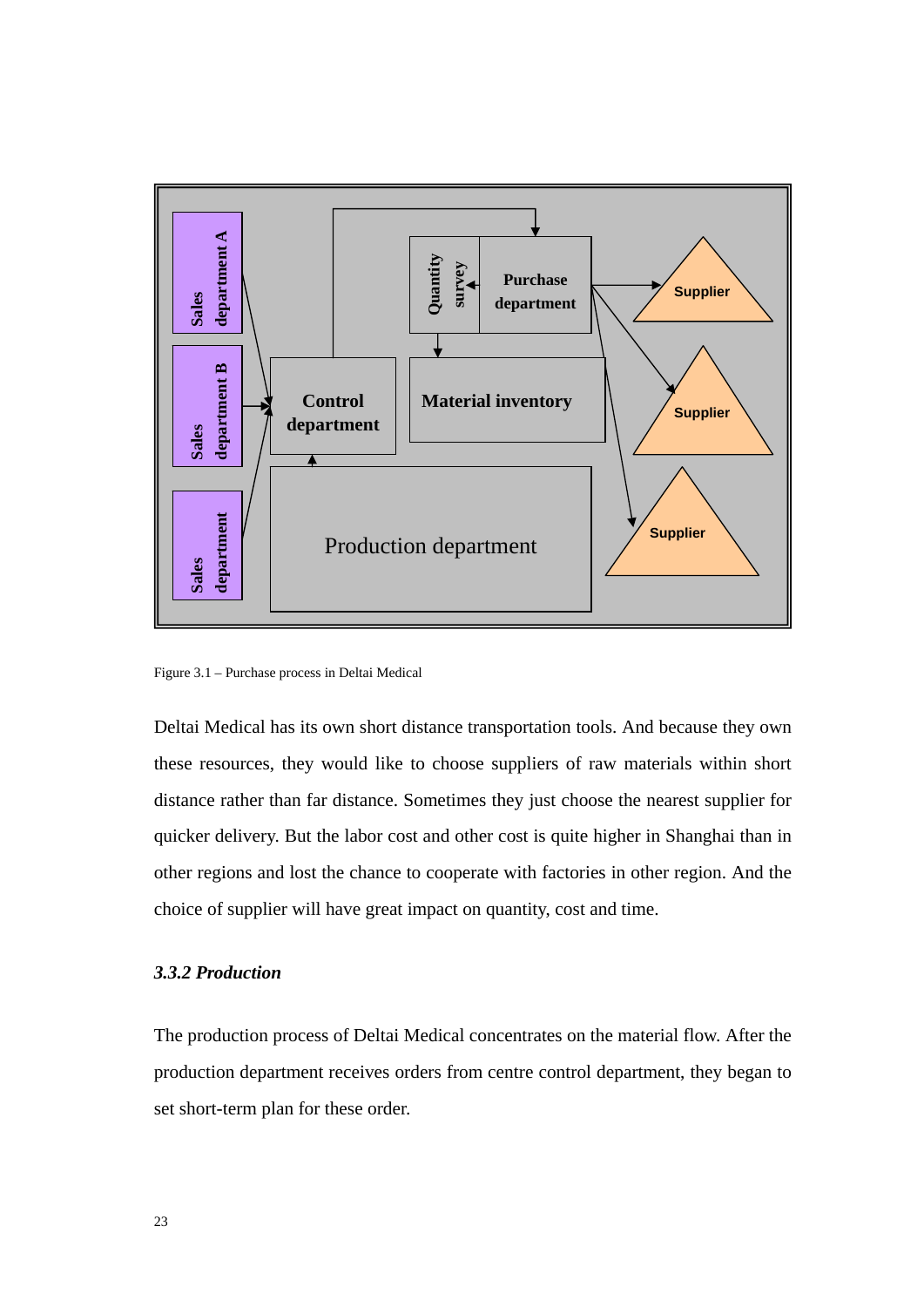<span id="page-35-0"></span>

Figure 3.2 – Production process in Deltai Medical

As figure 3 showed all products produced by Deltai Medical should be manufactured by the first step which is produced in the workshop for plastic processing. After that, some will directly be moved to the third workshop for assembling and others will be transferred to the second shop for sewing. Then some will continues to process in the third shop and some products will not because they do not need to be assembled. The final step in the whole production activities—testing will decide whether the products are qualified to deliver or not and qualified ones will be transferred to the warehouse to wait for delivery. All the products will be moved to the next workshop until quality testing process after finish production the previous step. In another word, there is no semi-products warehouse; all the unfinished products will be storied beside the machine which they will be process next.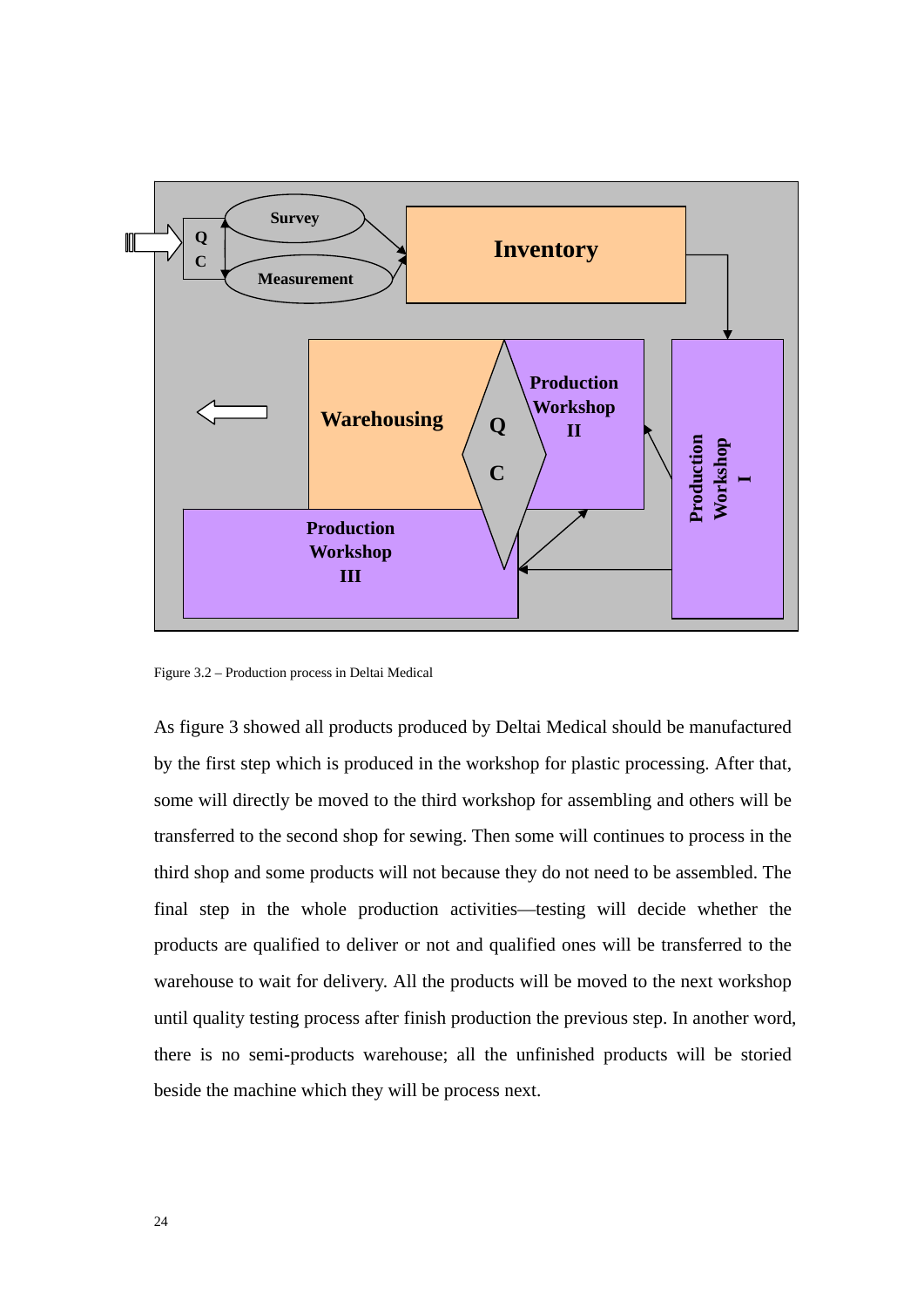After statistics, it needs a day for they to prepare production one order for the information transferring from sales department, control department and inventory stock department. The production department never product assembles for semi-products inventory. When receive the order, they turn materials to final products without any remaining.

### *3.3.3 Inventory*

### *Raw material inventory*

As showed in figure 4 that Deltai Medical has its own warehouse for raw materials. Materials stacked no more than three tiers. The space between bay and row is very small and dangerous. Space in front of the house door is also all of stack and it is hard for workers to move materials into the house after a big purchase action. The whole warehouse looks crowded and a large space in height is wasted. It is quite easy to lead to congestion in front of the door.

It is a complete man-working department that almost no electric machinery used in this place. All handling, loading and unloading, collating works are completed by human and some basic manual machinery. The detail information of stored materials is collect by paper, no computer works. The inventory table of how many materials are stored will send to other department every two weeks for reference. For example, the purchase department can understand whether there is spot material or not for the order. But the information will only be updated every 2 weeks and send to every department via fax.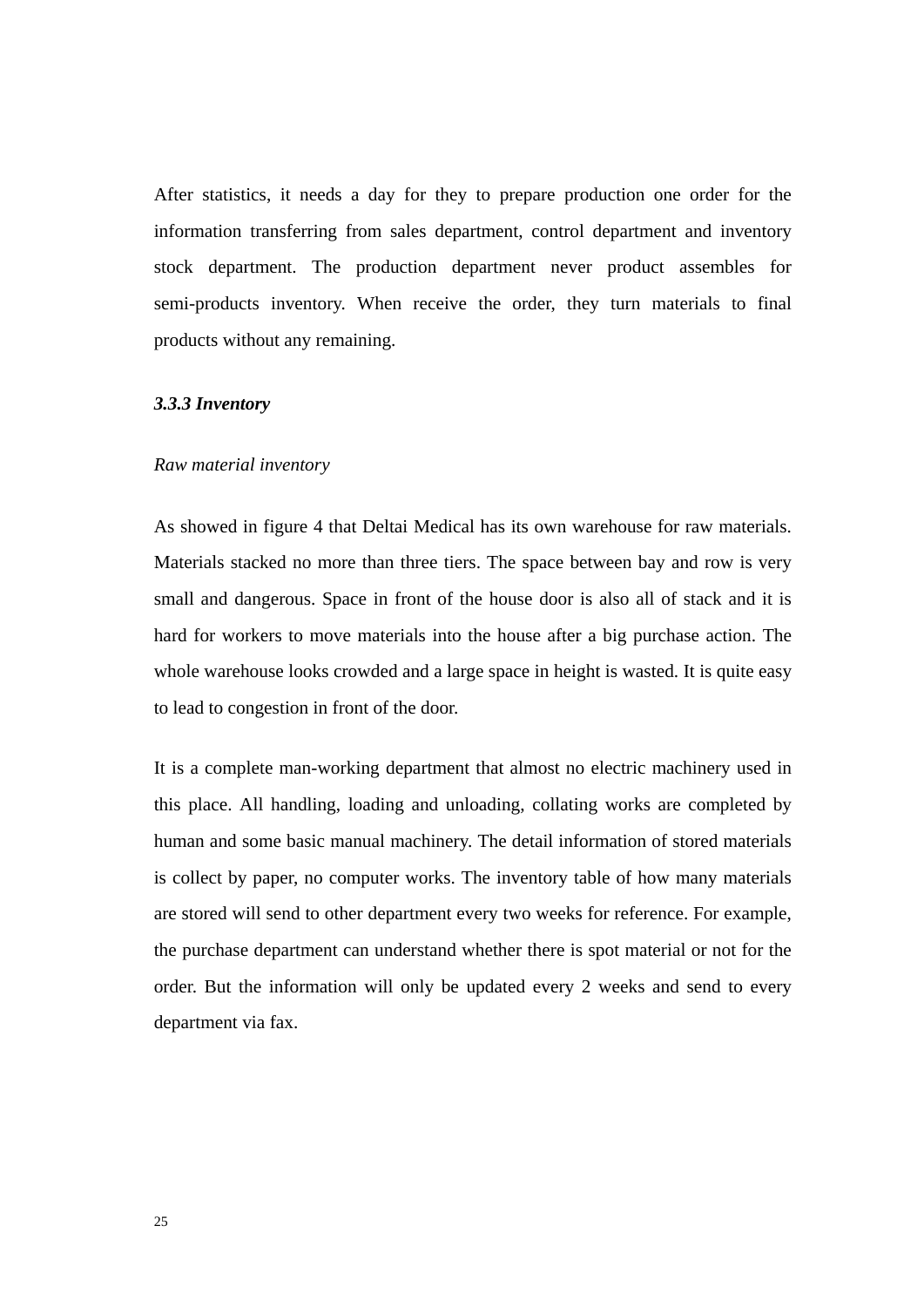

Figure 3.3 – Sketch of inventory - layouts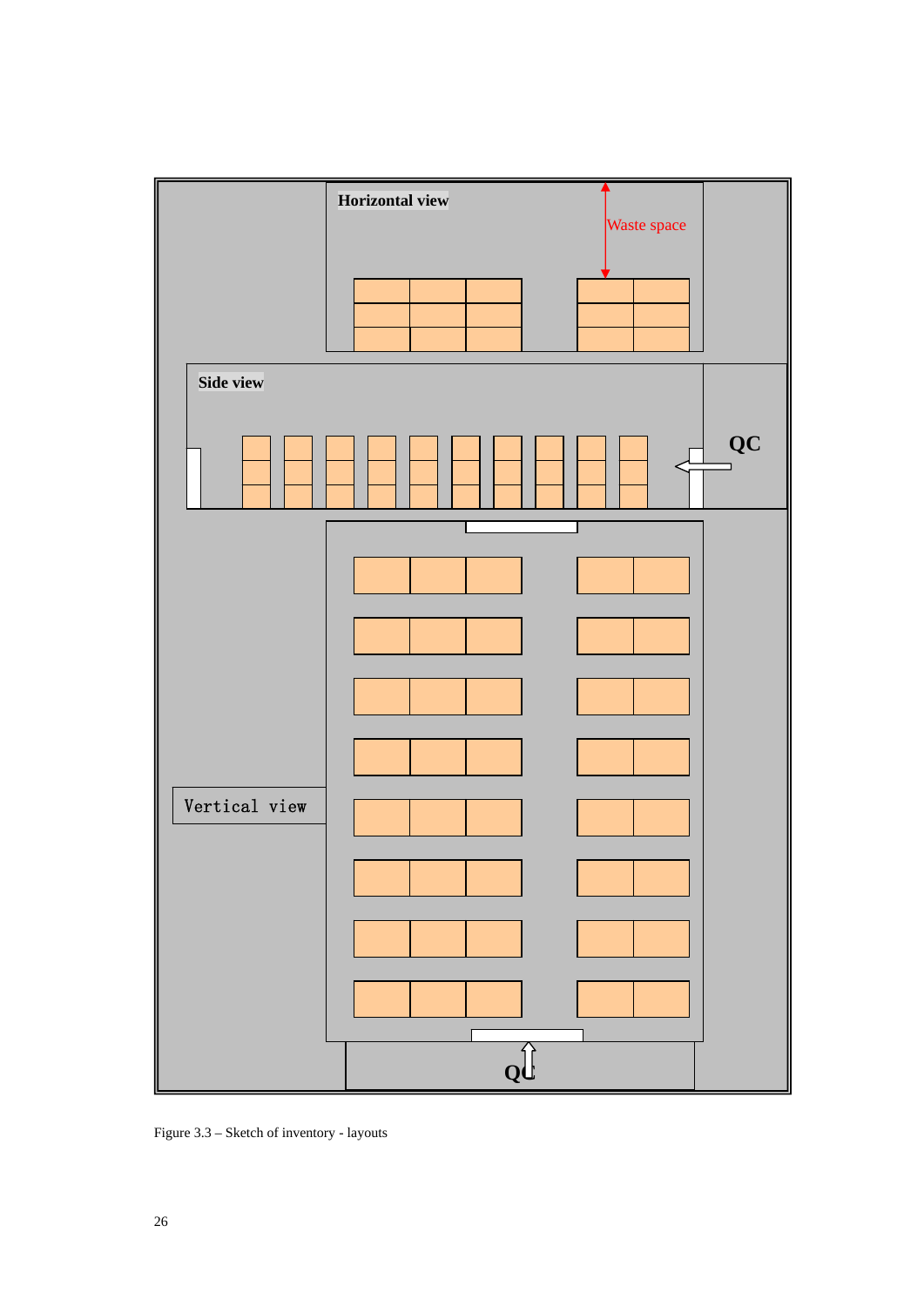Deltai Medical purchase raw materials based on the rule of safe stock, which means when the inventory level is lower than the safe stock, they will purchase a certain quantity of materials every time, whenever it is need. The safe stock is calculated by experience and because of there is no database system, materials always being out of stock. Then it will lead to delay of delivery, and an emergency procurement also lead to cost increasing.

### *Final products inventory*

The final product inventory in Deltai medical can just meet the needs of customers who agreed OEM cooperate relationships. These big customers forecast their yearly purchasing quantity then make a monthly inventory quantity need to the focal company in the beginning of year. Deltai Medical will follow the quantity for these named customers, but no extra quantity for other small or medium-sized customers. They always calculate these unpackaged products as final products in stock but which is differ from the concept of the West customer.

#### *3.3.4 Sales*

Sales logistics is the product flow between supplier and consumer while sale the product. It is the last concept in the enterprise logistic. It acts as the role of sale products through a series of marketing methods to meet customer demand and realize the value of products. Sale logistic starts from the final products warehouse to the final consumer. It includes: packaging, warehousing, distribution, load and unloading, value-adding processing, order and information processing, and sales logistic network.

David Medical has many sales departments in China main land, Taiwan, America…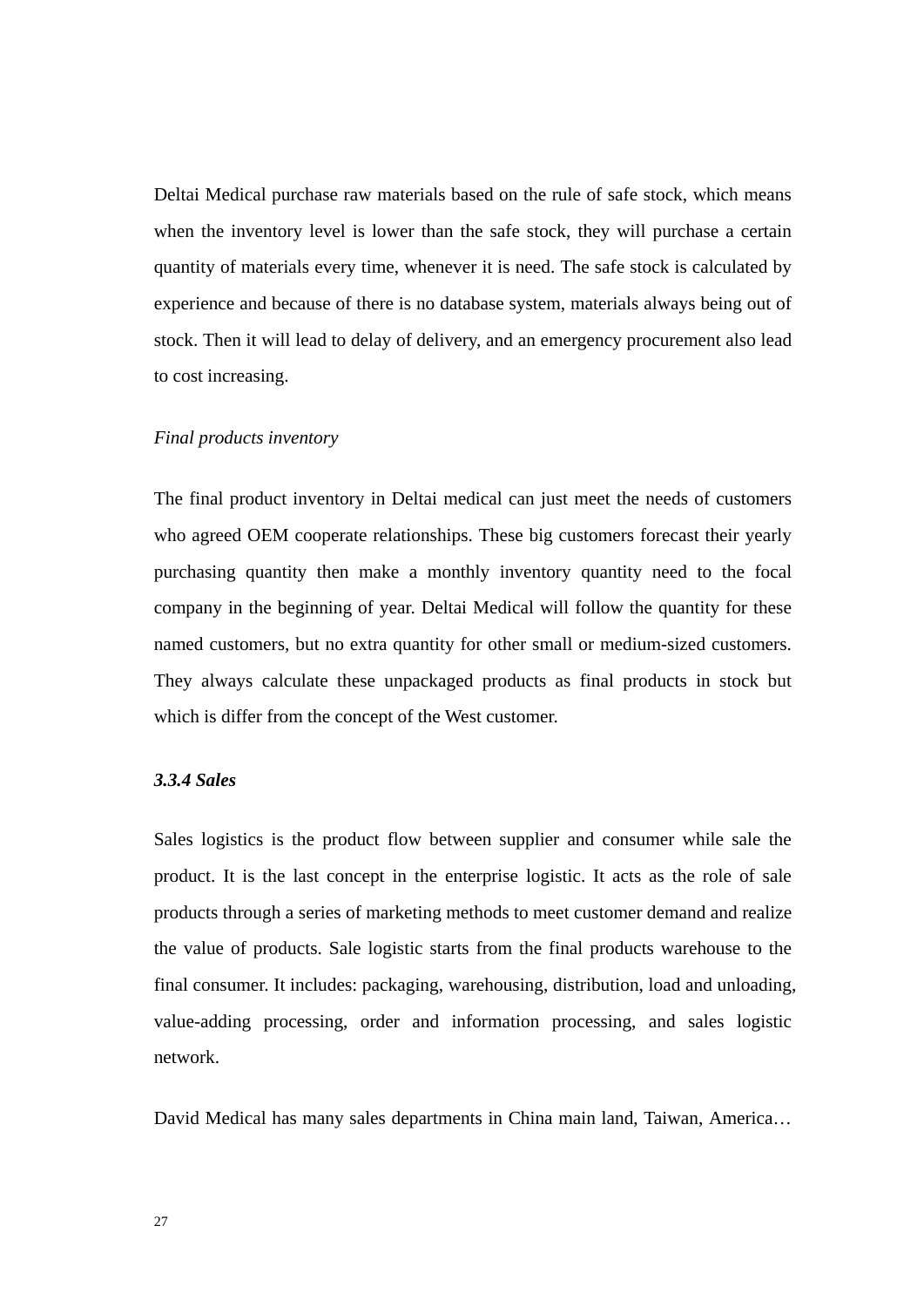to provide service for different customers from different region. The sales department in Taiwan of course forces on the service for customers in Taiwan and also in charge of the bank issues of the whole company. The sales department in America in charge of the customers in that region and committed to the development of the global market because America and Europe are the two origin market of medical products. The sales department in Shanghai is the busiest department for them in charge of almost 80% customer of the whole company. The sales department is quite near to the factory for easy communication. Most of the orders are signed here and they plan to cooperate with other medical products producer in China main land in the future for larger market and business.

Because the whole company is active in various exhibition about medical products in worldwide, new customers are continues to contact with them and they also have many loyal customers and great business cooperator which are the biggest in Europe of America.

The customer will contact with sales department and discuss cooperation, whenever a sale confirmation is signed, the sales department will set up order to the control department, which act as an information center but run more slowly and the control department will arrange rest things to finish the order. When the order is estimated to finish in a certain day, the sales department will inform the shipping department to arrange delivery for customer. The sales department is the link and window between customer and the whole company.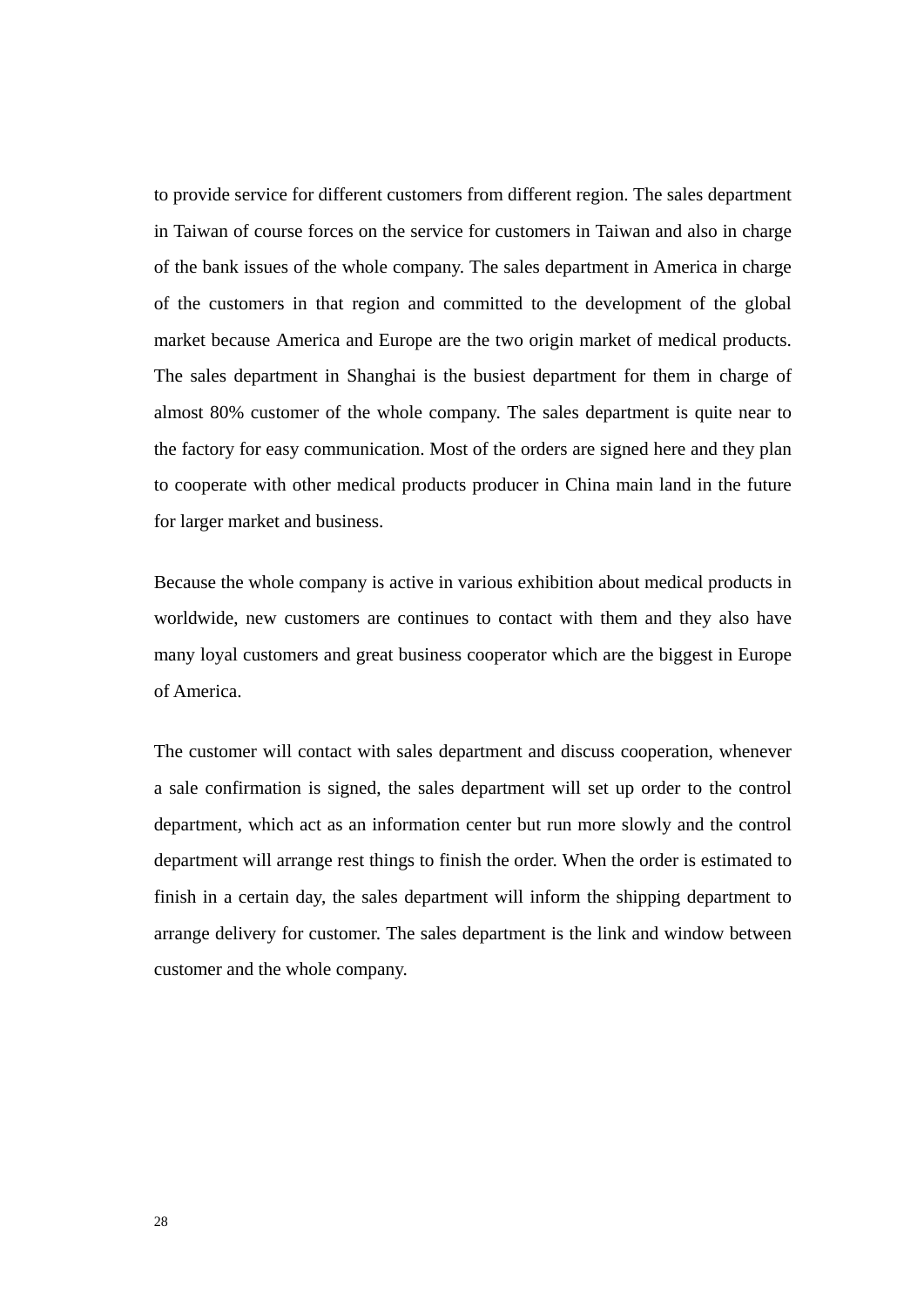

Figure 3.4 – Sales process in Deltai Medical

As figure 3.4 illustrated that the sales department should keep on talking with customer, delivery department of self company, control department and production department for order information. During these contacts are information exchanging, sales department is entangled in these works everyday.

Until now Deltai Medical just sale products via mail, attending the exhibitions, and telephone. But a big market which has been occupied by other enterprises – internet is ignored. This causes a big loss of customer.

The products are packed by different size of carton for sales. There are six kind of standard carton specifications and they never change it. When customer order products, break carton is not allowed. They always inform customer to adjust the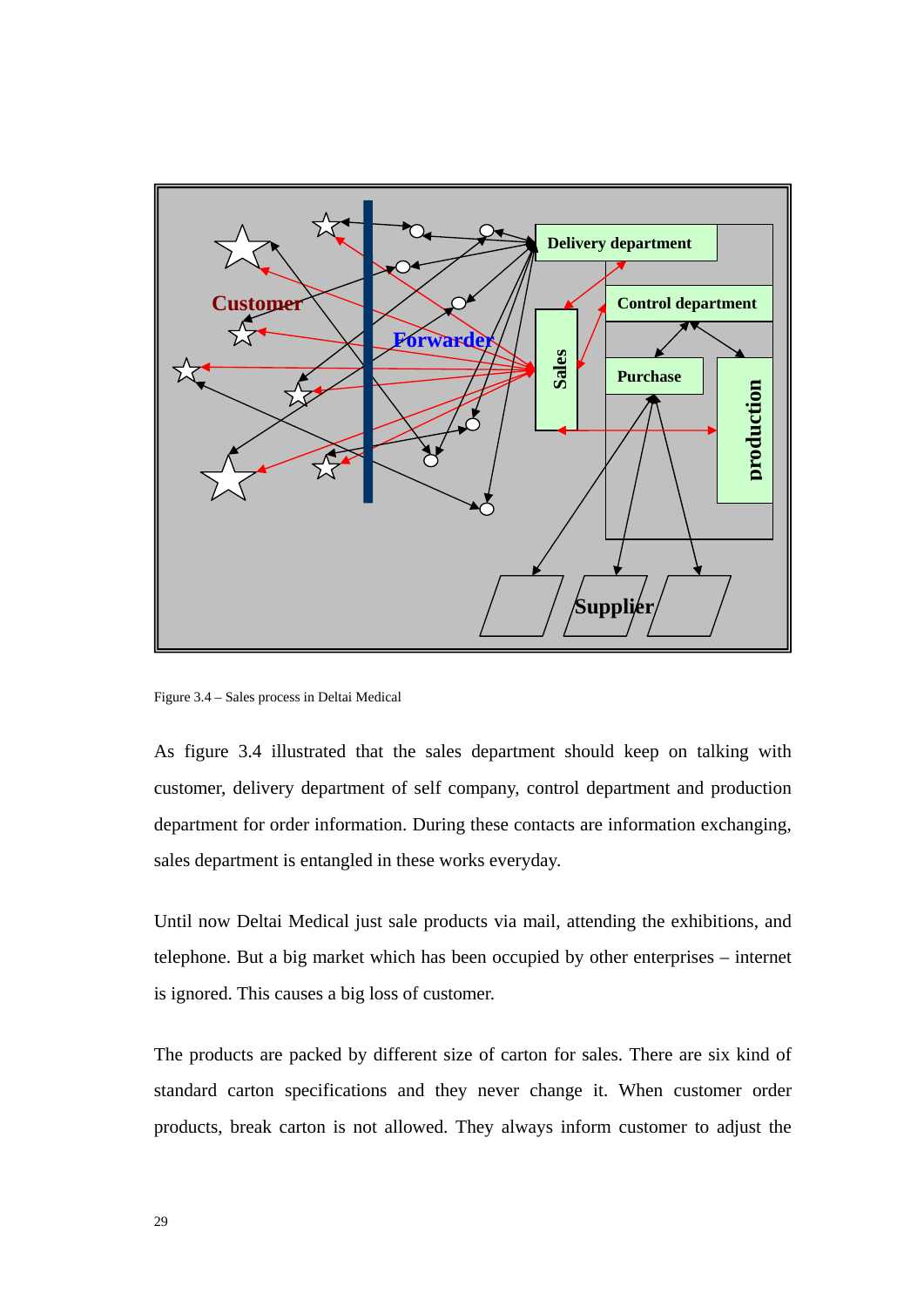quantity to full carton load.

# *3.4.5 Distribution*



Figure 3.5 – Distribution process in Deltai Medical

The company has its own vehicles and cars for convenience. They can arrange land transportation in regional martial transportation and other works. They have many cooperators in every kind of transportation forms to meet the needs of customers. They delivery goods from the factory warehouse directly by express, sea or air whichever customer like. In another word, they combined using direct deliver system if customers are in the regional place and cooperate with logistic providers for transport cargos to oversea customers.

When distribute cargos to regional customers, customers cannot track the cargo distribution status because no tracking system, real-time reporting system or online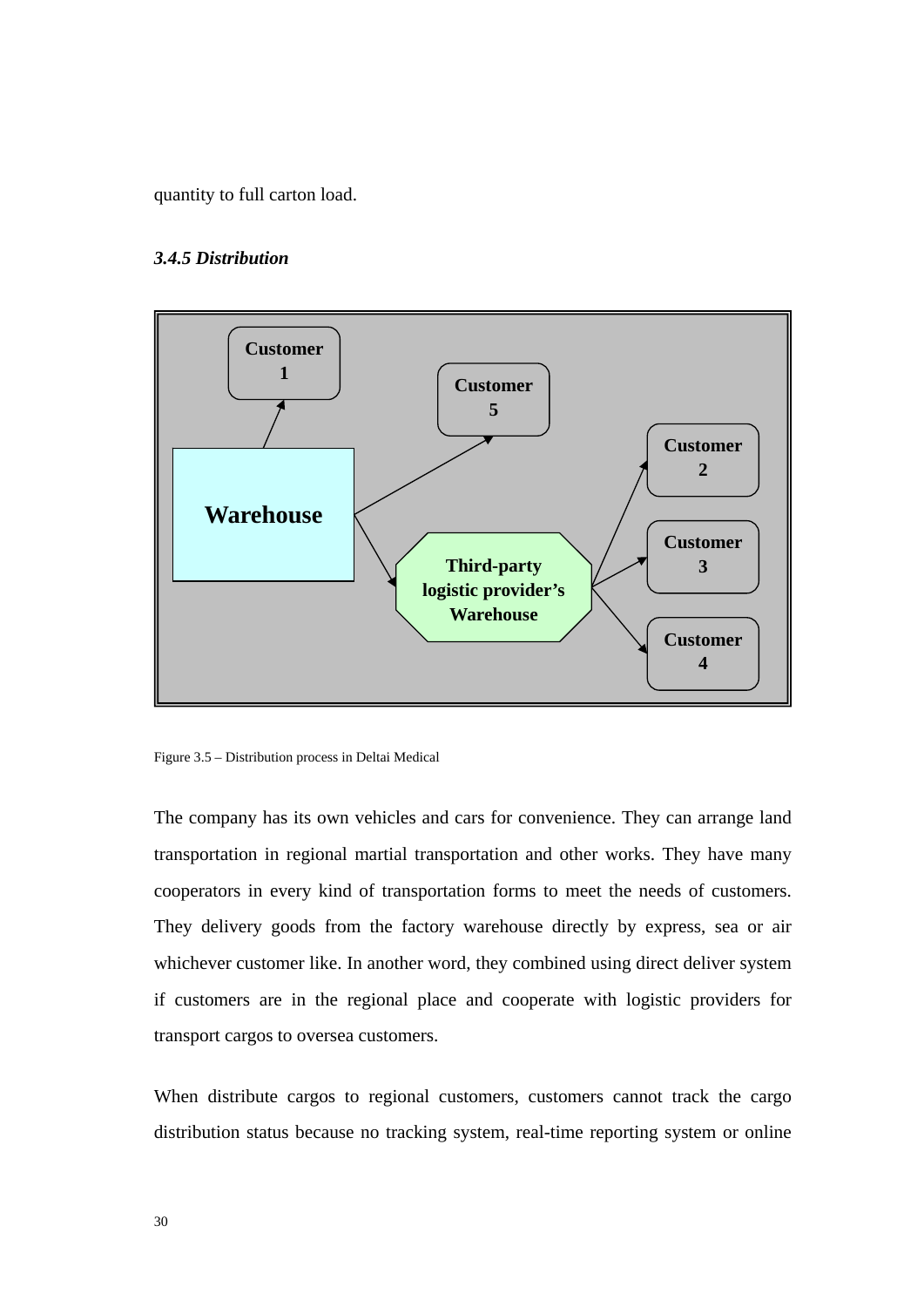tracking platform in this company. If transport to oversea customers, they can track and tracing cargo status on the website of logistic provider.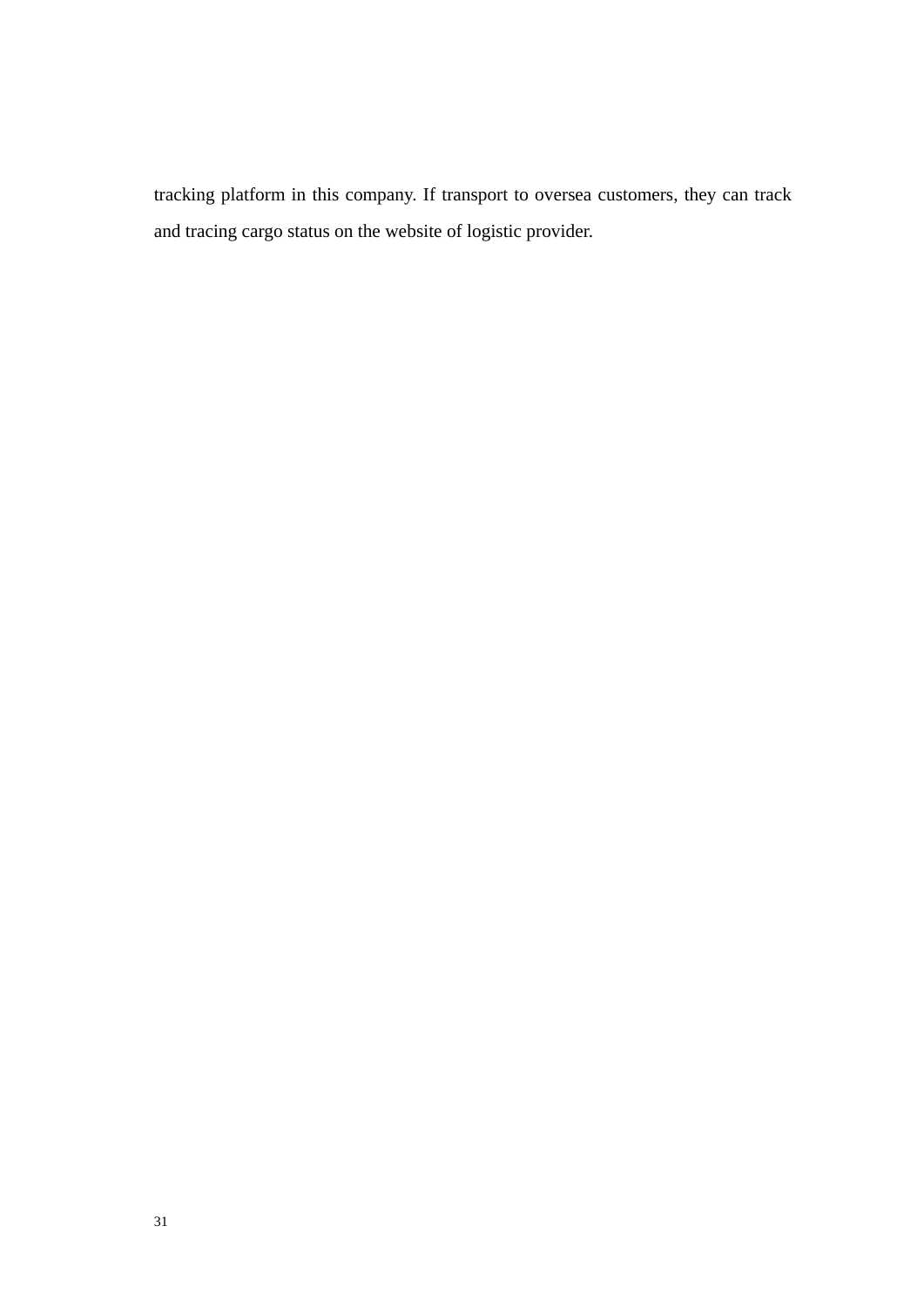# **4 Optimize the Logistic management in David medical enterprise**

# **4.1 Optimize functional elements of the logistics system**

# *4.1.1 Transportation and distribution*

# *Third-party logistic cooperator*

As Deltai medical is a private family enterprise, although it has many recourse and large branches, it is not a good idea for the company to arrange all the relative things of international business, such as distribution, transportation. In order to keep the core competitive advantage, product quantity and advanced technology, the better way for the focal company is to cooperate with third-party logistic provider to arrange some of transportation and distribution instead of do by itself.

The benefits of cooperate with logistic provider to arrange transportation and distribution are showed in table 4.1 as follows:

| Arrange transportation and distribution | Outsourcing<br>transportation<br>and   |  |  |
|-----------------------------------------|----------------------------------------|--|--|
| company itself                          | distribution                           |  |  |
| Traditional measure, no professional    | More professional service,<br>reduce   |  |  |
| segmentation and service                | logistic cost and improve efficiency   |  |  |
| Dispersed enterprise resource           | Save and use limited resources to core |  |  |
|                                         | business                               |  |  |
| Huge and complex branch departments     | Streamlining<br>optimization<br>and    |  |  |
|                                         | functional departments                 |  |  |
| High risk                               | Reduce risk                            |  |  |
| No cooperate in supply chain            | Enhance the competitiveness of the     |  |  |
|                                         | supply chain                           |  |  |

Table 4.1 – difference between outsourcing logistic and arrange itself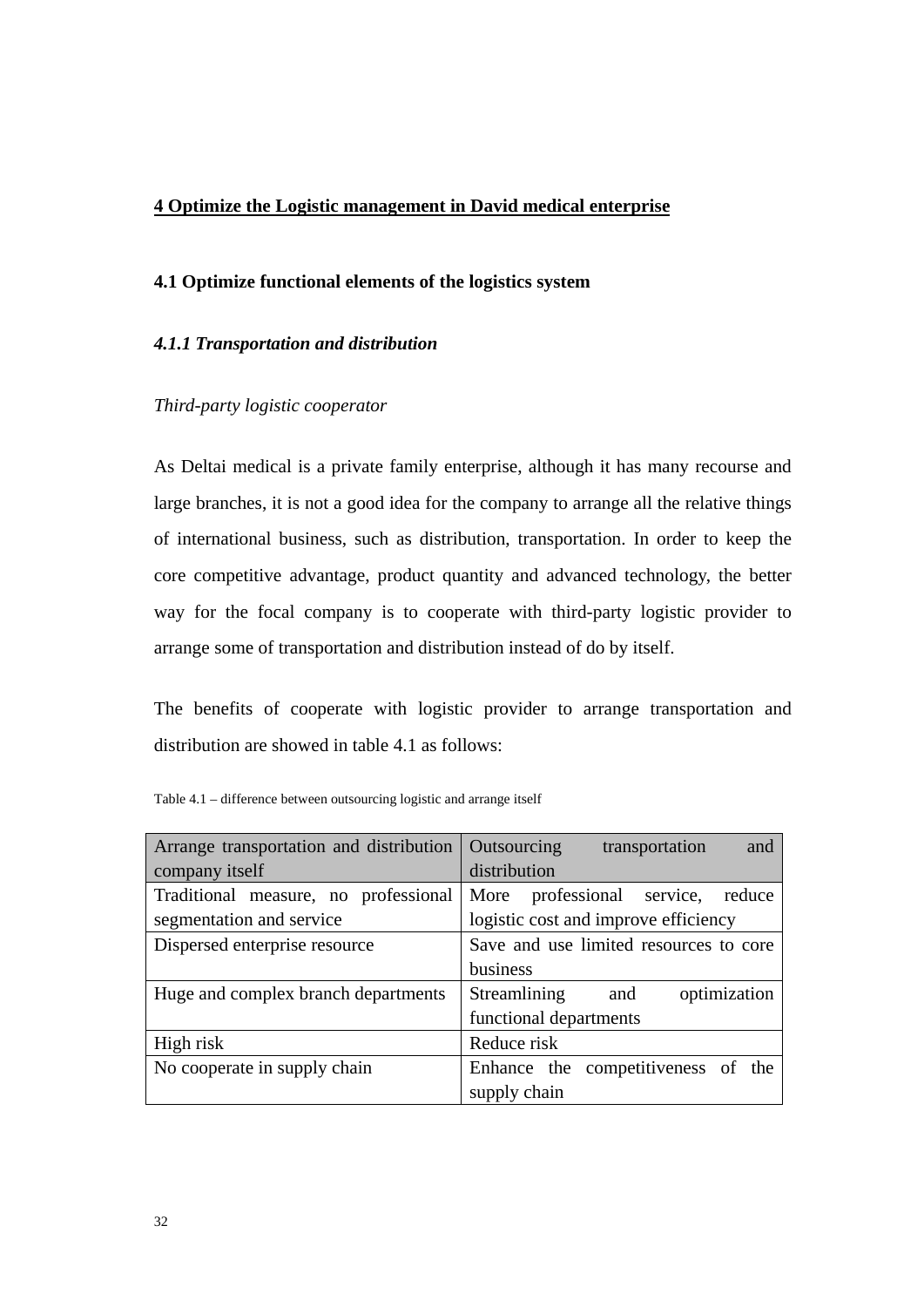### $\triangleright$  More professional service, reduce logistic cost and improve efficiency

Through cooperating with third-party logistic provider, Deltai Medical can improve logistic efficiency and reduce logistic cost because they can specialize the processing. They are professional transportation supplier that can offer most suitable stowage plan and most suitable vehicles for different order and shipment. If the company arrange transportation and distribution company itself, they must concentrate on issues from purchasing, production to distribution and many other issues, but if Outsourcing transportation and distribution, third party logistic provider can specialized on transportation and distribution; Deltai Medical only have several fixed kinds and number of vehicles for all the services, but third party logistic provider have suitable vehicles for different cargo. They can provide on-time service instead of transport by company itself; they can reduce logistic cost because they are concentrate on transportation, if arrange by focal company, high logistic cost and waste will appear because they are not the professional one. Third-party logistic provider can speed up logistic measure and optimize transportation route by advanced management software. They can provide different customer service level follow the segmentation by focal company. Especially for the company like Dletai Medical, it is easy for them to gain more professional measure through outsourcing.

## $\triangleright$  Save and use limited resources to core business

We all know those enterprises' resources are limited which is the most problem for development. These resources include: Capital, technology, human capital, production facilities and sales networks, supporting facilities and so on. Nowadays, demand of technology and facilities are very huge that one company cannot obey all the things by itself. Although Deltai Medical has rich experience on the past business, globalization make it became isolated if hold on doing all the things itself. It is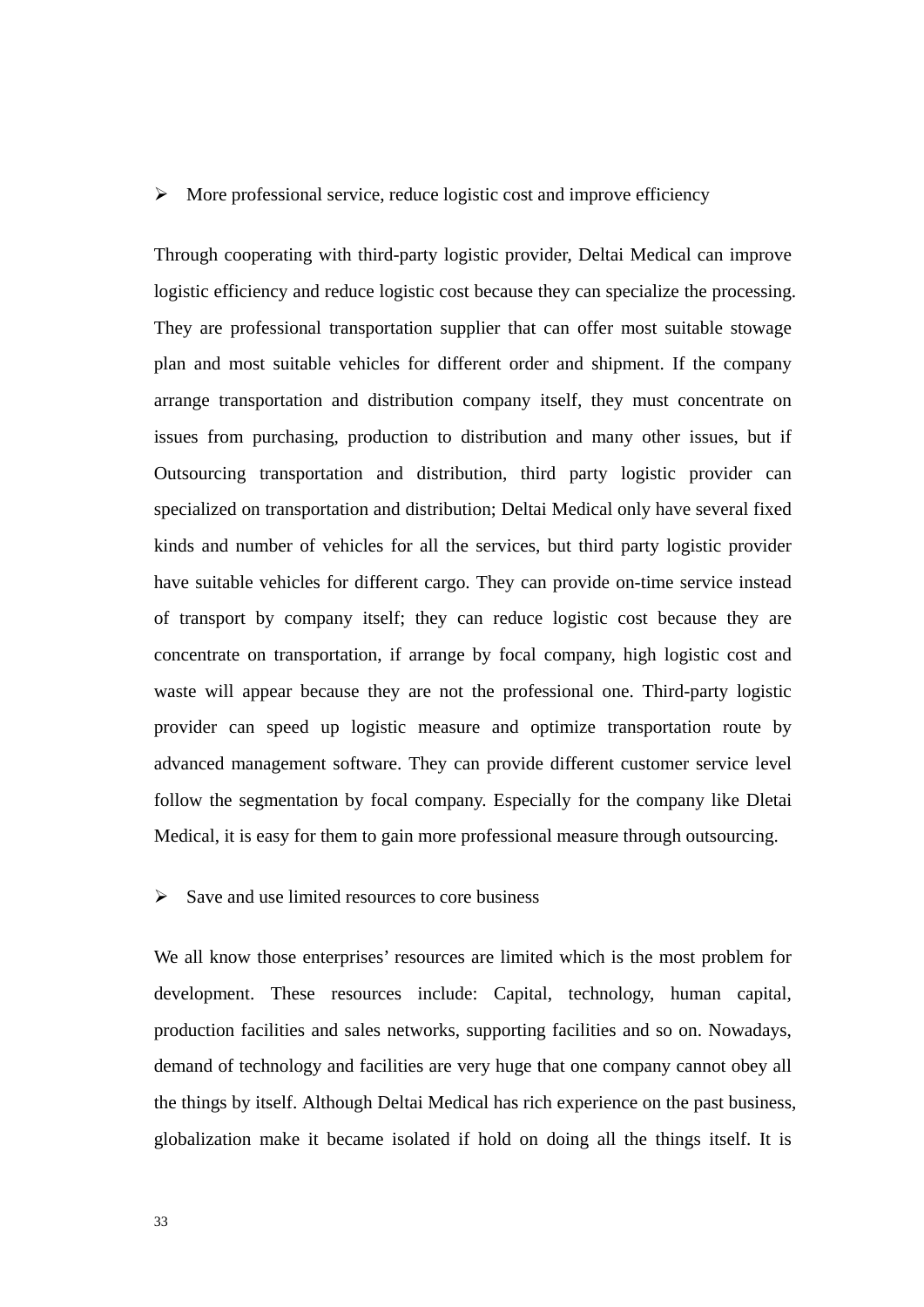uneconomic for Deltai Medical to do business with our help from the supply chain.

Actually using the limited resources in core competitive advantage—production, lead the whole industry to a better situation which is good to their supply chain. Outsourcing other non-core segment especially transportation will help Deltai Medical to achieve an economical and easy environment for further development reduce logistic investment and space to use in more efficient ways.

### $\triangleright$  Streamlining and optimization functional departments



Figure 4.01 – pyramid structure and flat-like structure of one enterprise

With third party logistic provider to arrange part of the company measures can help the focal company structure become more reasonable and have more adjustable space. As showed in figure 4.1, Deltai medical has the company structure as pyramid, which has slow response to information flow. If we change the enterprise structure into a flat-like structure, the enterprise can have quick response to information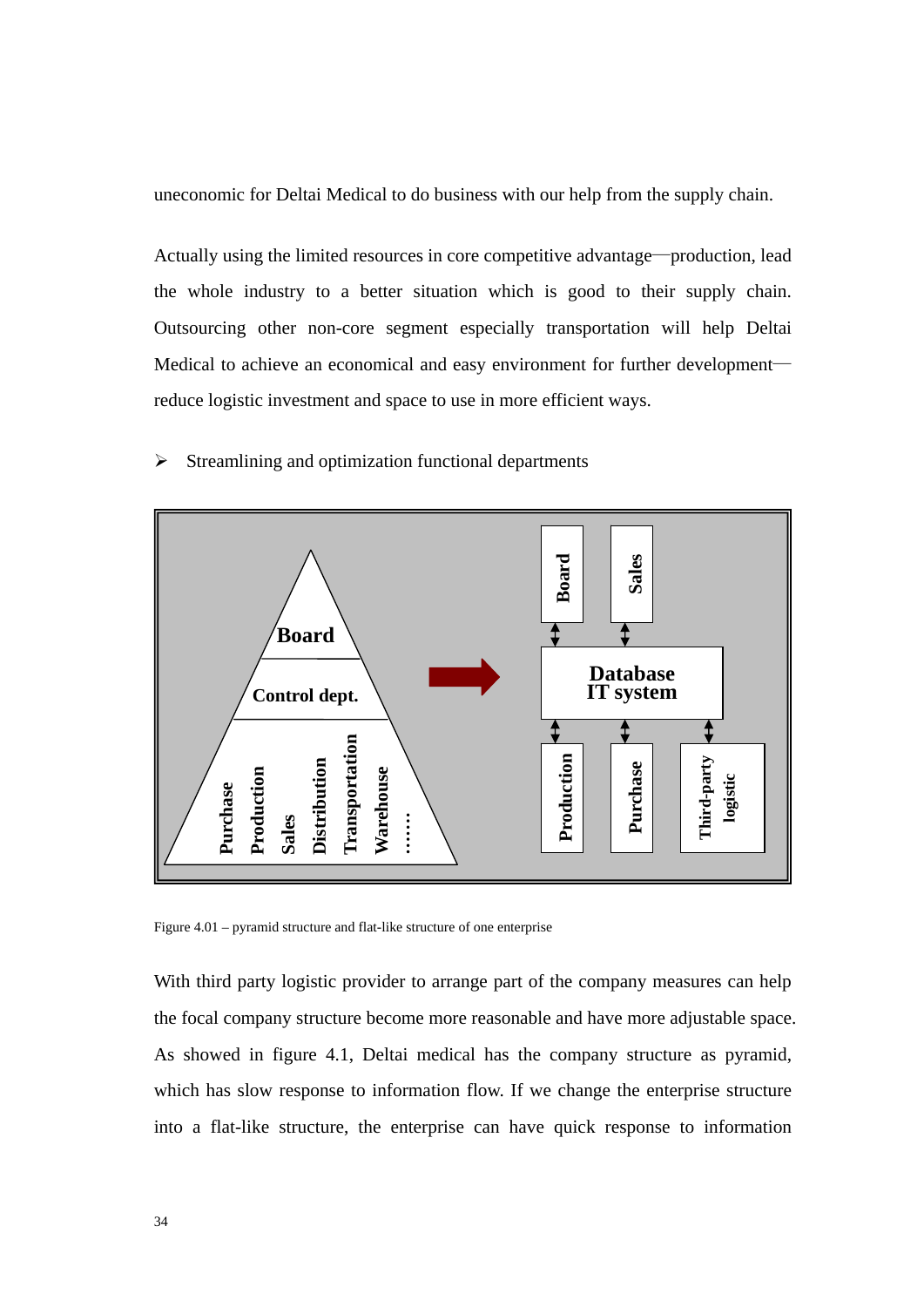exchange and management based on database IT system.

As cooperate with third party logistic provider to arrange transportation and distribution, the focal company can free from these two measures and change the complex and difficult-to-control departments into a flat-like company structure which is quite better than the pyramid structure for the fluent and convenient information flow. The information of all the process including outsourcing logistic can flow free during the company database system.

Because reduce the company size from complex structure based on outsourcing, Deltai Medical can solve the problem of slow response in communicating with every departments and lack of creativity. Also it is better for develop core competitive advantage. If Deltai Medical wants to have their share in this highly competitive market, they should keep flexibility. Outsourcing transportation and distribution can do many in this aspect.

# $\triangleright$  Reduce risk

The supply chain cooperator, including third-party logistic provider, can build up a strategy alliance to shorten the period of time in the whole supply chain process and reduce the product risk because of the changing of technology and market demand. As every part of supply chain partner play their respective advantages, it help to open the market and raise the quantity of products and service. Because the focal company share the risk with logistic provider—Transportation provider and distribution provider, the possibility of cause huge loss to Deltai medical.

## *Practice of outsourcing logistics*

Gelai De • Kiel, operator manager of branch of Menol Logistics (America) in Aien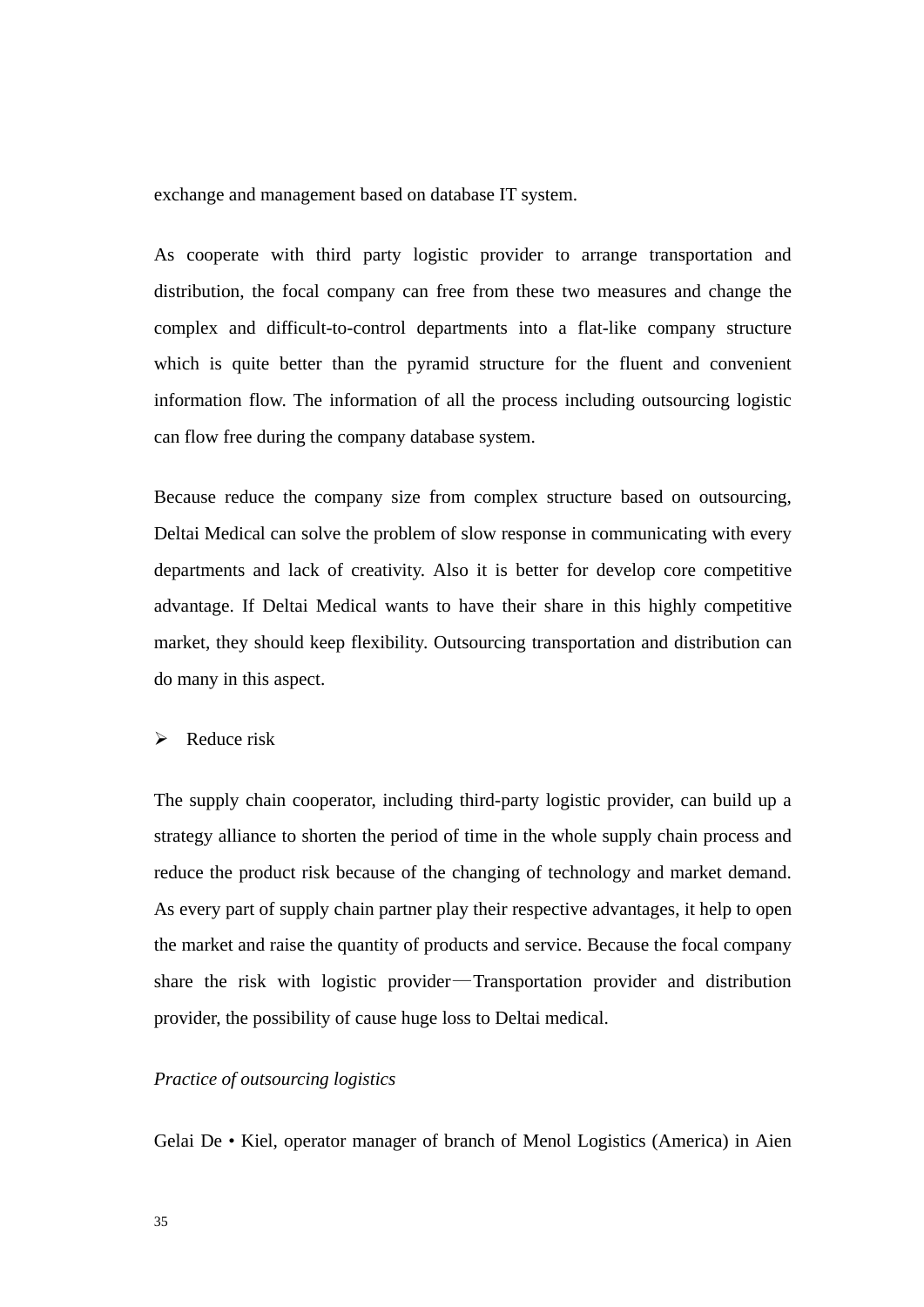Webster, Illinois, summed up nine best outsourcing practice:

- $\triangleright$  Drawing operating flow chat
- $\triangleright$  Joint system
- $\triangleright$  Making plan and schedule
- $\triangleright$  Form an action group
- $\triangleright$  Communication
- $\triangleright$  Well-trained peoples and talents
- $\triangleright$  Trial operation
- $\triangleright$  Start in safe mode

To compare the actual situation with Deltai Medical and the logistic service development in China, we tend to choose a number of transportation and distribution company to cooperate together to arrange outsourcing logistic of Deltai Medical. A practice of outsourcing transportation and distribution can be set up as follow:

## *Cooperation strategy of management of transportation logistic outsourcing*

It is important for Deltai Medical to choose the right cooperator of transportation and distribution. Good partner can provider win-win succeed, but poor or not suitable partner will bring unnecessary difficult in arrangement, seriously, make bad effective on operation.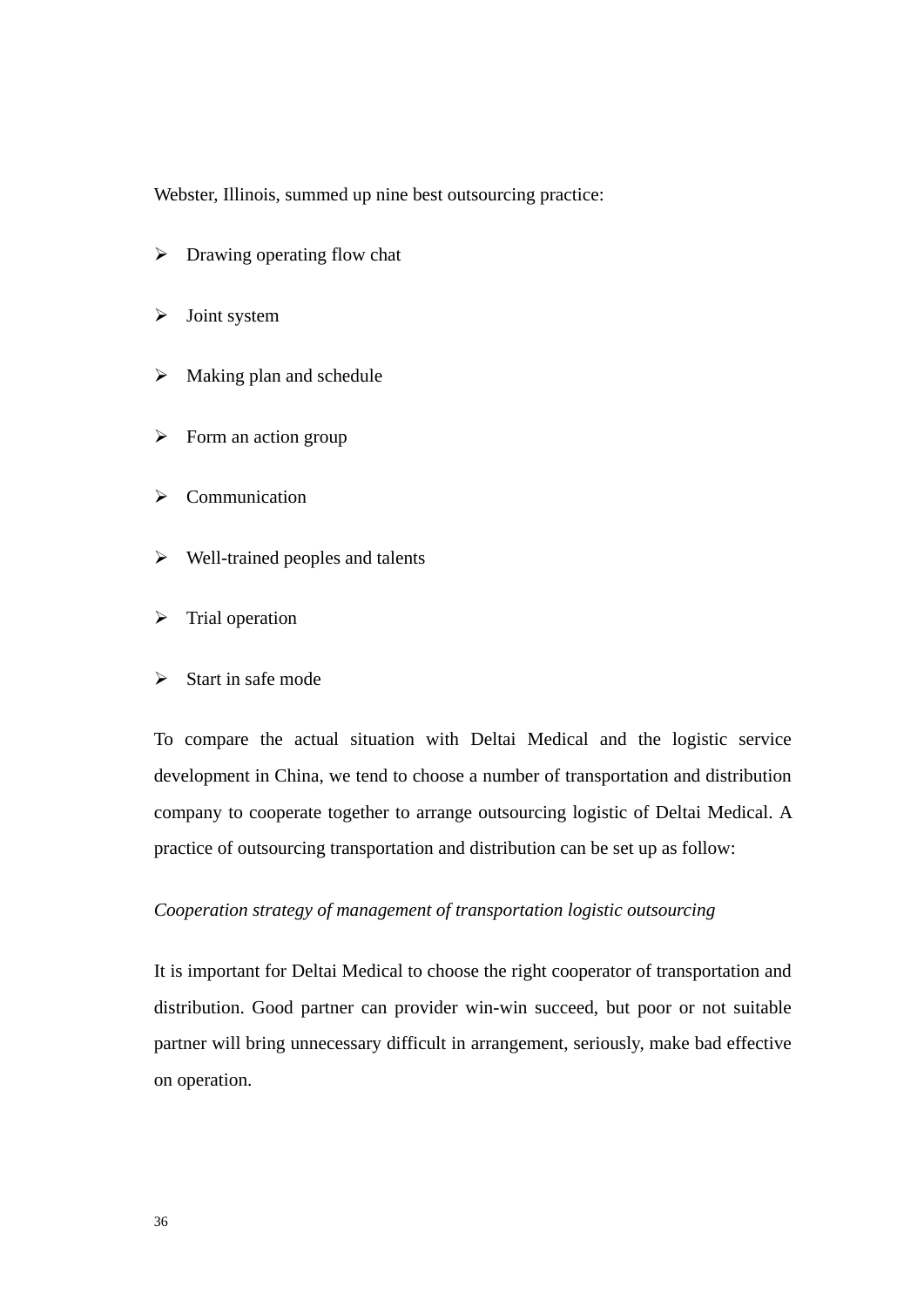### *Logistic provider selection-for transportation*

Firstly, it is better to have an open tender of transportation provider to choose some better cooperator. On side, it can prevent some unexpected human factors when select cooperator; on the other side, through the process of open tender, the manager of Deltai Medical can have a rough idea of world logistic provider and can comprehensive evaluation all aspects and selection best outsourcing partners.

Due to the status of Deltai Medical in transportation, the factor of select transport cooperator should base on the company status and company tender description.

¾ Company status which include service level, company hardware, software, cooperate program, business status, business coverage…

Service level of one company directly influences the transportation quality. Service level including whether it can transport cargo on time, whether there is cargo damage, track and tracing system…

Business coverage is quite important for the focal company to choose transport cooperators. If the business field of transportation provider cover the business field of the focal company as figure 4.2 showed, the focal company can get free from these things, if not, it is hard for transportation providers to create new business in the market where they never go.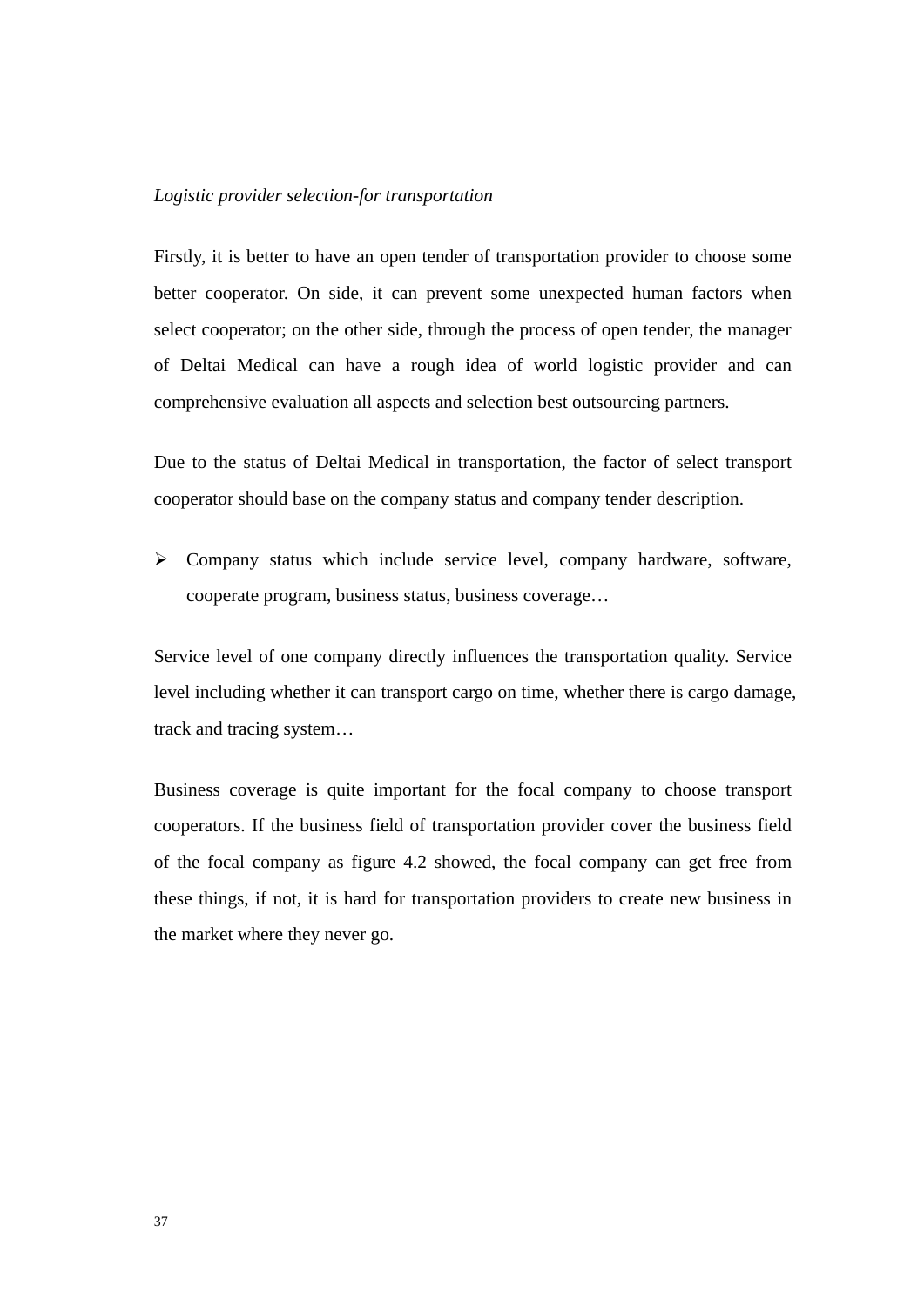

Figure 4.02 business coverage

To have a picture of how the transportation provider works now is also important as the precedent in future cooperation. Cooperate plan submitted by the transportation company is also an important factor to display whether the company has good management and creativity on planning.

After found some suitable cooperator, an outsourcing agreement should be established, which can effectively prevent latter dispute or differences. Set up a clear pricing system. Through detailed and clear terms and agreed profit level to ensure transport cooperator a long-term, stable income. The focal company should aster the operating conditions and profitability, promptly identified risk and guard against it.

# *Logistic provider selection-for distribution*

Similar to the selection of transportation provider, distribution service provider selection should according to the principle of several factors: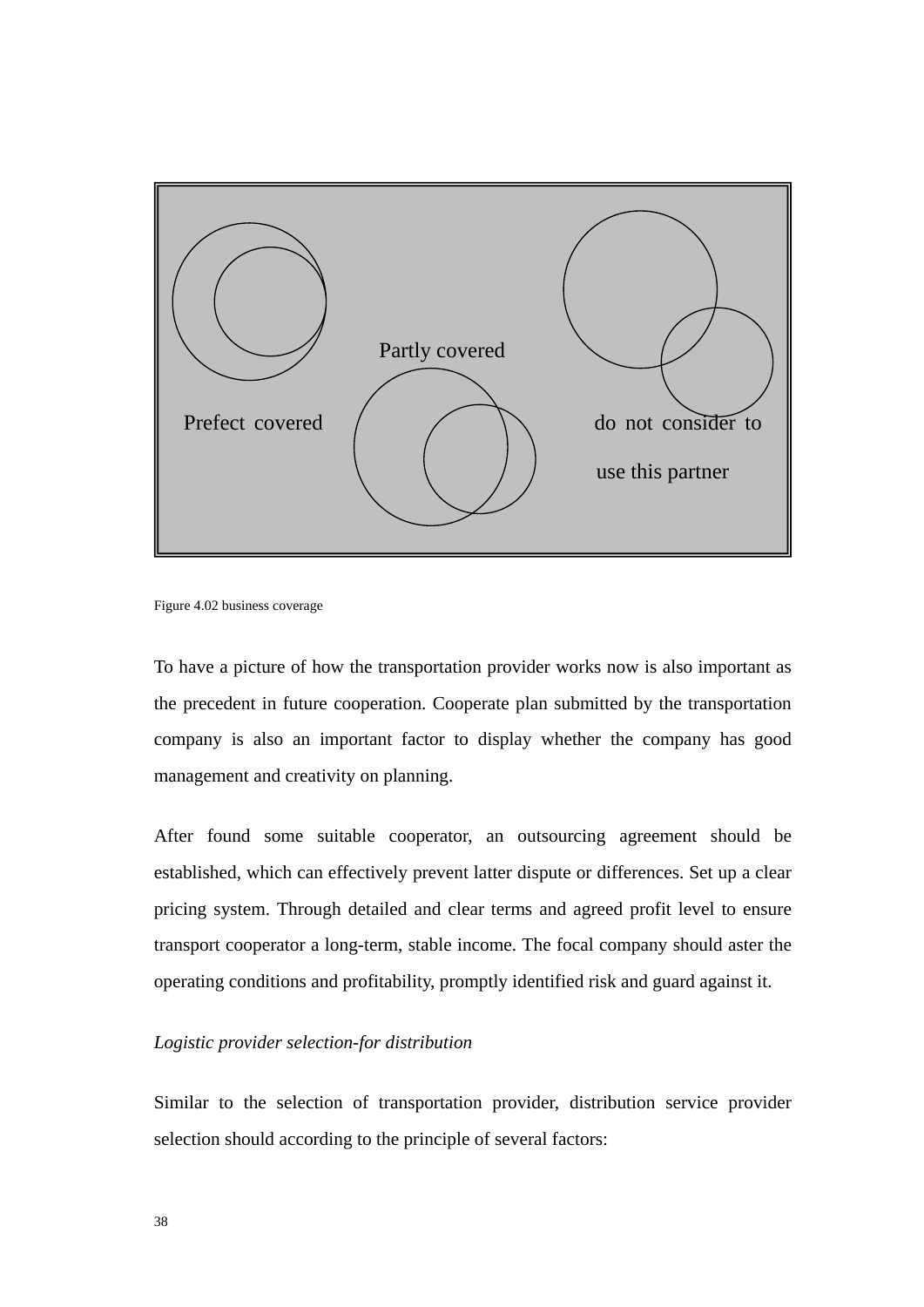- $\triangleright$  Service level
- $\triangleright$  Distribution network
- $\triangleright$  Cooperate program
- $\triangleright$  ...

The focal company should work with distribution partner for reaching "right quantity, right products and without complaints".

## *4.1.2 Warehousing*

### *Purchase – raw material inventory control*

Material Inventory in Deltai Medical should be changed in three respects: hardware, software, and management concept.

Now the enterprise only uses man power and manual machinery to transfer and cross docking materials. No electric machinery is used, so the stock height is very low compare to using machinery and it is hard and dangerous for workers to stock material without machinery. For cost saving and suitable for private factory, we can choose small machine to transfer martial. For example, Electric forklifts, which can use to lift materials; Diesel fuel re-balance forklift; High-electric reactor and so on.

The company still uses paper work to record material inventory, which is too hard to keep the step with the production and sales speed. Every time sales department require the estimated delivery time for a new order, the related department should work on asking data from every department, including inventory, calculate on the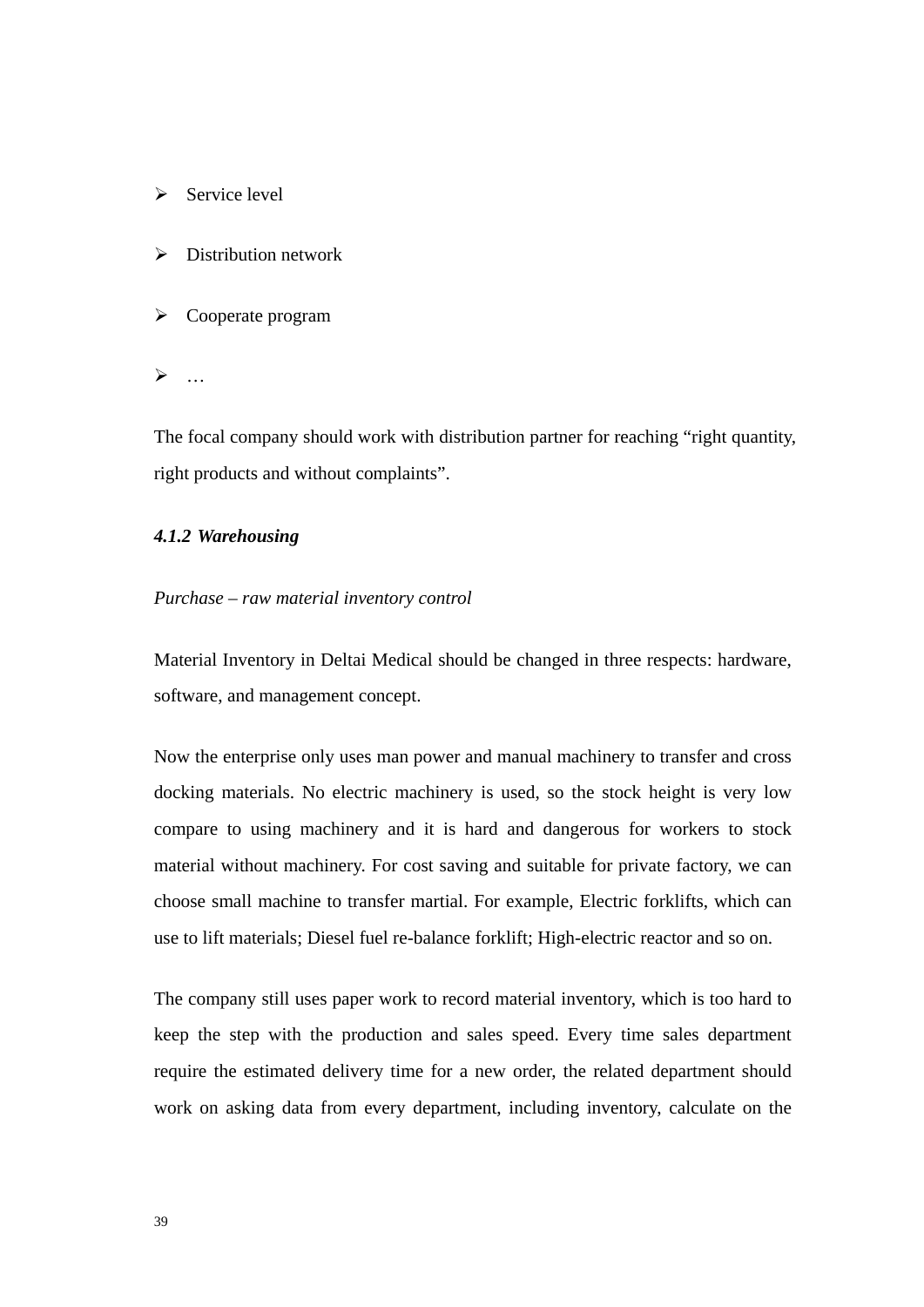numbers then make the forecast. If they can use IT system to store inventory information, the only thing they should do is to insert the number when purchase new materials or consuming materials, and when any other department want the data, the computer system can automatically calculate the right and quick data for them.

Because of no machinery used in inventory, the accessible stack height is just about 3 meters (3 tiers). If the mentioned machines are used, 5 tiers are available for stack and make some space for safe stock and management space. It is more convenience to set free space in the entrance and exit for provisional stock.

The shortage of using Order Point Method to control inventory is the cost of inventory stock if there is no customer ordered and no material consumed. The company purchase raw materials from suppliers when inventory is lower than safe stock. The better way for them to save cost is to consider peak and slack season of order.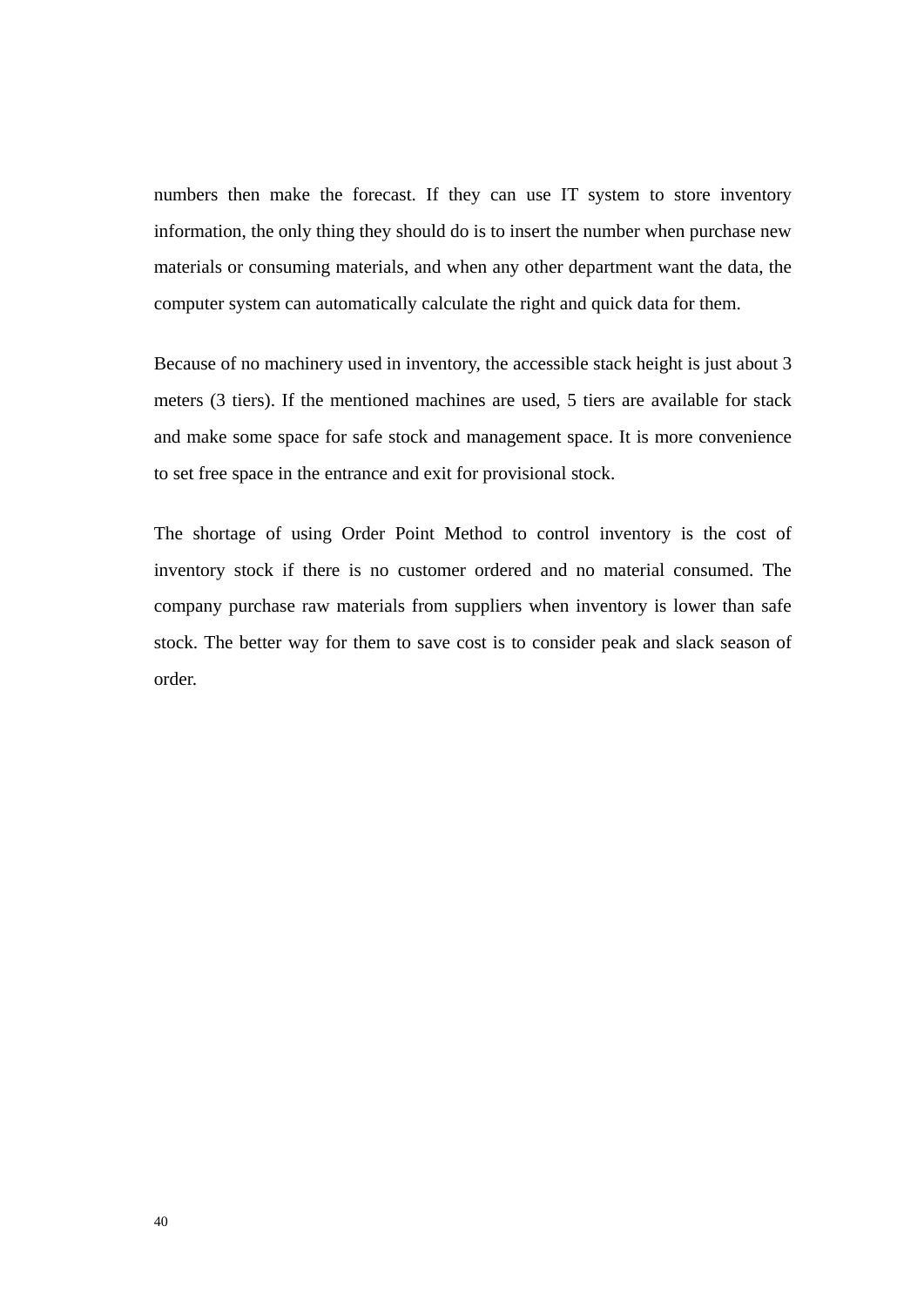

Figure 4.02 – Inventory optimize in Deltai Medical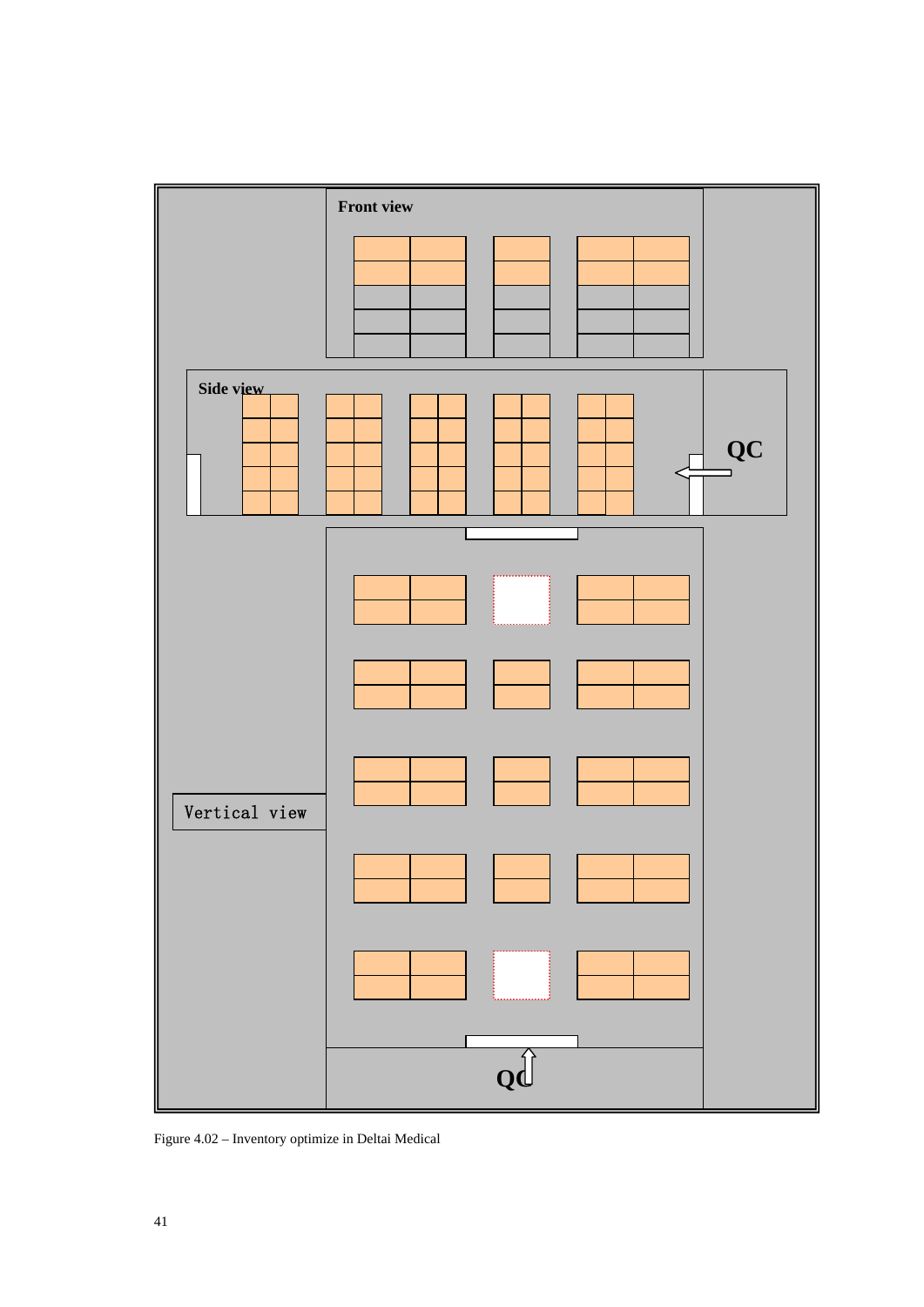Here is the order information of every month in Deltai Medical Group showed in Table 2,

| Material A | 2006 | 2007 | 2008 | Average  |
|------------|------|------|------|----------|
| Jan        | 2576 | 3334 | 690  | 2200     |
| Feb        | 534  | 580  | 400  | 504.6667 |
| Mar        | 2540 | 1046 | 3137 | 2241     |
| Apr        | 1508 | 3303 | 555  | 1788.667 |
| May        | 186  | 228  | 103  | 172.3333 |
| Jun        | 356  | 478  |      | 417      |
| Jul        | 423  | 690  |      | 556.5    |
| Aug        | 336  | 400  |      | 368      |
| Sep        | 2860 | 3137 |      | 2998.5   |
| 0ct        | 593  | 555  |      | 574      |
| <b>Nov</b> | 316  | 103  |      | 209.5    |
| Dec        | 2886 | 3728 |      | 3307     |

Table 2 – Monthly needs of raw material during 2006 to 2008 (Unit: piece)

| Material B | 2006   | 2007   | 2008   | Average  |
|------------|--------|--------|--------|----------|
| Jan        | 374420 | 235671 | 448217 | 352769.3 |
| Feb        | 205742 | 199905 | 132768 | 179471.7 |
| Mar        | 208406 | 322495 | 273150 | 268017   |
| Apr        | 296740 | 363688 | 100260 | 253562.7 |
| May        | 103580 | 265408 | 92707  | 153898.3 |
| Jun        | 120940 | 140478 |        | 130709   |
| Ju1        | 110936 | 448217 |        | 279576.5 |
| Aug        | 349643 | 132768 |        | 241205.5 |
| Sep        | 244791 | 273150 |        | 258970.5 |
| 0ct        | 124585 | 100260 |        | 112422.5 |
| Nov        | 127854 | 92707  |        | 110280.5 |
| Dec        | 291643 | 327285 |        | 309464   |

Source: Deltai Medical Group

We can analysis form the above table and conclude as follows (Figure 4.3):

For product A, peak seasons are January, March, April, September, and December;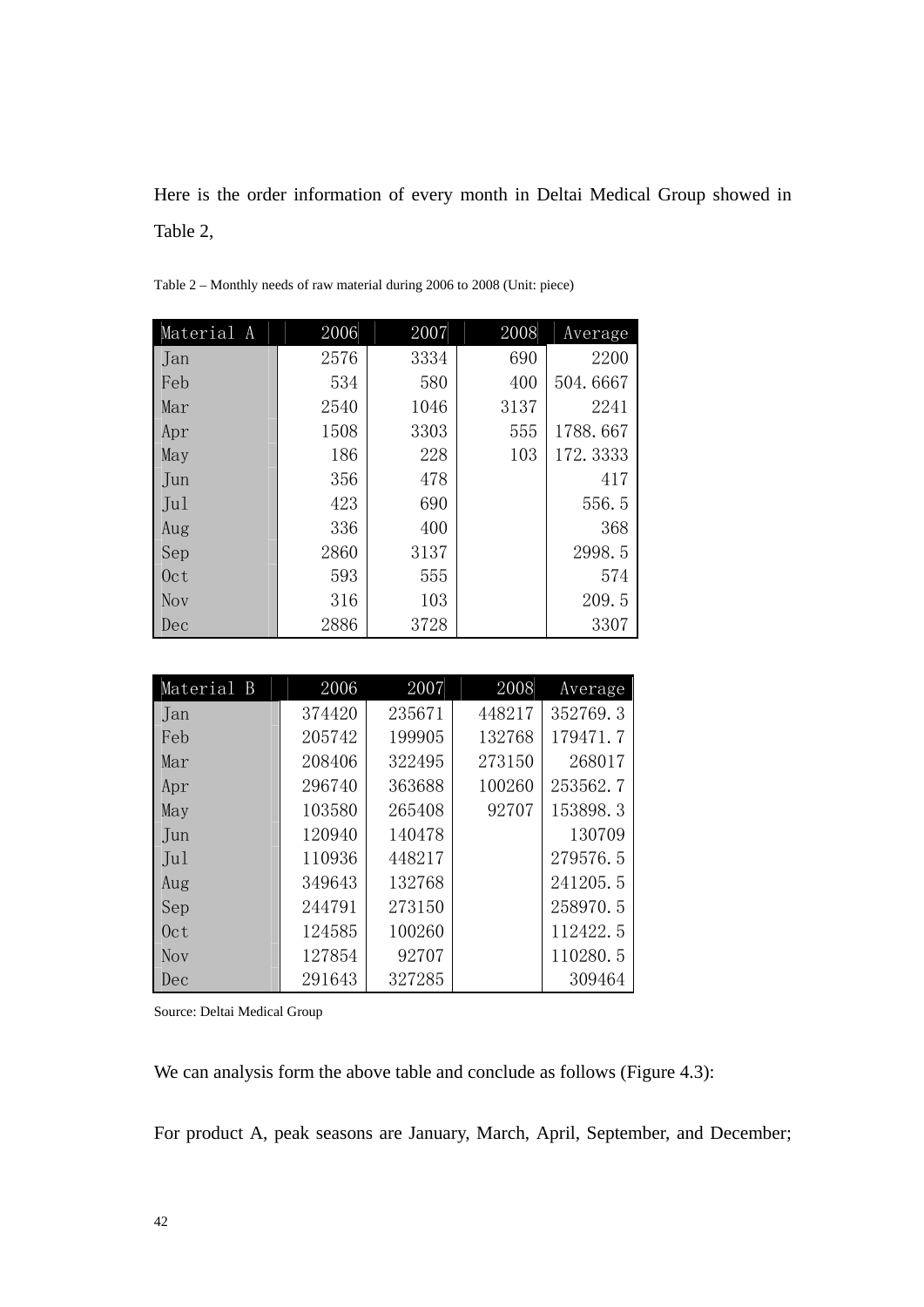the off-seasons are February, May, June, July, August, October, and November,.

Fro product B, peak seasons are January, March, April, July, August, September, and December; the off-seasons are February, May, June, October, and November.

If we always order same amount materials every month, a out-of-stock will happen in the peak season because there is a big gap between peak season and off-season or a waste of stock will appear in the off-season.

From the above analysis and induction of the several monthly order amounts, we can reach the following conclusions:

Consequently, the proper application of regarding the order amount as the weight factor in terms of the management of raw material storage can extraordinarily decrease the cost of raw material storage. If putting month in the place of measurement temporal unit, we can make the following regulation in optimizing the administration of the raw material: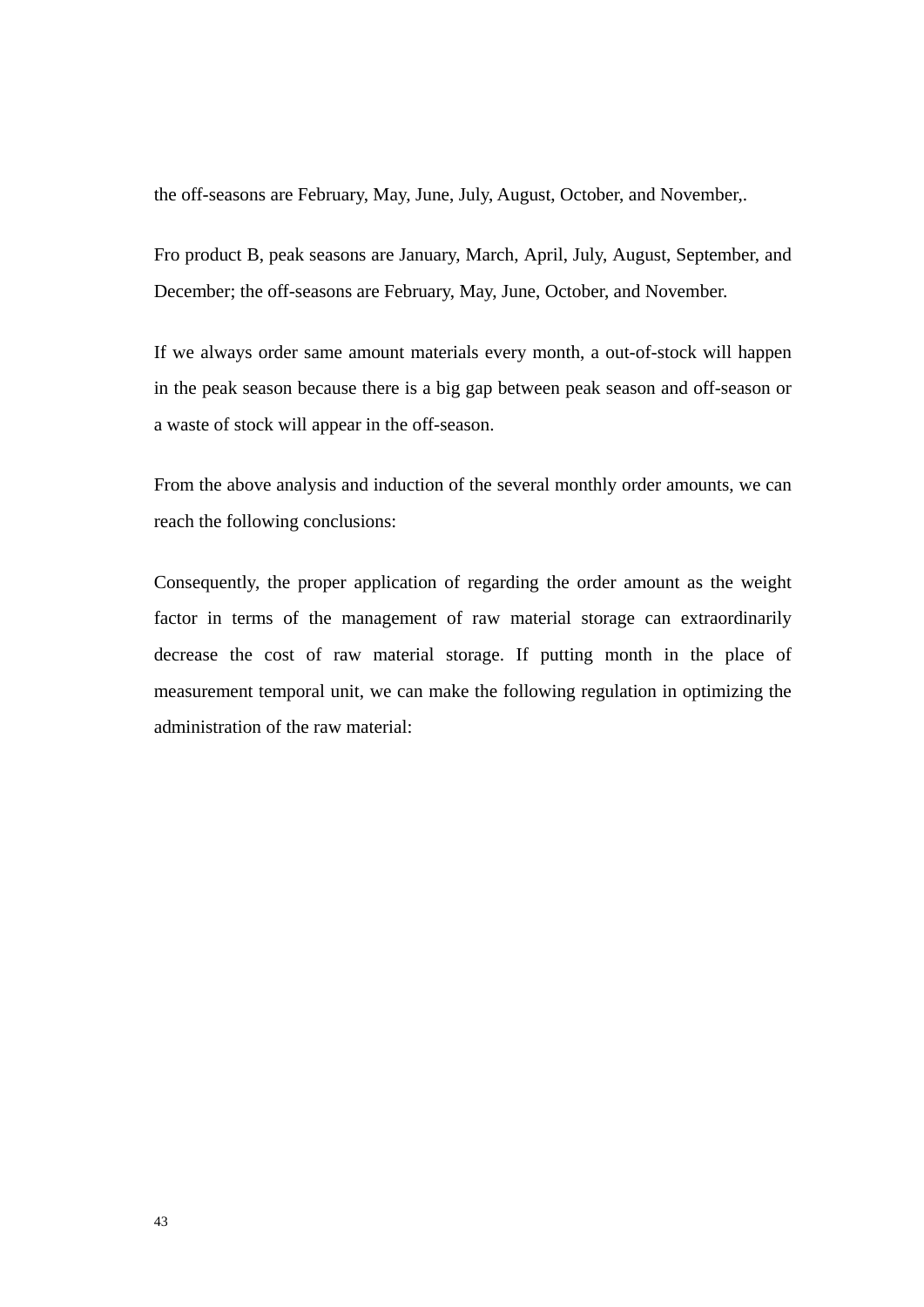

Figure 4.03 – average order amount histogram of material A and B during 2006 to 2008

Source: Deltai Medical

Firstly, we should regulate the storage to a safe level which can be the minimum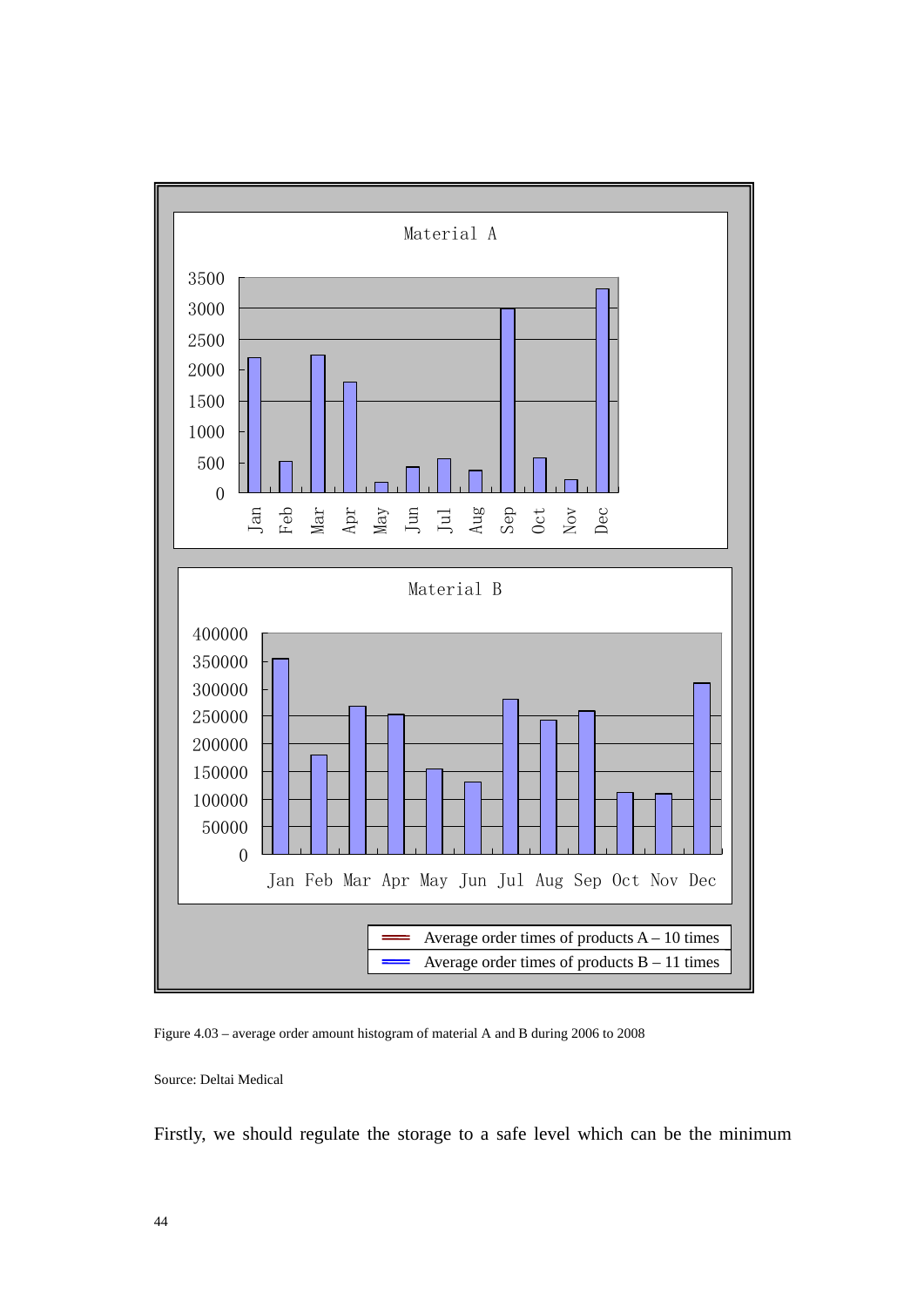using quantities (or second minimum using quantity for safer stock) of a certain month or the average storage of each item of products in a year.

In the focal company, because need of materials always has great change every month, to decrease the cost to the lowest also considering the emergency situation in peak season, we use average order amount as safe stock quantity.

To material A:

Safe stock = Average stock = 
$$
(2200 + 505 + 1789 + 172 + 417 + 557 + 368 + 3000 + 574 + 210 + 3307)/12
$$

 $=1092$ 

To material B:

Safe stock = Average stock = 
$$
(352770 + 179472 + 268017 + 253563 + 153898 + 130709 + 279577 + 241206 + 258971 + 112423 + 110281 + 309464)/12
$$

### $= 220862$

Secondly, we should regulate the stock quantity which means the stock quantity should be the number comes out of the using quantities of the next month subtracting the quantities of safety storage when the storage is decrease to the safe stock level. If safe stock level is higher than the average order quantity of next month, there will be no material ordered. That is, according to the above regulation, the administration model of raw material storage should be:

Table 3 - order quantity of next month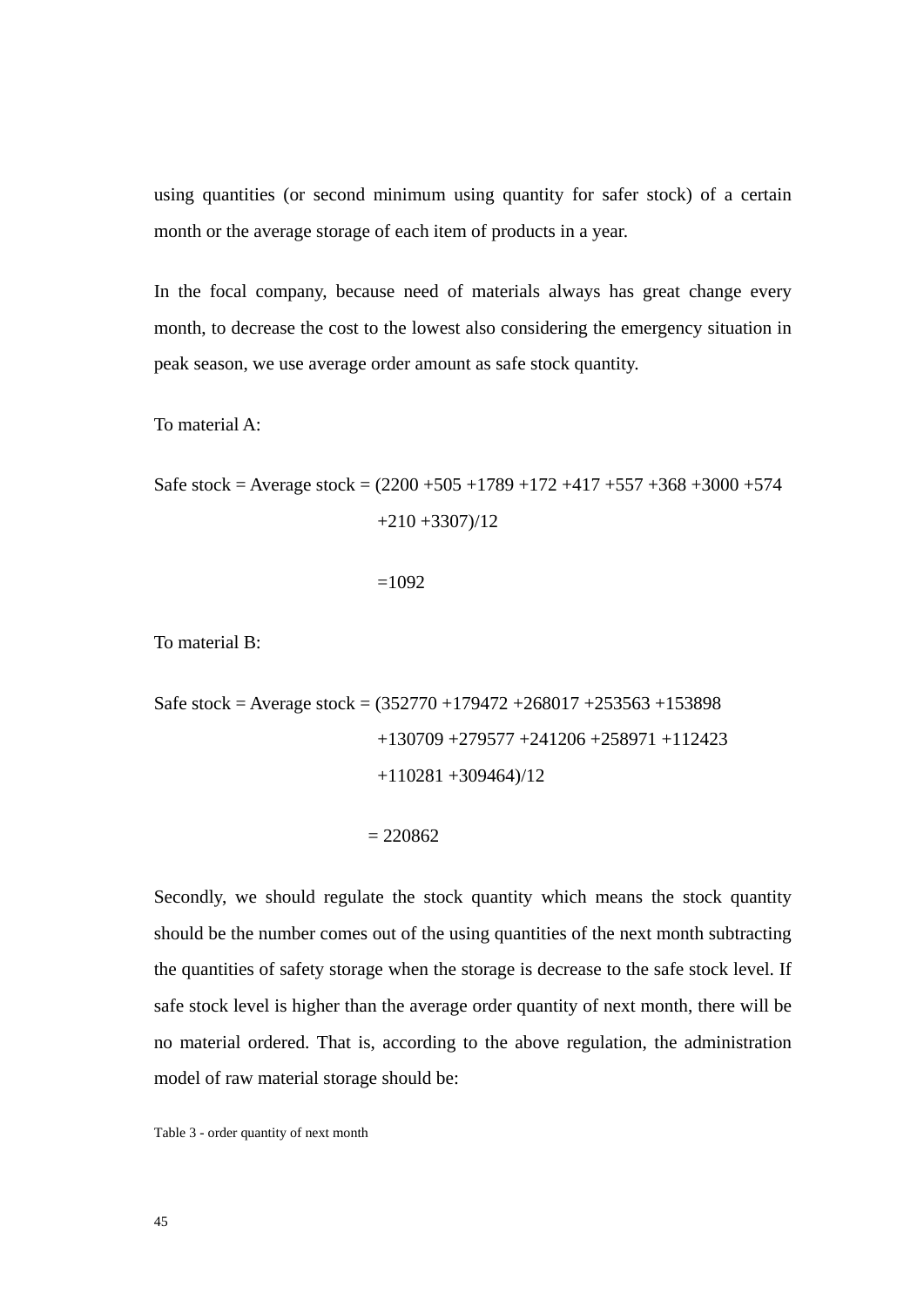| Month      | Material A  | Material B  |
|------------|-------------|-------------|
| Jan        | $-587.3333$ | $-41390.3$  |
| Feb        | 1149        | 47155       |
| Mar        | 696.667     | 32700.7     |
| Apr        | $-919.6667$ | $-66963.7$  |
| May        | -675        | $-90153$    |
| Jun        | $-535.5$    | 58714.5     |
| Ju1        | $-724$      | 20343.5     |
| Aug        | 1906.5      | 38108.5     |
| Sep        | $-518$      | $-108439.5$ |
| 0ct        | $-882.5$    | $-110581.5$ |
| <b>Nov</b> | 2215        | 88602       |
| Dec        | $-1092$     | $-220862$   |

Obviously, the optimized model adapt better to the change of order amount, which is capable of economizing company stock and storage cost in off-season while increasing stock flexibly and supply raw material timely in peak season.

# *In production-semi-finished products inventory principle*

Another important point that the company maybe thought to improve is the production plan. Now they produce for order confirmed and some safe stock of final products, no considering about stocking semi-finished products. If there are semi-finished products inventory, when customer ordered, the factory can quickly assembling parts into final products for a very quick delivery time and jump to a high level of customer service.

The advantage of semi-finished products inventory can be concluded as:

# $\triangleright$  Shorten delivery time

With the inventory stored, when order is coming, factory can quickly collect the necessary accessory and assembled in the assembly department which is faster than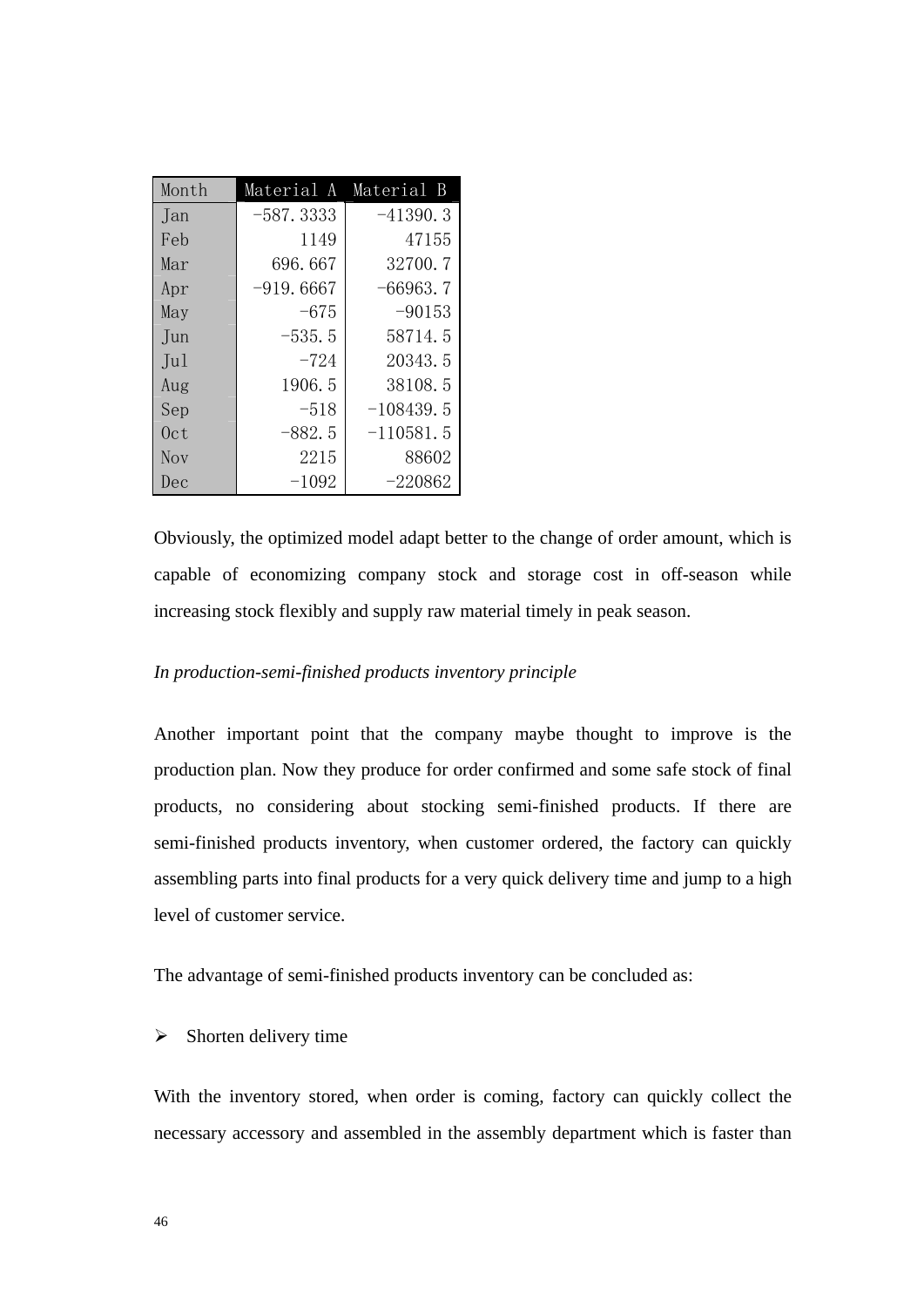produce from raw materials. To use semi-finished products inventory, we can achieve a just in time service to customers. Large amount production with parts of the products and assemble in small amount for individual customer.



Figure 4.04 - Semi-finished products inventory

## $\triangleright$  Optimize/adjust work schedule

Because all products in Deltai Medical are produced in these three workshops, in peak seasons, orders surge to fulfill the working schedule and maybe cannot timely plan into produce schedule. If assemblies are stored there will no congestion in peak season. This produce plan can be use to adjust workshop to meet the needs in peak season and working on more order.

 $\triangleright$  Higher quality control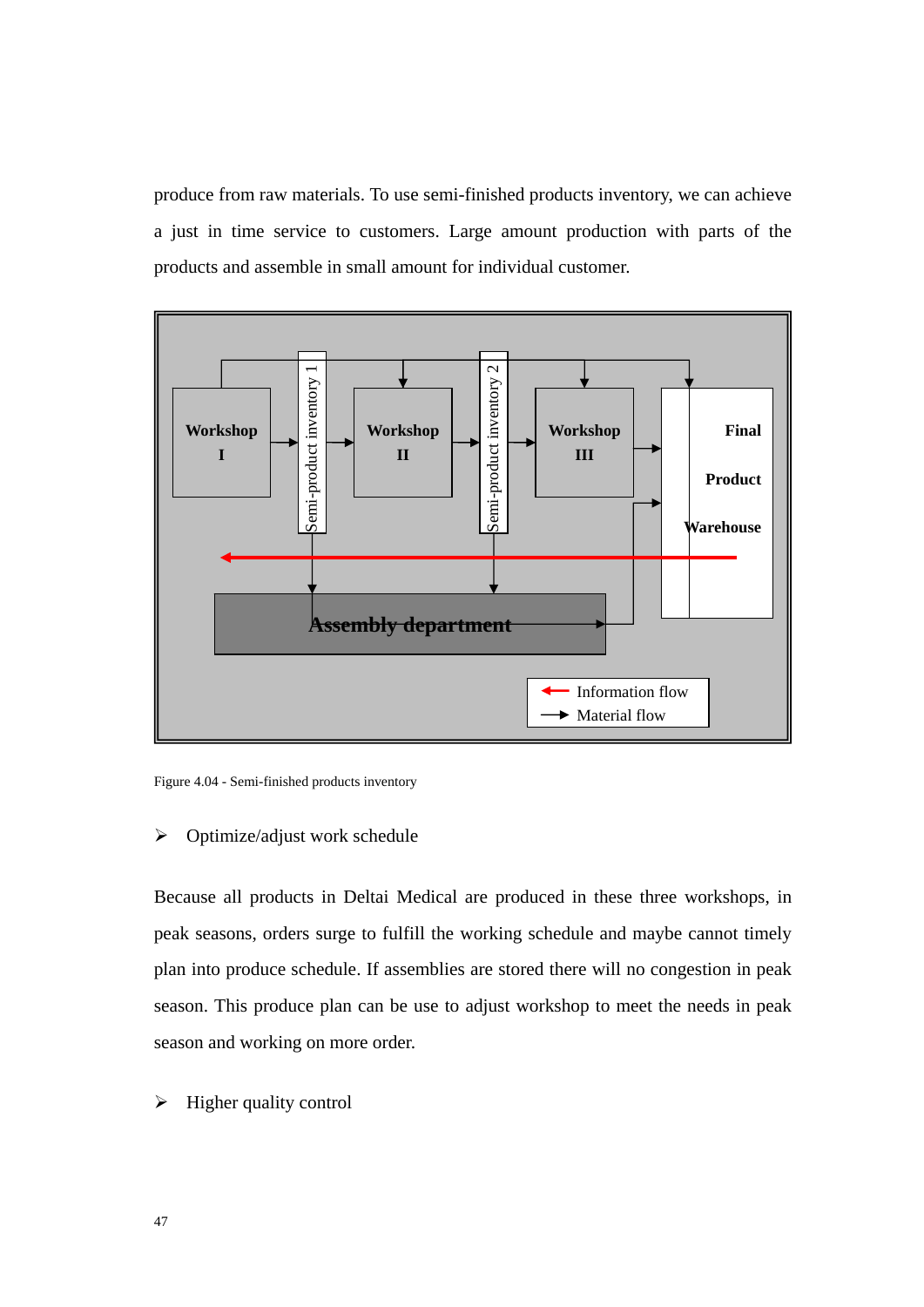When one part finished production, a quality control will be done before store this part into semi-finished products inventory. Thus, two or three quality control process will be done before change into final products and deliver to customers. Compare to survey just for once, introducing semi-finished products inventory into production plan will promise higher quality service to customer.

### $\triangleright$  Increase core competitive advantage and better customer service

With shorter delivery time, higher quality products, the company can achieve a better customer service level with focus on every individual customer. The core competitive advantage of this company is their professional manufacturing technology, by introducing semi-finished products production plan, manufacture process will be optimized and reach a new height.

### *In sales – final products inventory control*

The storage of final products is just the same of material inventory control in principle. A storage plan should be set to control the quantity; warehouse pattern should be considered to safe factors; electric machinery used in warehouse can improve work efficiency and reduce manual works.

The storage plan is also related to the order quantity. For quickly delivery time, it is necessary to have some inventory of final products. It also can be used to prevent a sudden increase of order quantity. But we should be cautious because excess inventory is a waste. Through the analysis of order quantity in every month and estimated the need of every product than set up an inventory level of final products.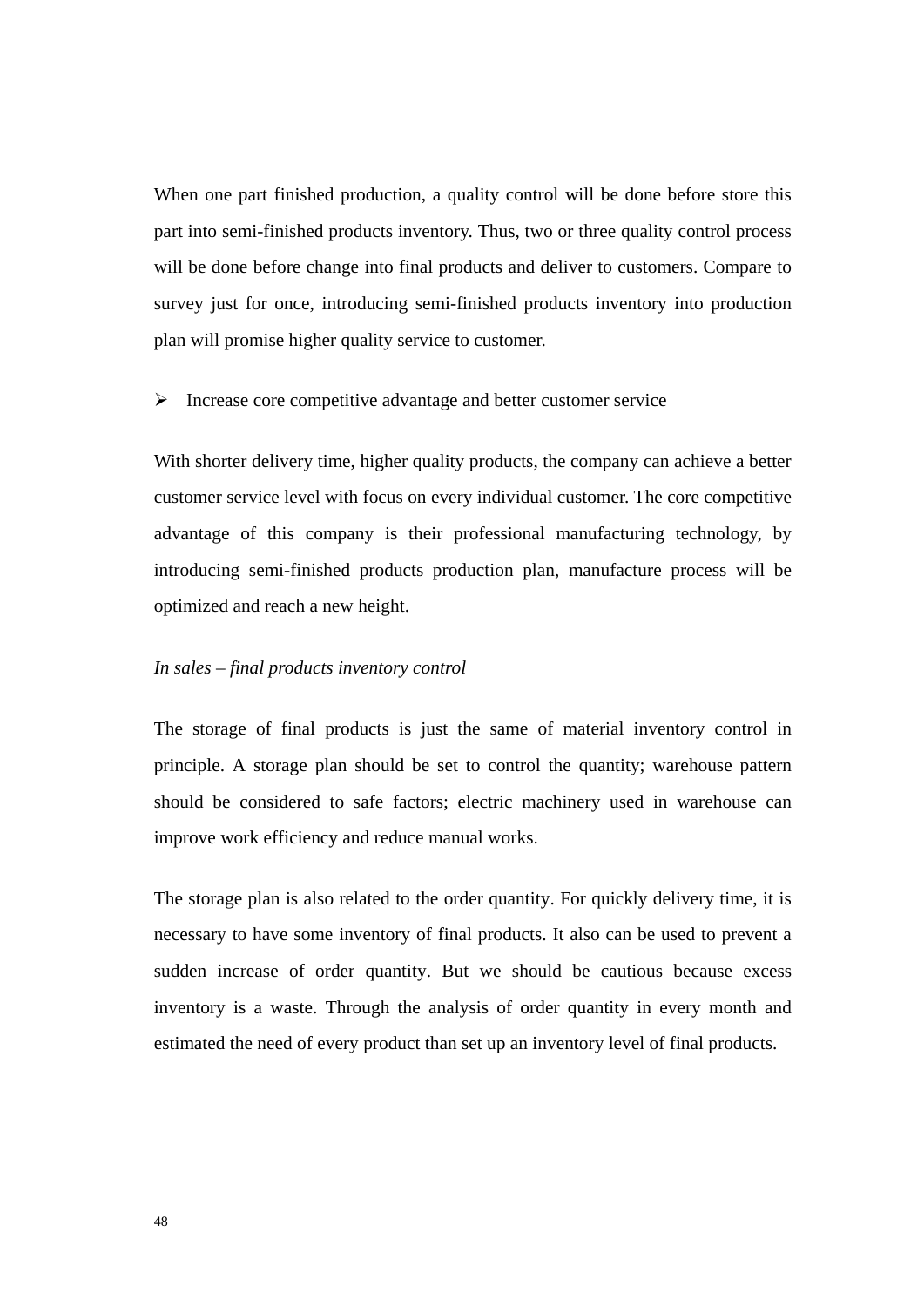

Figure 4.05 is the process of considering storage plan.

Make a comprehensive consider of all aspects and integrated elements, as listed in figure 4.05, and make the report of final inventory stock level to be the Source of information for decision makers. Use mathematic tools and experience to estimate order in the short future, then calculate current storage level as the bearing capacity of enterprises, due consideration to the request of customers then according to production efficiency, make the inventory analysis.

# *4.1.3 Packaging*

It is better for Deltai Medical to improve their packaging for different needs from customer for attracting customer and better customer service. The packages now used in Deltai Medical are just using fro transport, more choice in size will be better during the transportation with different quantity and does good to sales.

It is a good for Deltai Medical to consider creating smaller and humanization package. Small package can be use to attract small customer who may become a bigger one in future. The world market lead small customers to face direct factory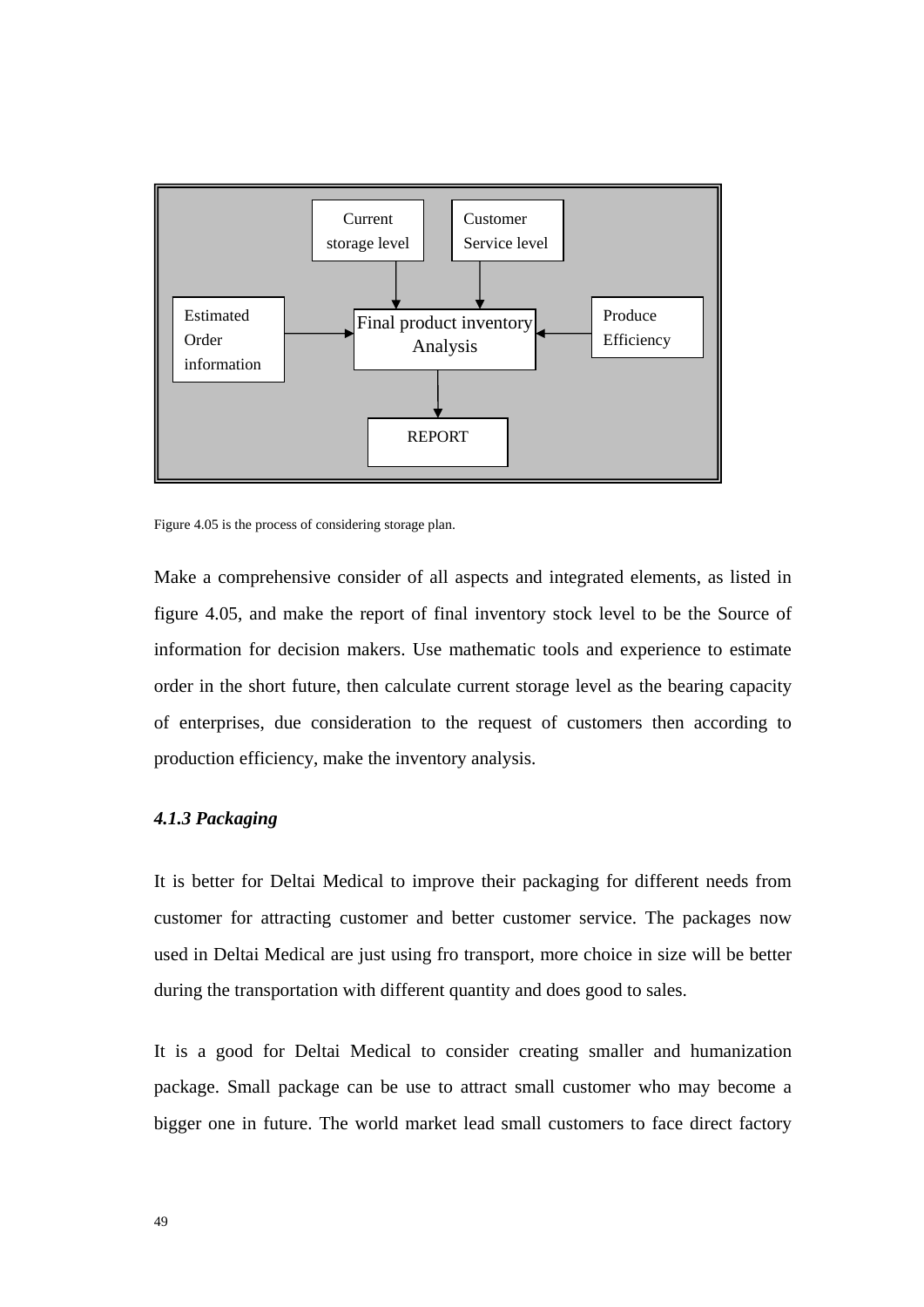sale department and we should consider them as one of our target customer. Humanization package is the needs of sales. Today's commodity competition is not just itself but all the relative factors. Since we own similar level of technology, when we consider how to create advantages above your competitors, we do not only concentrate on commodity itself, also our service, our package and other related issues. So, package also an important factor in the logistic chain to increase the company's competitive advantage. A third party packaging specialized company as a partner is also a good choice for reduces cost.

## *4.1.4 Information system*

### *Purchase information system*

Purchase logistics information system including two main parts: external information received and the transmission of information in enterprise

#### $\triangleright$  External Information Access System

To provide basic information and choice for enterprise purchasing activities and act as supervision and management positions in the purchase process. In the process of purchasing raw materials stage, the purchase information of the various raw materials will be collected, collation and integrated into database system. The collect information including: Name of raw materials, manufacturers' information, quality rating, price, volume of orders, shipments speed…

Through this series of collection, integrated purchase information system can provide multi-choices for decision-makers to decide most suitable raw materials purchase plan.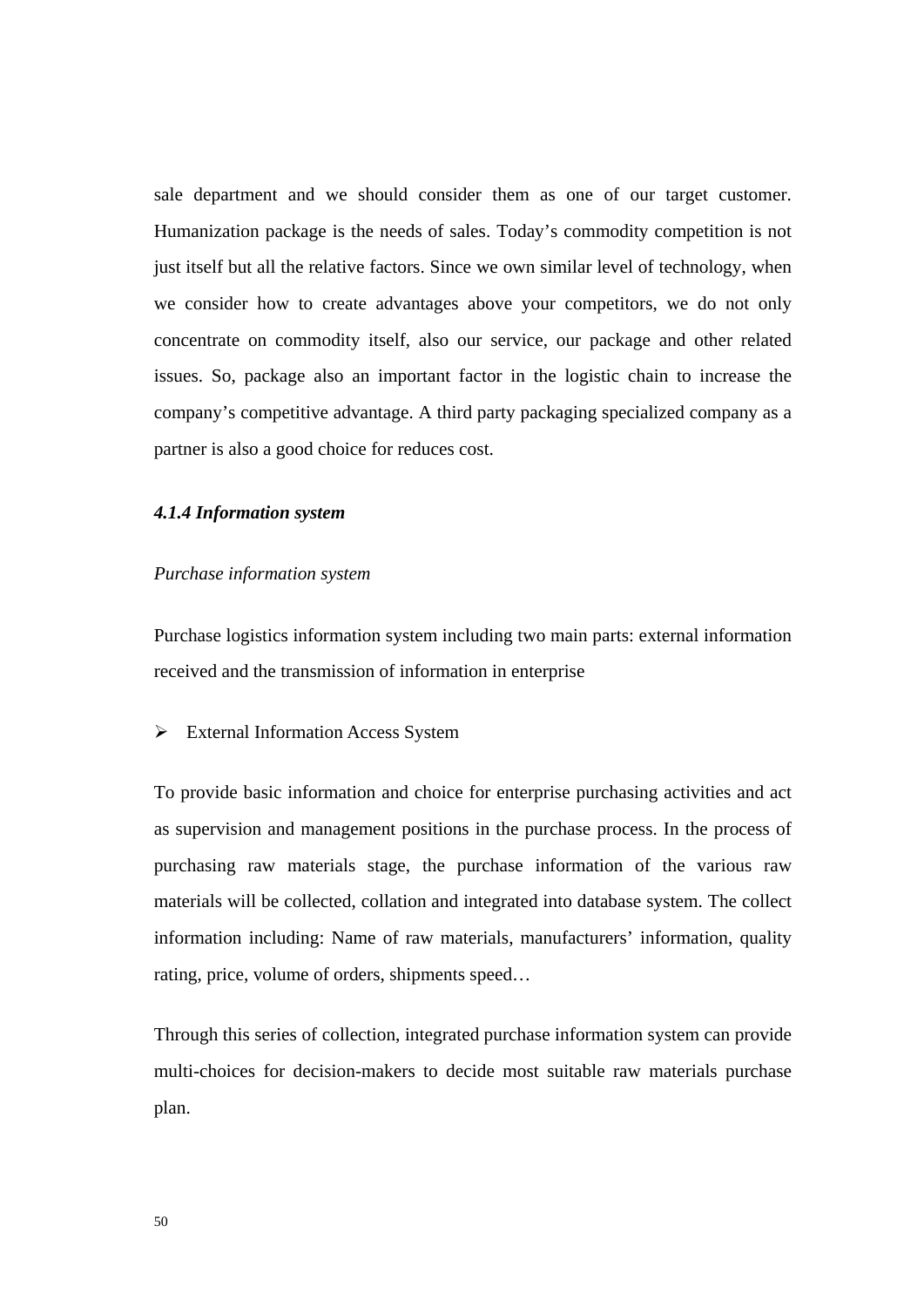In the implementation phase of raw material purchase, the logistics information system can transfer of production and transportation of raw materials real-time through the cooperation with suppliers, and make the focal company to follow up with the corresponding adjustment of the production planning and order processing process at any time.

### $\triangleright$  The transmission of information among the system

In raw materials selection, purchase and consumption stage, the internal information transmission system in charge of sending the process stage of raw materials procurement to all departments as a reference. At the same time, some of the information can be displayed on the external information exchange platform and become an integral part of customer service for guests from raw materials to ship the complete product information.

In the production sector, production planning staff need to understand the raw material supply situation, if the supply of raw materials is in time, production can be started in accordance with the established production plan; if raw materials is supplied in advance or delay, the plan will have to be adjusted to ensure that the number of stocks at a reasonable Range.

In the sales department, sales can provide the accuracy and timeliness of delivery period of products to the customers, and use for better communication through the adjust production sector in accordance with supply of raw materials.

## *Production information system*

The core competitive advantage of Deltai Medical is their production. They have the most advanced machinery and technology of producing the second kind medical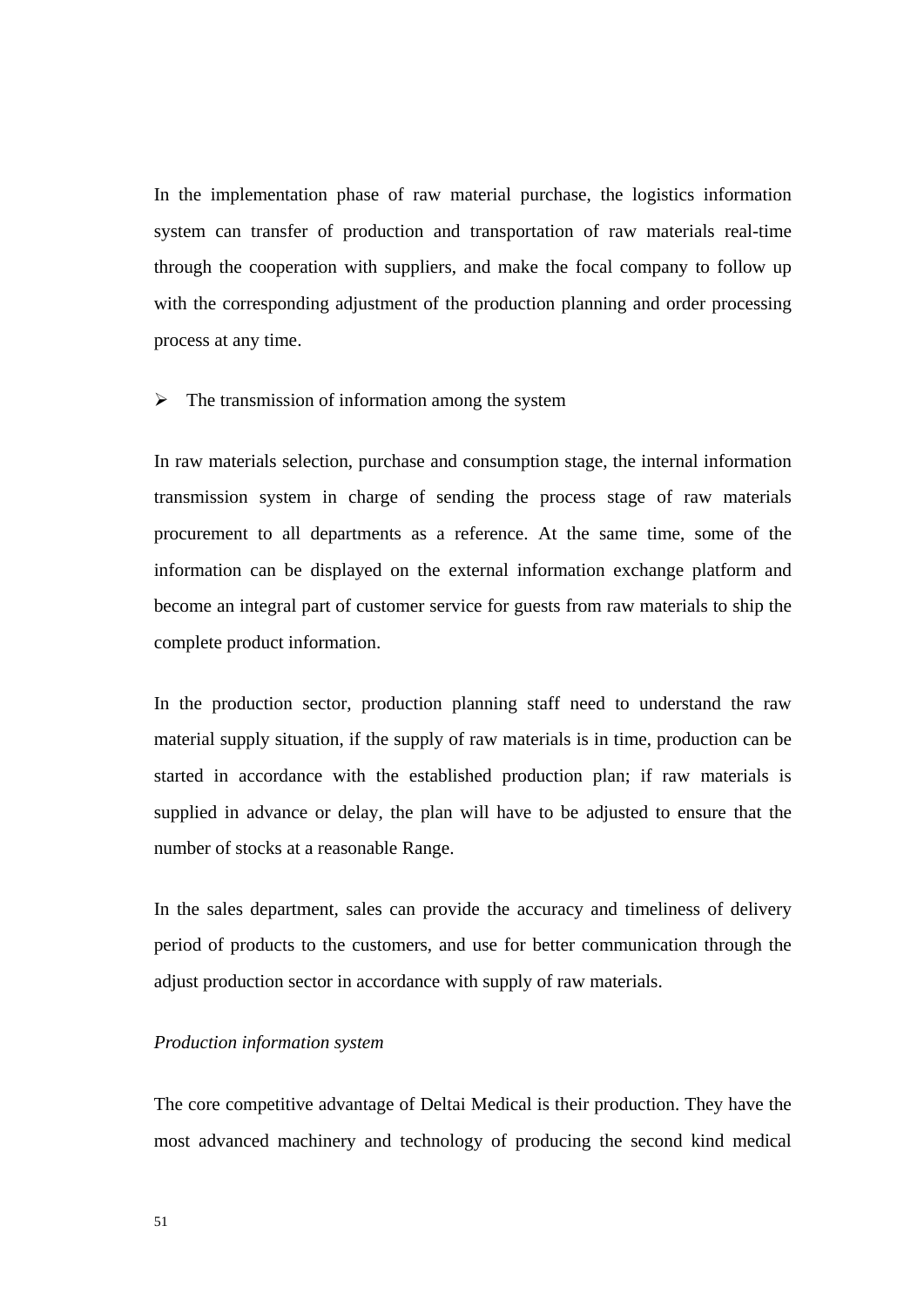products. Large amount investing has been put into production process. As using the advanced machine, it is easy for workers to master their work well and the product quality is highly appreciated by the customer. But the shortcoming is document work and information control which should be updated to keep the step with other works in other department and speed up the whole processing. By using the database system can speed up their document work for quicker delivery and customer service.

As figure 4.3 illustrate, When materials are ready and order turn to production process, information will send to database pool and other department will receive these information for better communication. When finished production, the information will also send to related departments at first time and delivery can be arranged at the earliest time.



Figure 4.06 – Production optimize in Deltai Medical- Information system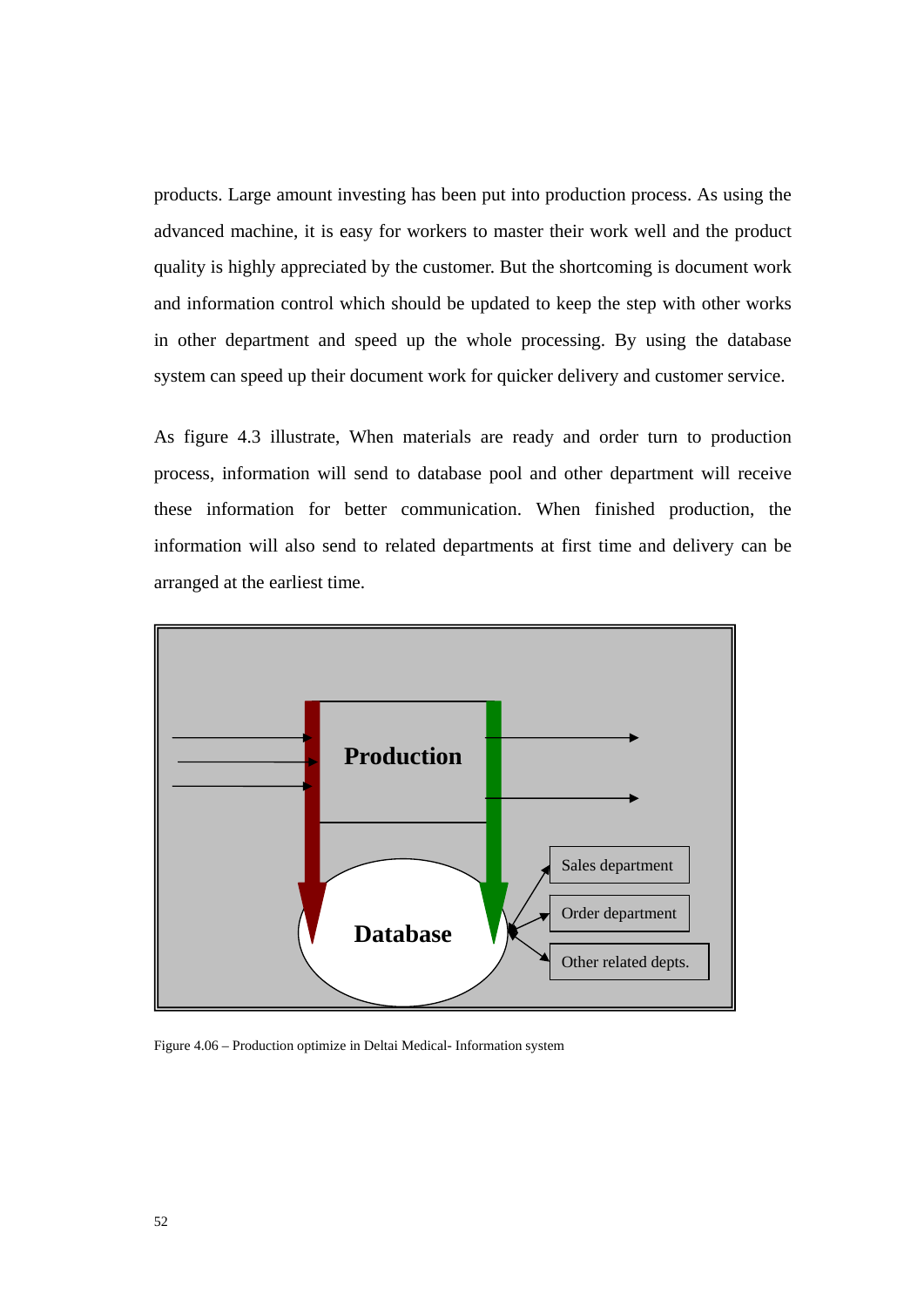### *Sales information system*

Now in Deltai Medical, It is a heavy work of paper work in sales process. If doing these documentary works without IT system, there will always be mistake, cross work, waste of time and human resources… The needed document in the sales process are: any company and product document and information, quote list, sale confirmation, Performa invoice, invoice, packing list, …etc. It is really a huge work for sales to do all of these things without a system. A large amount time will be waste on copy, paste, enter, search, check… A suitable IT system is quite convenient for staff to get free from this unnecessary work. The system should include: information collect and store, document generate and putout, information search engine, communicate platform and related function.



Figure 4.07 – sales processing optimize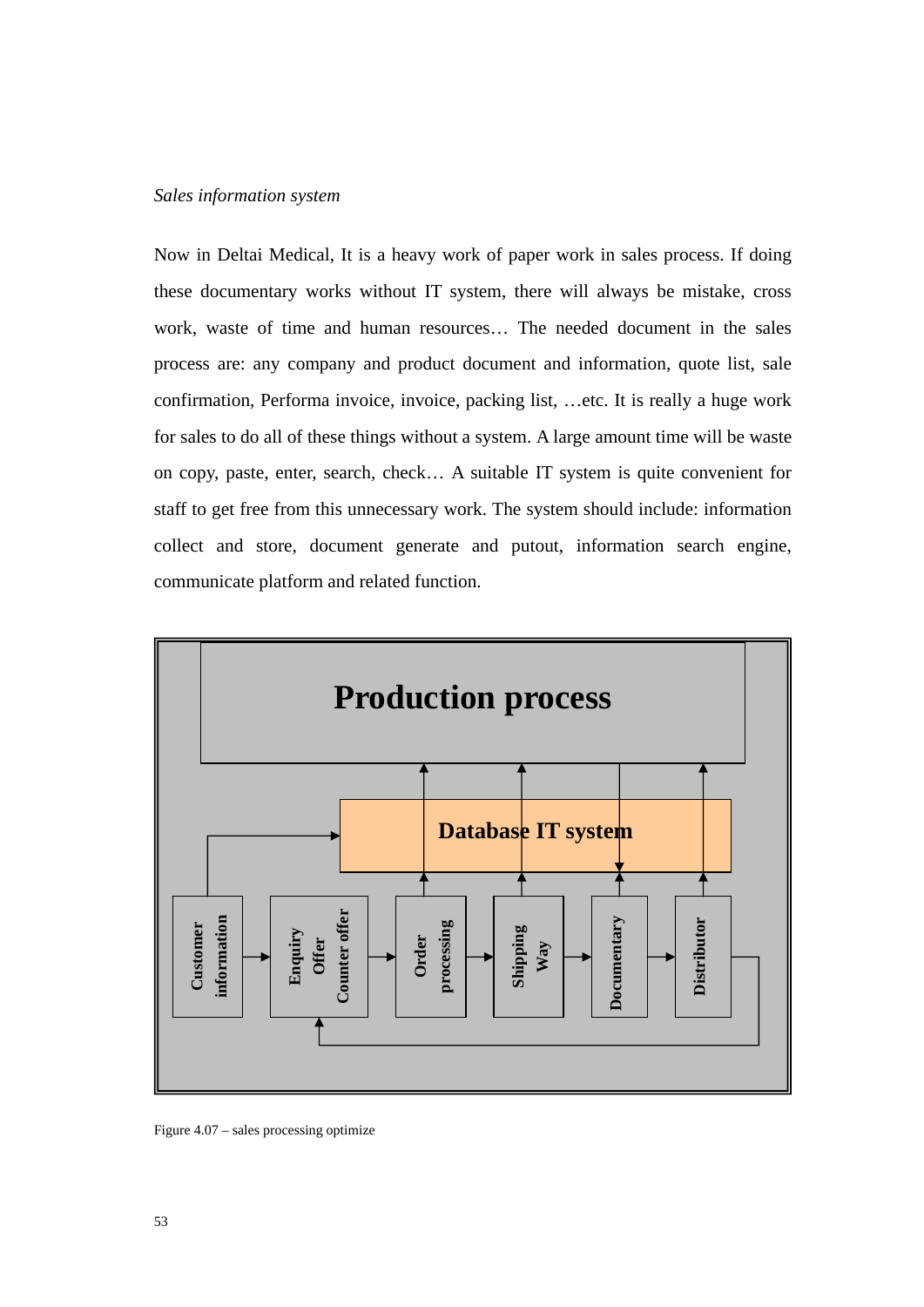By using the database IT system showed as figure 4.4, all the information flow can be stored in the data base. Staff can clearly see the statement of order processing and shipment information and have better communication with customer. It quite shortens the time waste and improves working quality.

For attracting more customer and better customer service, it is necessary and urgently for Deltai Medical to have a B to C platform for internet business cooperation, ordering system and tracking and tracing system.

The suitable online B-to-B or B-to-C platform including above three important opened system can be illustrate as figure 4.5





## *Integrated Information System*

To integrate procurement information system, production information systems, sales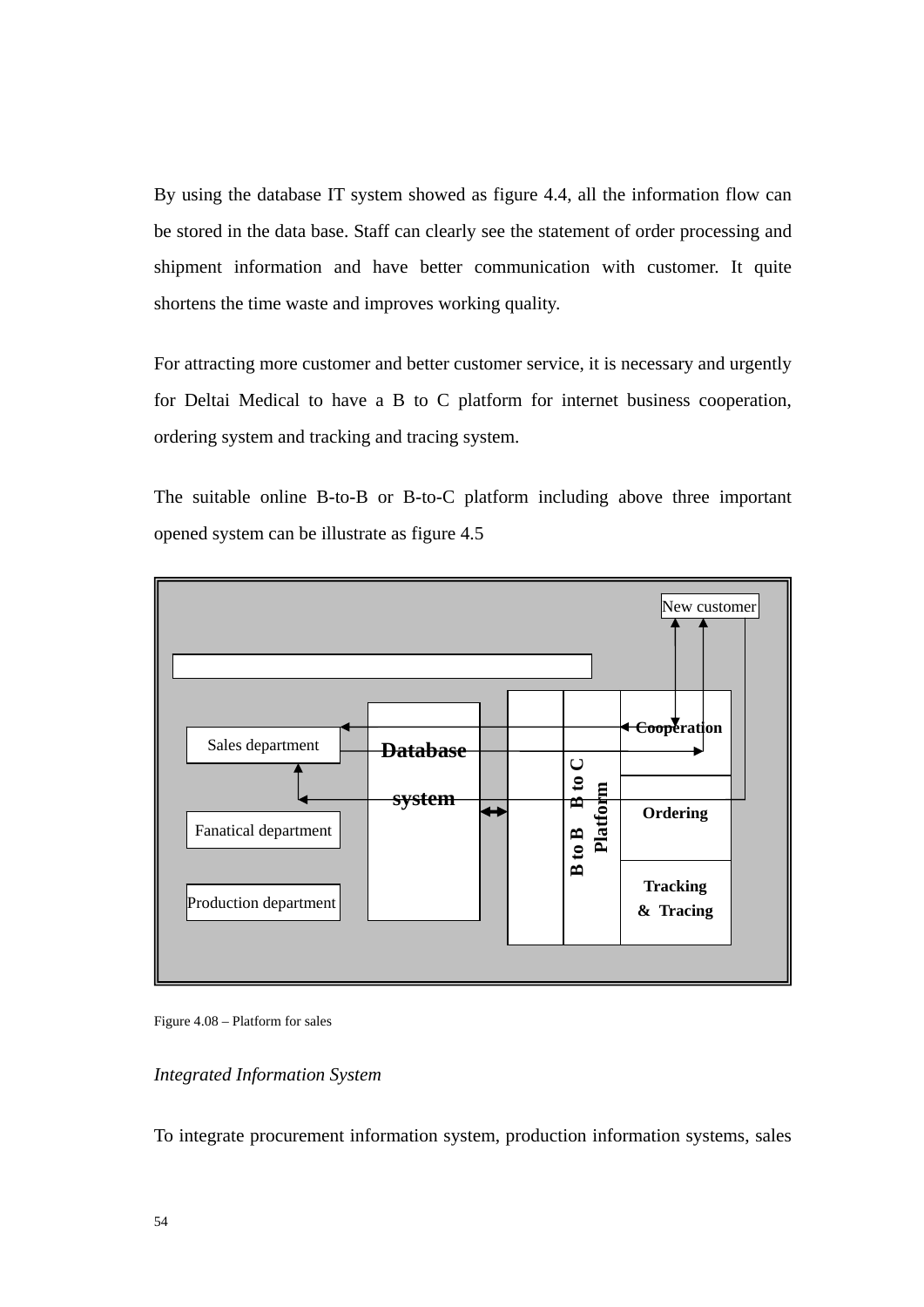information systems and distribution information system (outsourcing) together, and using appropriate keywords, search engines, to make a integrated information systems from upward logistic production logistics, downward logistics.

In fact, Deltai Medical has a lot of European customers, which have well-developed logistics system. Consultations with clients and discussed, summed up a reasonable plan of whole supply chain logistics information system integration, which is also customers wanted. Once the successful integration of information system, it will be able to greatly increase the efficiency of various links and provide better customer service. February of this year, Deltai Medical has experienced the problem of that inventory can not be readily reflected and result delivery delays, finally make the cooperator of supply chain loss sales ability. If we can work out a unified system of logistics information system, this problem can be easily overcome.

Following is the expected confidence in the logistics systems integration icon see figure 4.09,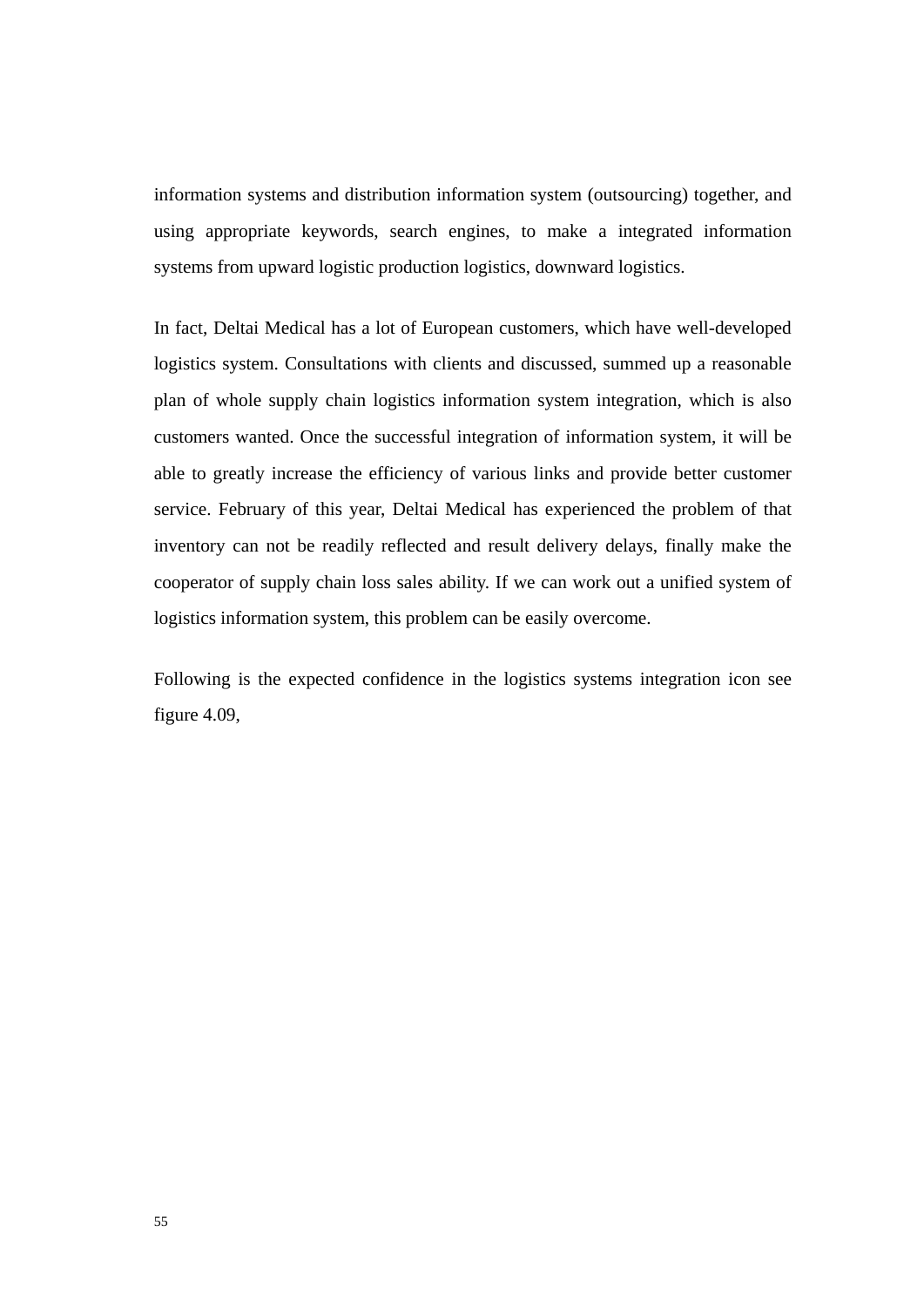

Figure 4.09 plan of logistic information system within supply chain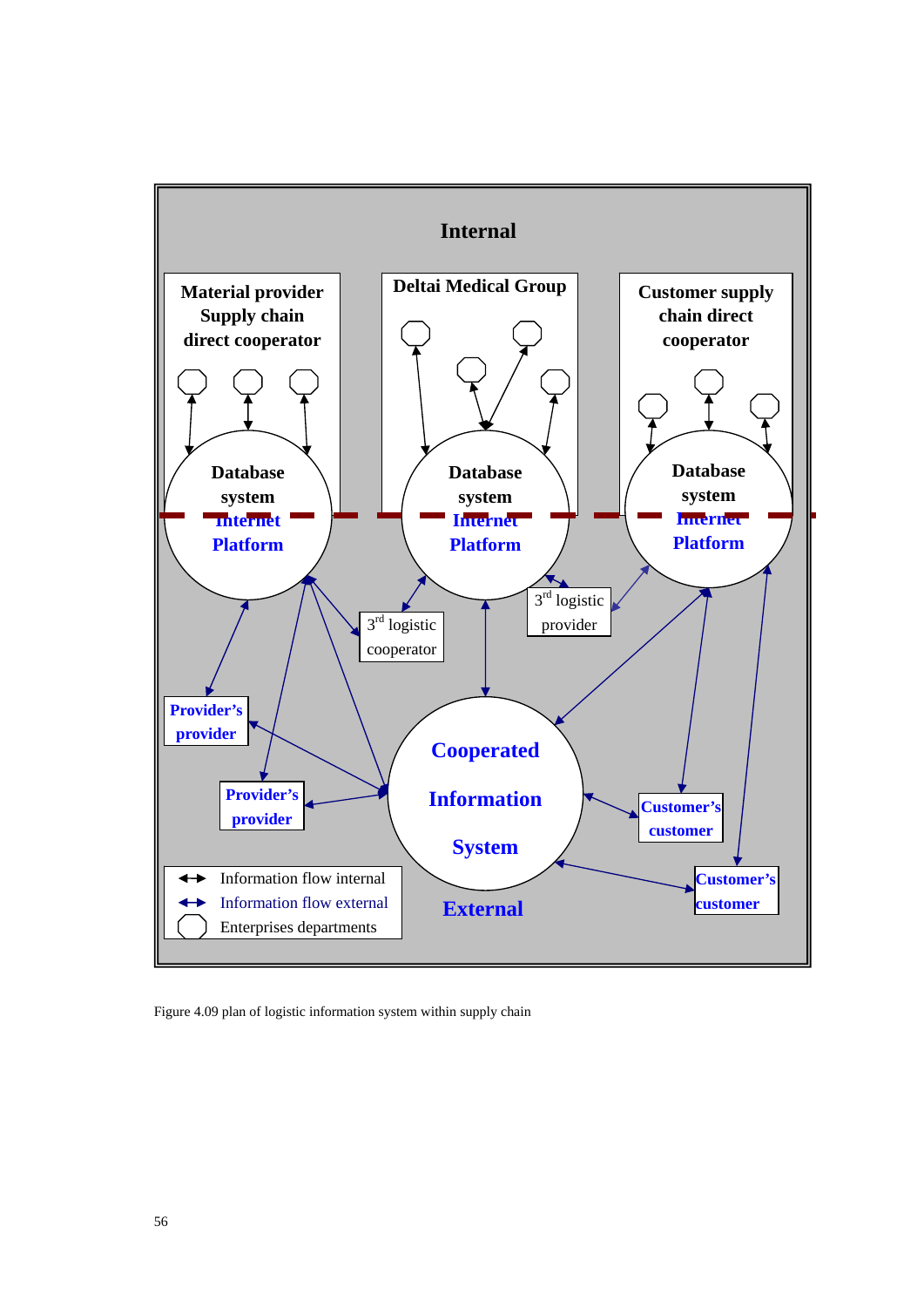# **4.2 Logistic system optimize**

### *4.2.1 Integration Management- Horizontal integration*

The horizontal integration in Deltai Medical Group is to integrate every exist department into a whole logistic management system. The first thing should be done necessarily is to use IT system to combine all the information flow in the whole company. It is the first and basic thing for this company to reach horizontal integration. Only with the system control and share information, the different departments of the enterprise can get the information at a database platform and deal with the affairs well.

Every department stores their working process data into the IT database system with a standard form and keywords. Different data from different department will link the related data by keywords. All the data then be collected and turn into information for the use of whole enterprise.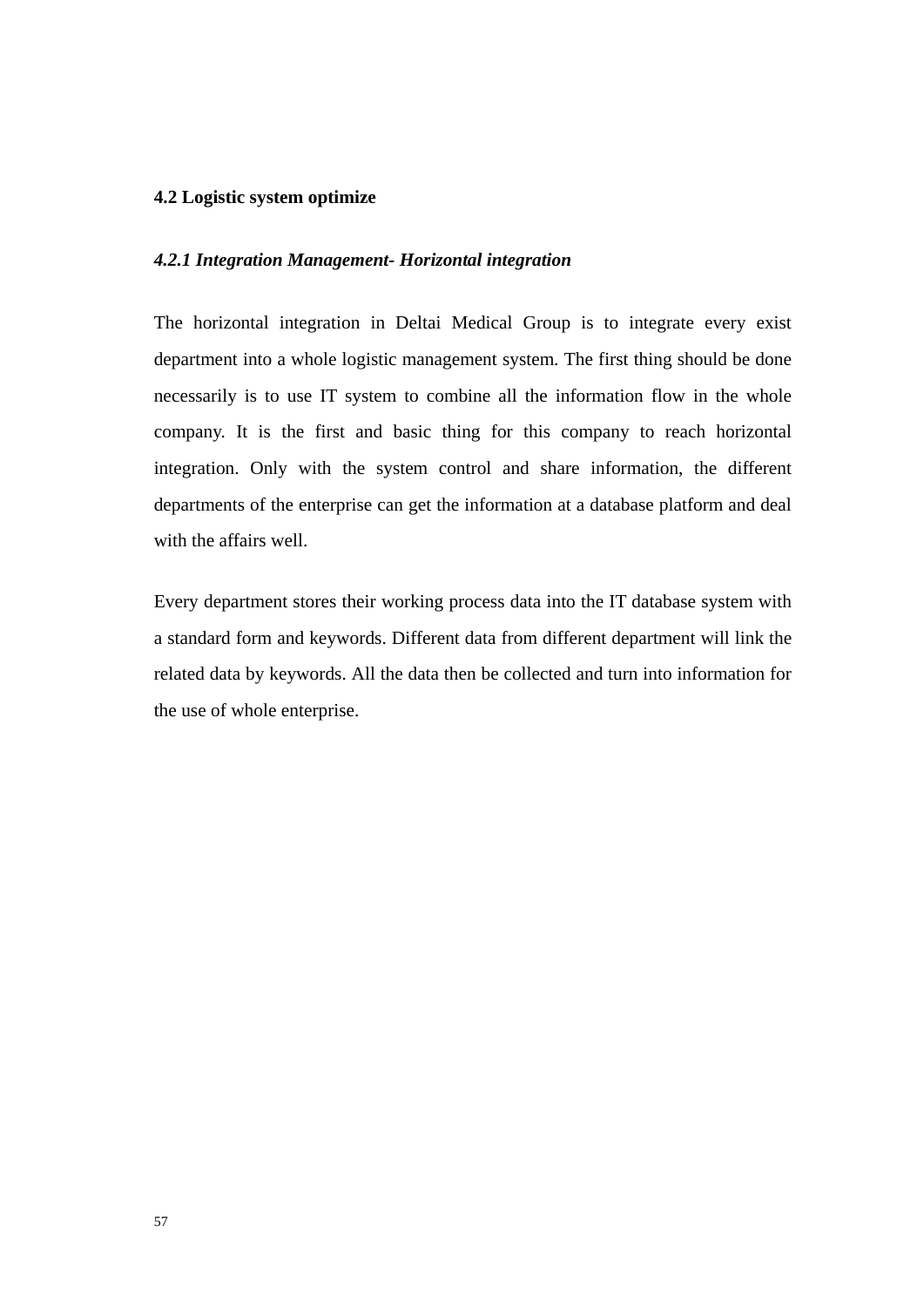

Figure 4.10 - Horizontal integration in logistic system

For instance, the sales department receives a new order from a loyal customer and what she wants to do is to search the order information and production information of this customer. If the company is supported by a database system, the production department (factory of the enterprise) should have inserted many records into the data pool under the same name of this customer, the same as other department, different date, order, products, but same customer as the key word. The working sales can search the information by the keyword customer name and what she can get are the reference of whether it is the first time for this customer to purchase this products, is this customer a big big customer or just a retailer.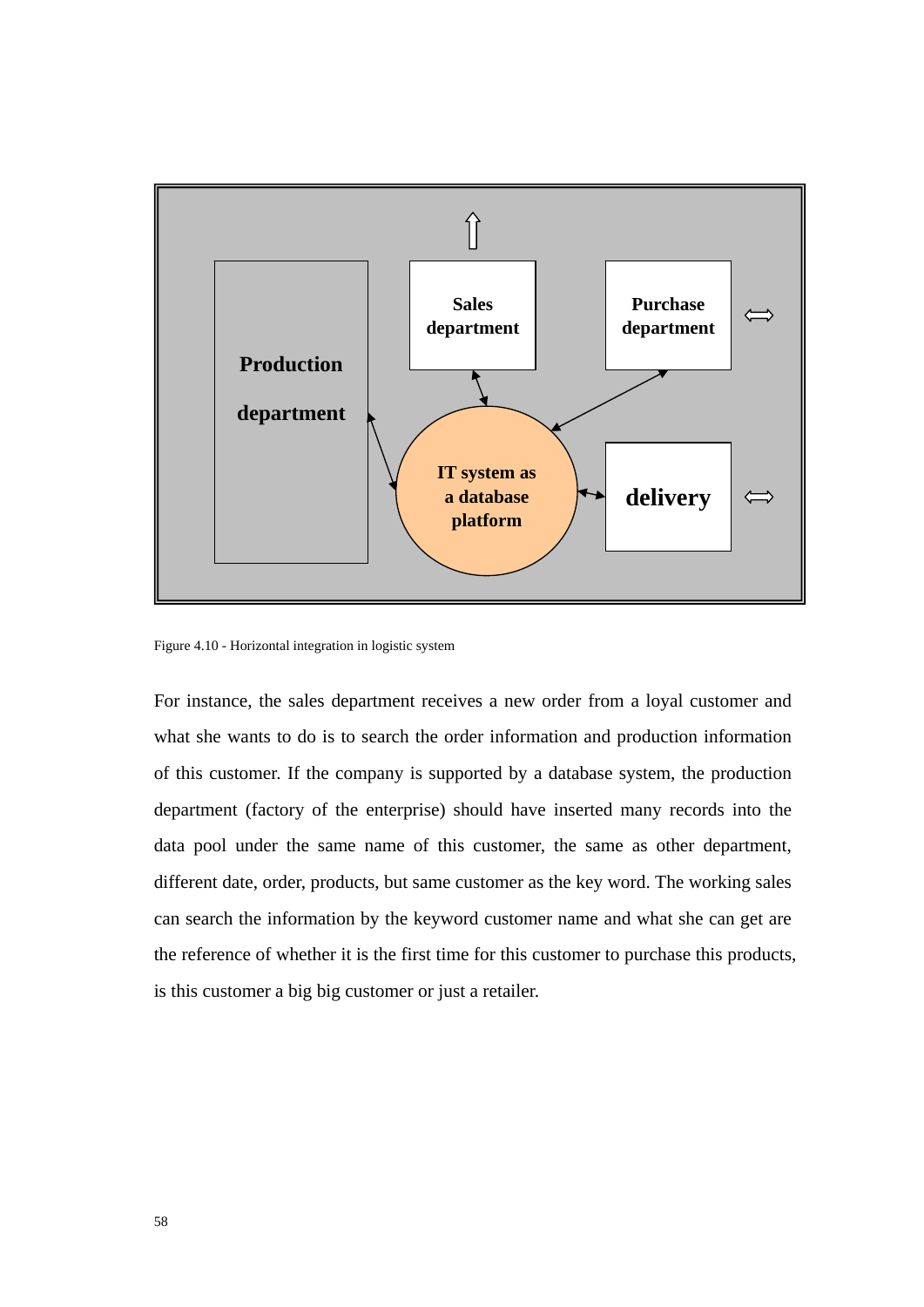# *4.2.2 Integration Management- Vertical integration*



Figure 4.11 - Vertical integration in logistic management

It is to link the whole production process of one order based on the database system. If Deltai Medical still used a traditional way of control the order process without IT technology, it is hard for them to keep up the speed of world delivery time and customer service. With a database system to keep on record the order processing from purchasing of material, inventory, production, to distribution or warehousing. Managers and related work staff can easily catch the process and have quicker, more correct response for better customer services. The next workers can forecast the order processing and ready to start work by using the database system and the delivery department can notice the delivery at the first time and prepare for transport the products.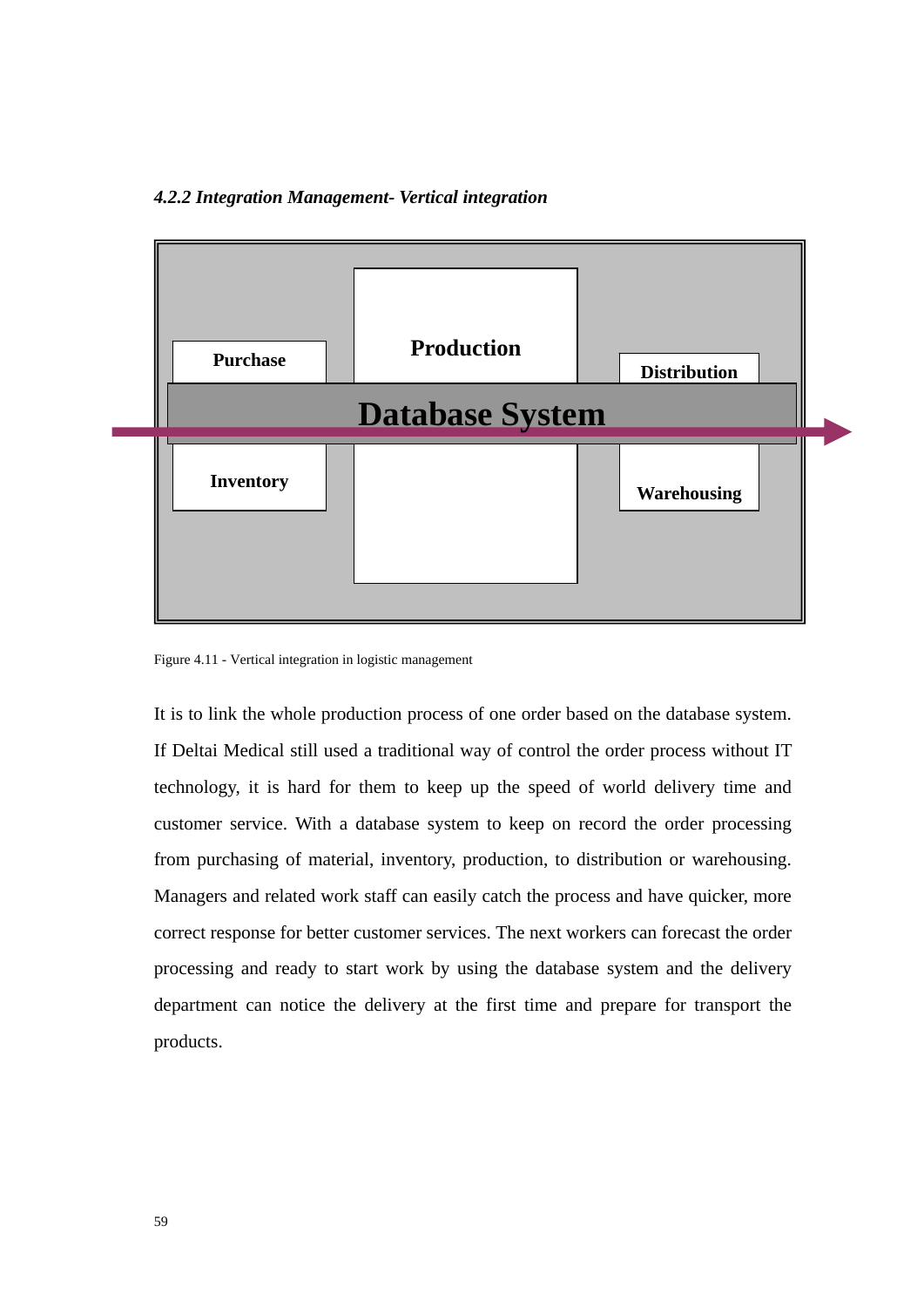# **4.3 Supply chain management**

Actually the enterprise only chooses suppliers with the standards of price and quality. Of course these two factors are most important in choosing a qualify supplier, but it is better to introduce more factors to have a wide and better choice: Delivery time, distance, level of warehousing, the ability to deal with unexpected/sudden situation, the traffic situation between supplier and company, financial situation of supplier…etc.

We can set up some most important concept as weight factors. And in each factor, the best supplier will be valued as 1, the second one as 2… Multiple this values with weight index and add all the factors, the smallest score will be the optimized supplier.

| <b>Factor</b>            | Weight        |                             | Supplier Supplier Supplier |                |
|--------------------------|---------------|-----------------------------|----------------------------|----------------|
|                          | $\frac{0}{0}$ | П                           | $\overline{2}$             | $\overline{3}$ |
| price                    | 25            |                             | 3                          | 2              |
| quality                  | 35            | $\mathcal{D}_{\mathcal{L}}$ |                            | 3              |
| <b>Delivery time</b>     | 15            | 3                           |                            | $\overline{2}$ |
| distance                 | 10            | 3                           | $\overline{2}$             |                |
| level of warehousing     | 5             | $\overline{2}$              | 3                          |                |
| the ability to deal with | 5             |                             | $\overline{2}$             | 3              |
| sudden situation         |               |                             |                            |                |
| financial                | 5             | 3                           | $\overline{2}$             |                |
| <b>Total</b>             | <b>100</b>    | 15                          | 14                         | 13             |

Table 4.1 – Weight factor for choosing best supplier

For example, in table 4.1, we have three suppliers with different performance in price providing, quality of products, delivery time, distance to the focus company, level of inventory, ability to deal with sudden situation and financial statement. The weight of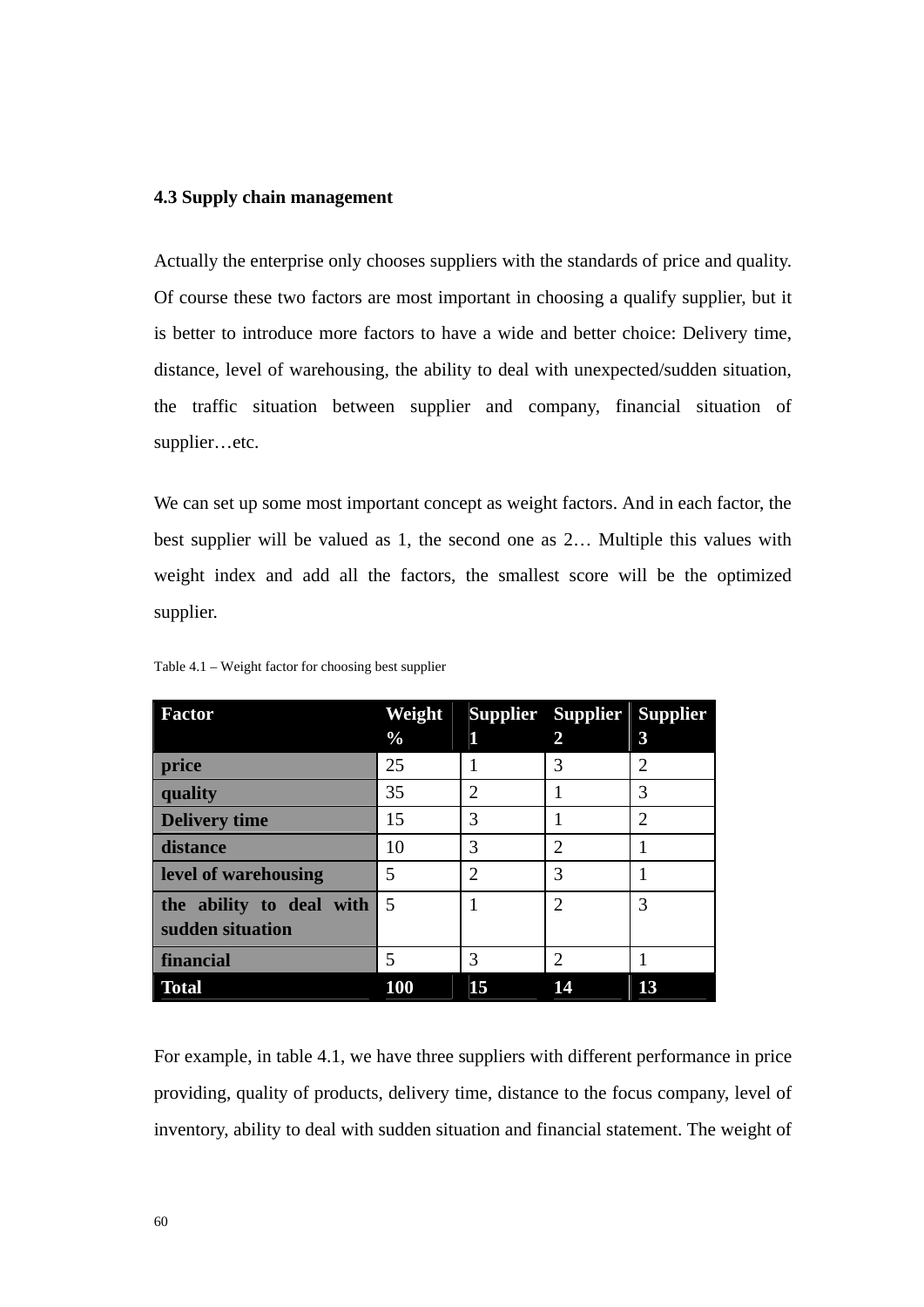these seven factors are showed as second column as percentage. The performances of three suppliers are displayed from column three to column five. The result of choosing the best supplier under these factors can be done as follows:

| <b>Factor</b>            | Weight        |              | Supplier Supplier Supplier |      |
|--------------------------|---------------|--------------|----------------------------|------|
|                          | $\frac{0}{0}$ | 1            | 2                          | 3    |
| price                    | 25            | 0.25         | 0.75                       | 0.5  |
| quality                  | 35            | 0.7          | 0.35                       | 1.05 |
| <b>Delivery time</b>     | 15            | 0.45         | 0.15                       | 0.3  |
| distance                 | 10            | 0.3          | 0.2                        | 0.1  |
| level of warehousing     | 5             | 0.1          | 0.15                       | 0.05 |
| the ability to deal with | 5             | 0.05         | 0.1                        | 0.15 |
| sudden situation         |               |              |                            |      |
| financial                | 5             | 0.15         | 0.1                        | 0.05 |
| <b>Total</b>             | <b>100</b>    | $\mathbf{2}$ | 1.8                        | 2.2  |

Table 4.2 – choose supplier with weight factor

We can conclude from the result that although supplier one have a better than other two in price and quality, it does not the best one if considering all the factors; meanwhile, although the third supplier have best performance in more aspects but if considering the weight factor, it does not the best choice. Comprehensive considered, supplier two became the best choice among these three suppliers based on 7 factors with different weight.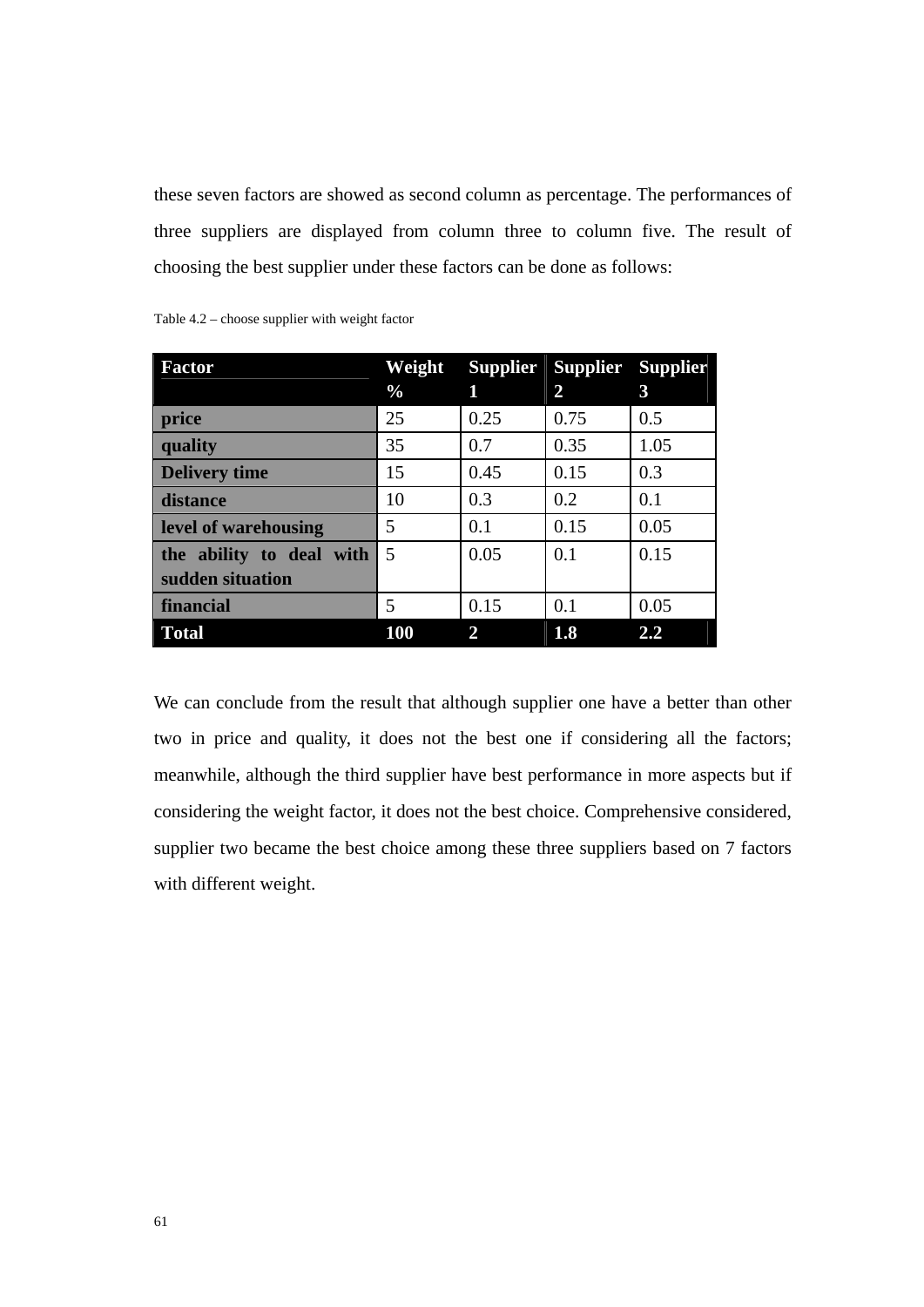## **Conclusion**

As a typical manufactory enterprise in China, there is a wide gap between world logistic management level and Deltai Medical's logistic management system. The problem can be concluded as: lack of specialized logistic management technology, professionals of logistic planning and managing, IT support system, supply chain management sense…

To solve these problems, several solutions have been discussed to optimize logistic system in Deltai Medical. Based on the data from Deltai Medical and statistic, this author analysis the effective methods for optimizing the logistic system in every parts of the enterprise, including transportation, distribution, warehousing, information and other aspects. Cover all aspects of production activities in manufacturing enterprise from purchasing, production, to sales.

The entire logistics system should quickly set up a database-based information sharing system, which is a necessary condition of modern logistic. Then turn into the research of each parts of the logistic system to improve the system based on the characteristics of focal enterprise. After that, conclude the system optimize plan with details measures based on the supply chain management principle.

The conclusion of logistic system optimizing can be used to work as an sample for other small of minimum-sized manufacturing enterprise to consider their own effective logistic systems to achieve more economy activities in the work process in China.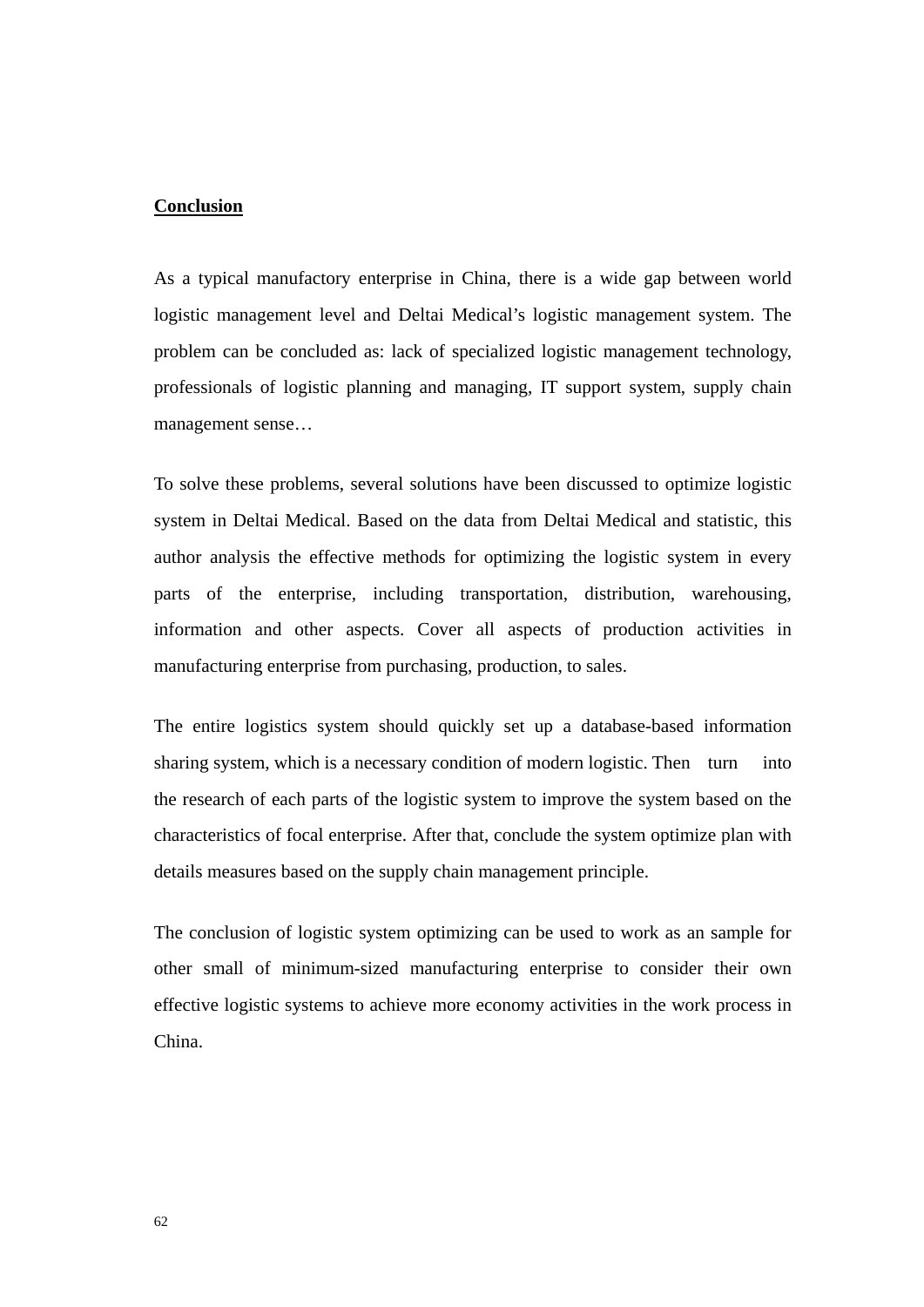## **Reference**

Birgit Dam Jespersen & Tage Skjott-Larsen. (2005). Supply Chain Management – in Theory and Praticen. North America: Copenhagen Business School Press

Donald Waters. (2003). Global logistics and distribution planning: strategies for management. London: Kogan Page Limited

Hu Qiang, (2007), *Research on logistic management optimize in manufacture enterprise: Empirical Analysis of Lijie Chemical Ltd,* Unpublished master's thesis, Beijing Communication University, Beijing, China

Kent N, Gourdin. (2003). Global Logistic management, a competitive advantage for the new millennium. UK: Blackwell Publishing Ltd

Li Liheng, (2007), Design and Implementation of Inventory Control System, Unpublished master's thesis, Zhongnan University, Hunan, China

Liu Wei, (2006). *Logistics cost accounting and control in manufacture enterpris*e, Unpublished master's thesis, Yanshan University, Hebei, China

Li Yanbo, (2007), *Research on logistic information model of manufacture enterprise,* Unpublished master's thesis, Beijing Material University, Beijing, China

Long Haijun, (2004). *Research on logistic system integration in manufactures in China,* Unpublished master's thesis, Xiangtan University, Hunan, China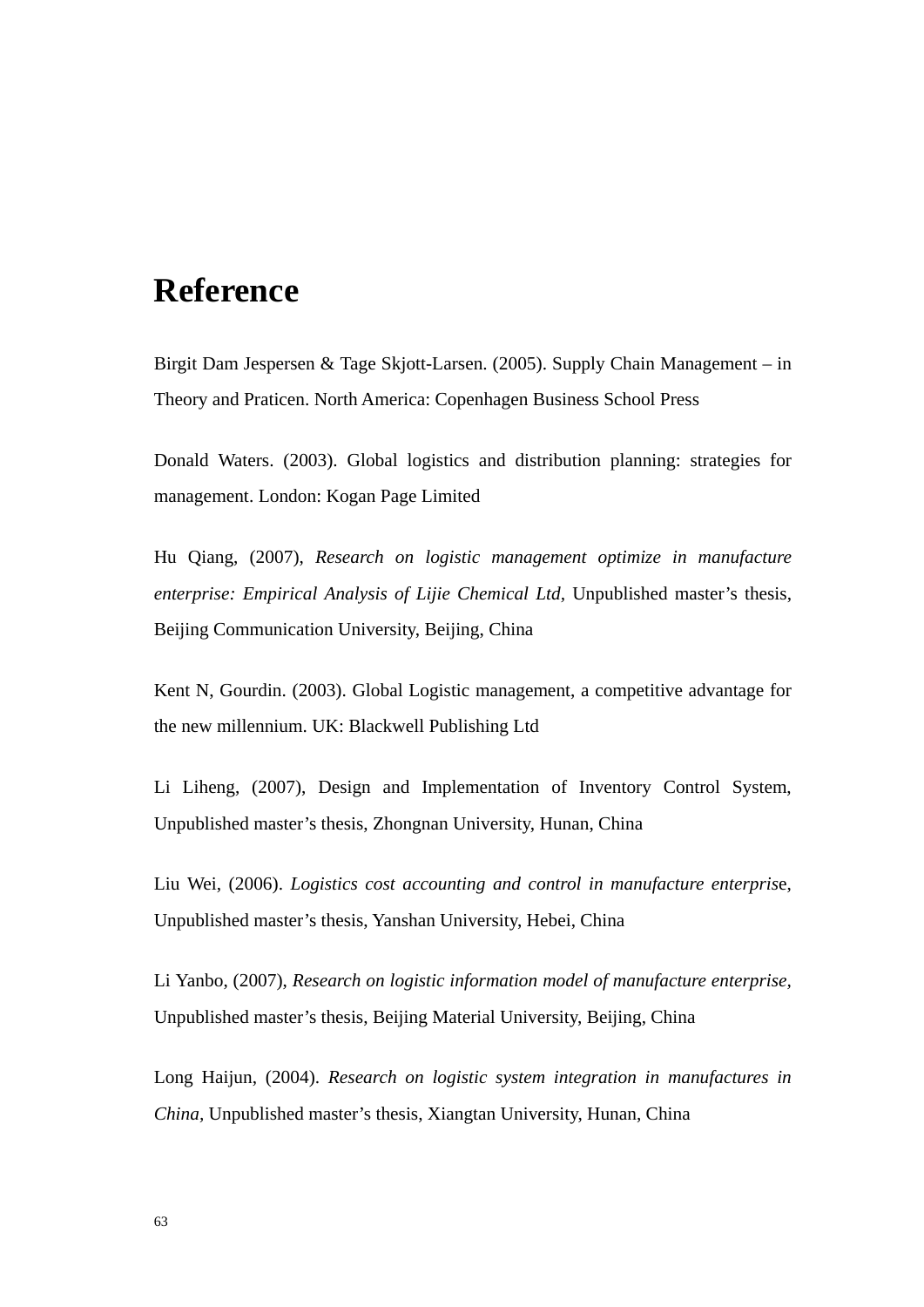Martin Christopher. (2005). Logistics and supply chain management –creating value-adding networks. Great Britain: Pearson Education Limited

Qiu Shenxin, (2007). *Design and realization on the business enterprise logistics supply management system*, Unpublished master's thesis, Shandong University, Shandong, China

Sun Junli, (2006). *Research on logistic cost control in manufacture enterprise,* Unpublished master's thesis, Shanghai Maritime University, Shanghai, China

The global logistics research team. (1995). World class logistics: the challenge of managing continuous change. United States: Michigan State University.

Wang Changyong (2004). *Modern manufacturing enterprises and logistics management and production optimization of inventory model*. Unpublished master's thesis, Hefei Technology University, Jiangsu, China

Wang Jing, (2007). *Research on logistics information system and inventory strategy support in manufacture enterprises.* Unpublished master's thesis, Wuhan Technology University, Hubei, China

Wang Jun, (2004). *Research on logistic system optimize in manufacture enterprise,*  Unpublished master's thesis, Guangdong Technology University, Guangdong, China

Wang Xuming, (2006), *Research on enterprise logistic operation methods*, Unpublished master's thesis, Fudan University, Shanghai, China

Wei Yajun, (2007), *Outbound logistics of enterprises – Study on the third party logistics*, Unpublished master's thesis, Xian Scientific University, Shanxi, China